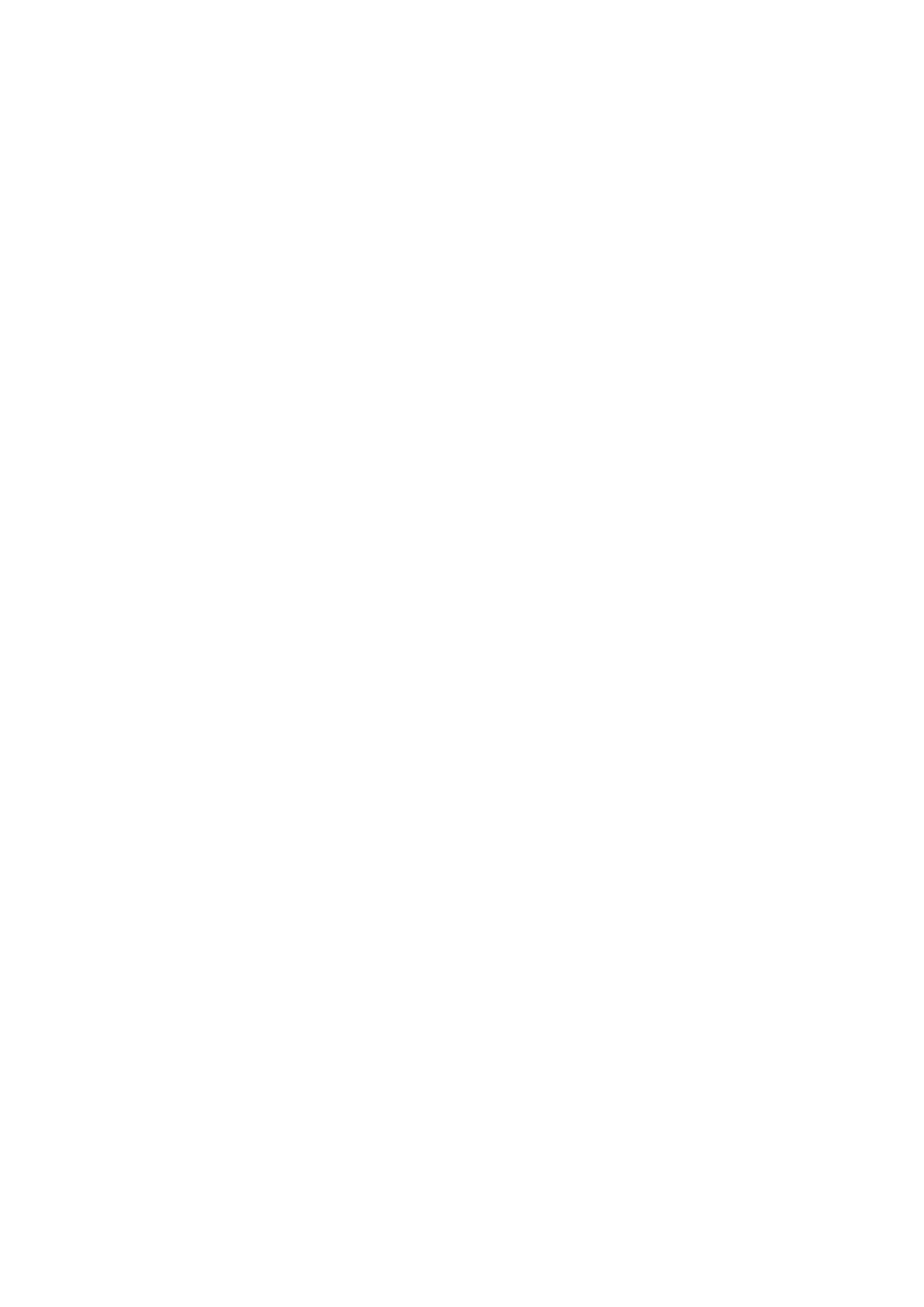Optimal care pathway for people with sarcoma (bone and soft tissue sarcoma)

Endorsed by



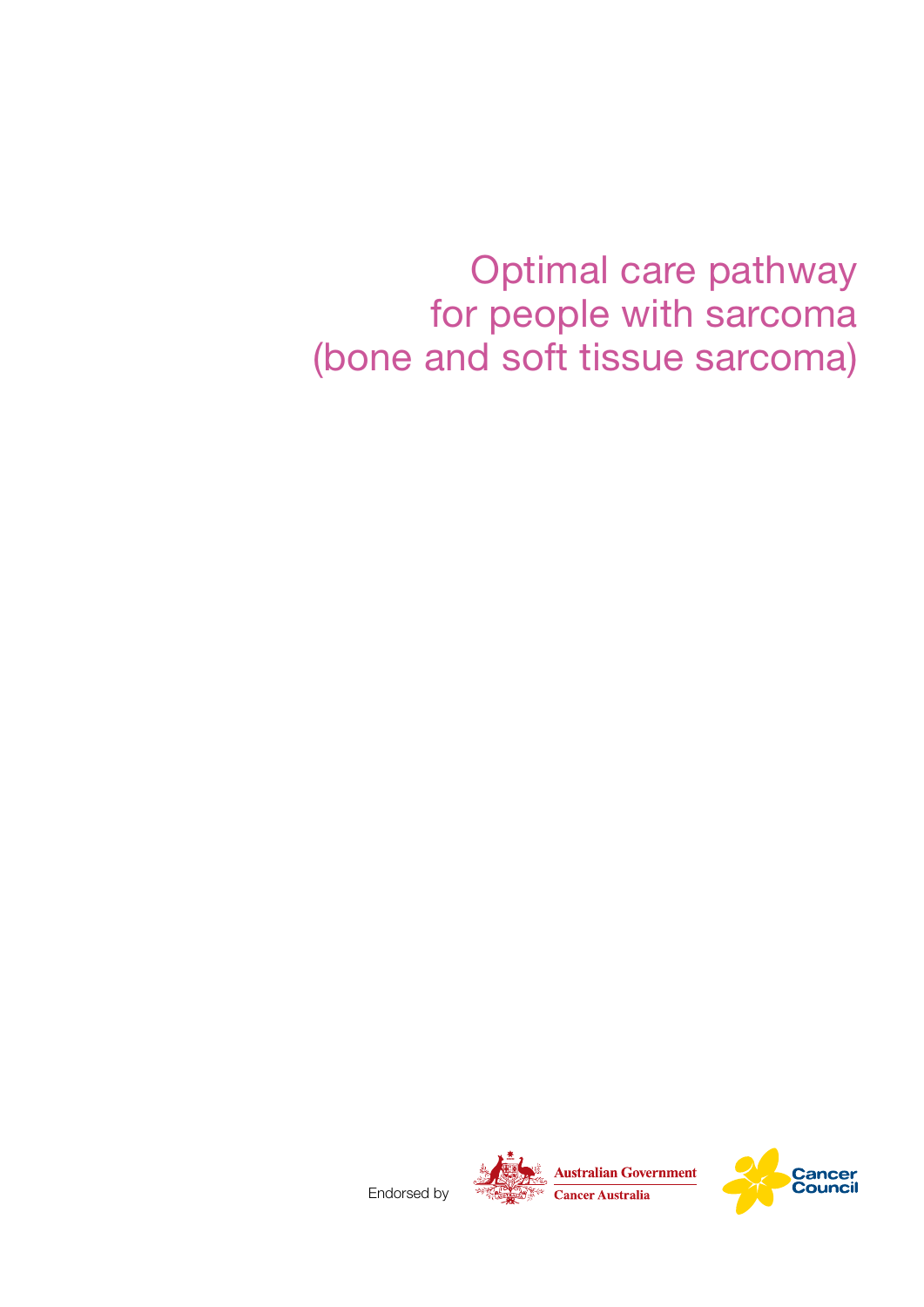This work is available at: www.cancer.org.au/ocp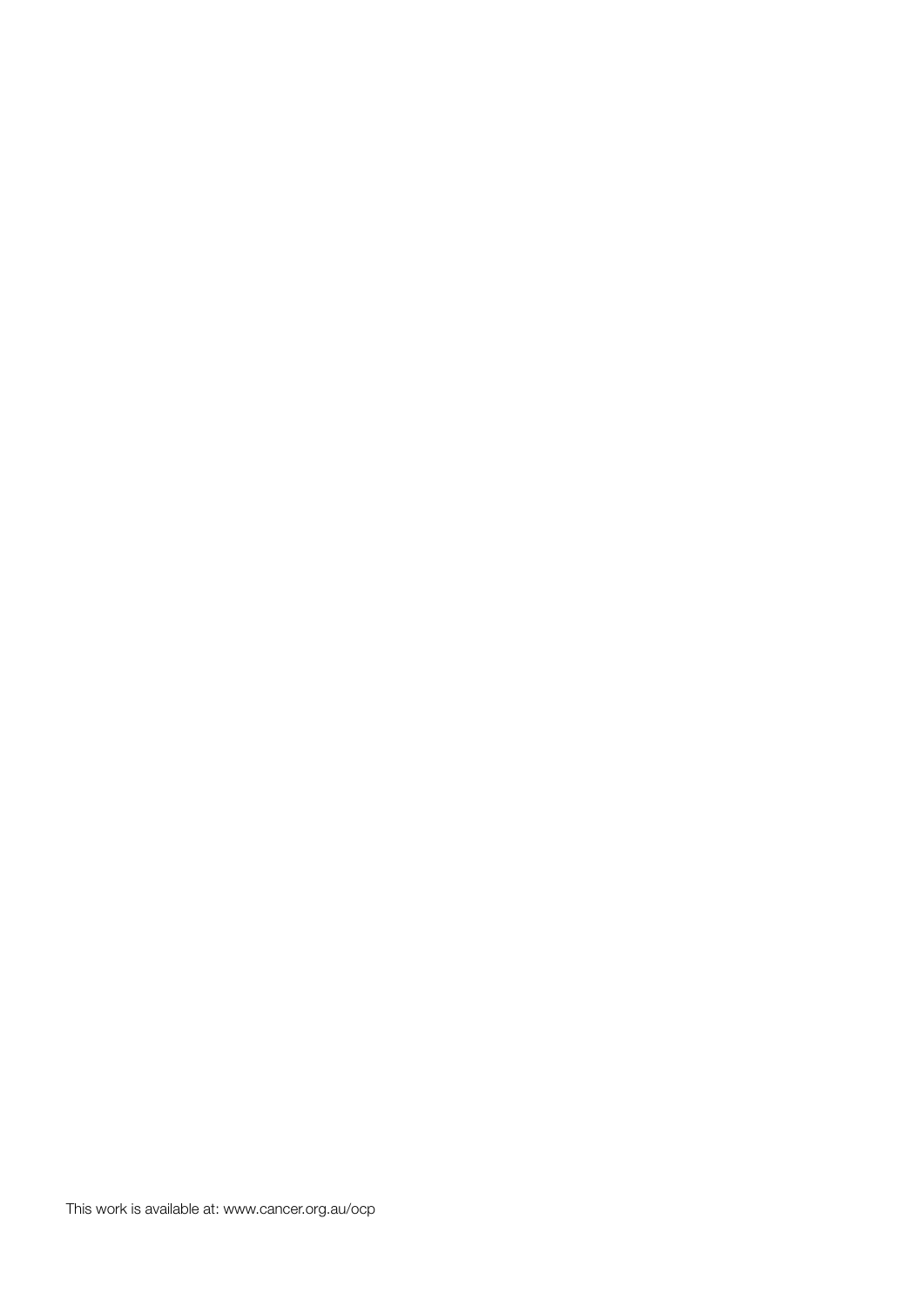# **Contents**

| Foreword                                                  |    |  |  |  |
|-----------------------------------------------------------|----|--|--|--|
| Summary                                                   | 1  |  |  |  |
| Summary - optimal timeframes                              |    |  |  |  |
| Intent of the optimal cancer care pathway                 | 4  |  |  |  |
| Optimal cancer care pathway                               | 9  |  |  |  |
| Step 1: Prevention and early detection                    | 10 |  |  |  |
| Step 2: Presentation, initial investigations and referral | 11 |  |  |  |
| Step 3: Diagnosis, assessment and treatment planning      | 14 |  |  |  |
| Step 4: Treatment                                         | 20 |  |  |  |
| Step 5: Care after initial treatment and recovery         | 28 |  |  |  |
| Step 7: End-of-life care                                  | 36 |  |  |  |
| Appendix: Supportive care                                 | 39 |  |  |  |
| Resource list                                             |    |  |  |  |
| Glossary                                                  | 47 |  |  |  |
| References                                                |    |  |  |  |
| <b>Acknowledgements</b>                                   |    |  |  |  |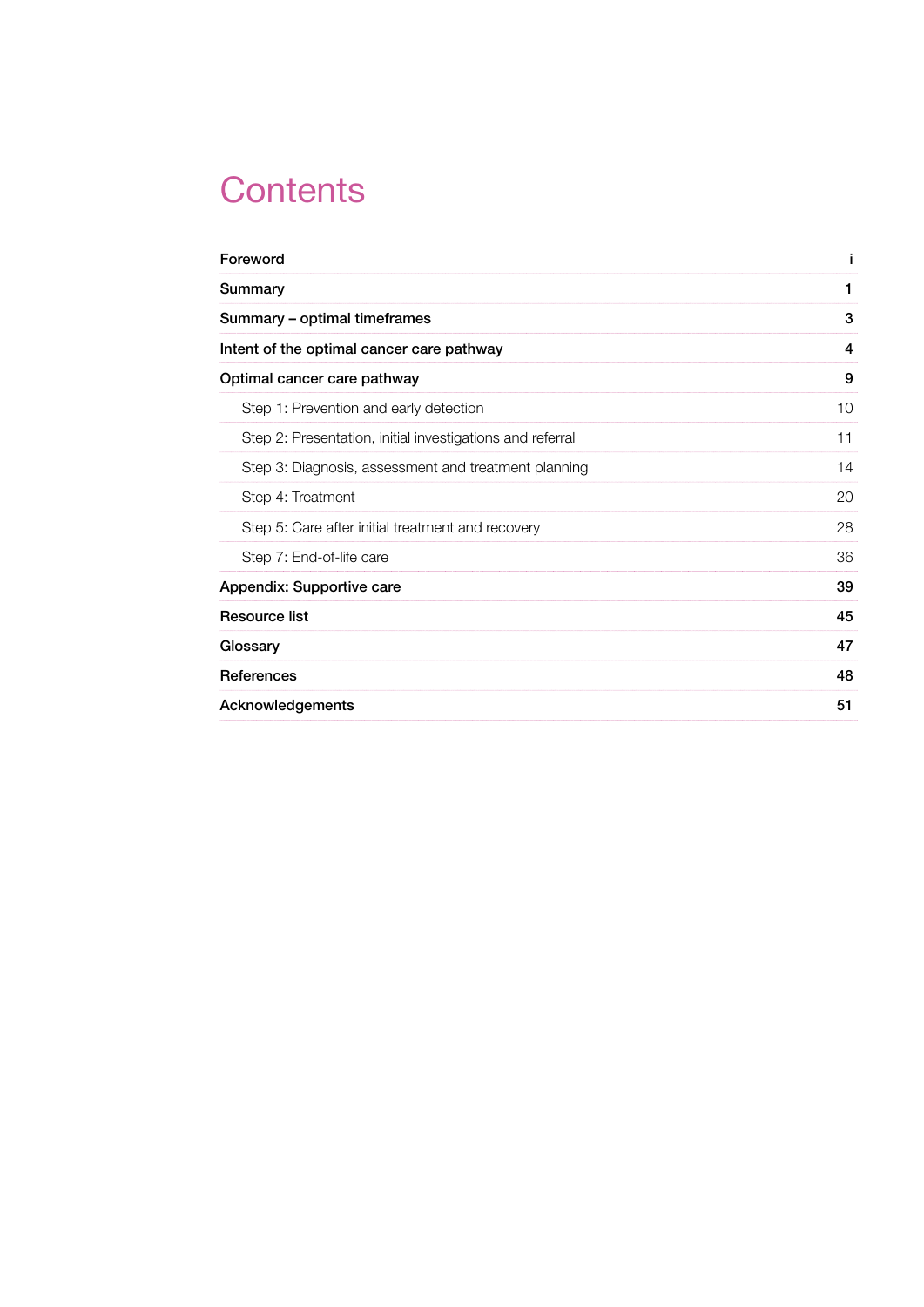# <span id="page-5-0"></span>Foreword

The pathway for cancer patients undergoing diagnosis and treatment for cancer is complex and poorly comprehended by those involved. It usually involves multiple healthcare providers and covers a range of institutions, both public and private. The optimal cancer care pathways map this journey for specific tumour types, aiming to foster an understanding of the whole pathway and its distinct components to promote quality cancer care and patient experiences. These pathways act as a reminder that the patient is the constant in this journey and that the health system has a responsibility to deliver the care experience in an appropriate and coordinated manner.

The optimal care pathways are based on a revision of the original patient management frameworks (Department of Health 2007a), which had, for the first time, attempted to map the cancer pathway in an easily understandable form.

The purpose of this work is to improve patient outcomes by facilitating consistent cancer care based on a standardised pathway of care. The pathways are applicable to care whether it is provided in a public or private service. The principles and the expected standards of good cancer care are not expected to differ, even though treatment regimens may vary from patient to patient for a whole variety of reasons.

Victoria has undertaken this program of work as part of a national work plan aimed at improving cancer care. This national work plan was developed by the National Cancer Expert Reference Group (NCERG). The NCERG is a panel of experts and jurisdictional and consumer representatives established by the Council of Australian Governments (COAG) in 2010. In developing a national work plan for improving cancer care in Australia, the NCERG identified the value of a national approach to delivering consistent and optimal cancer care.

The NCERG has subsequently endorsed these new optimal cancer care pathways, which they agree are relevant across all jurisdictions. Each jurisdiction has been invited to adopt and co-badge these for local use.

A wide range of clinicians, peak health organisations, consumers and carers were consulted and/or participated in their development, and I want to thank all concerned for their generous contributions.

I am sure that those providing cancer care will find the specific pathways useful in deciding how best to organise service delivery to achieve the best outcomes for those we care for.

Importantly, readers should note that these care pathways are not detailed clinical practice guidelines. They are not intended to constitute medical advice or replace clinical judgement.

Professor Robert Thomas OAM Chief Advisor Cancer, Department of Health and Human Services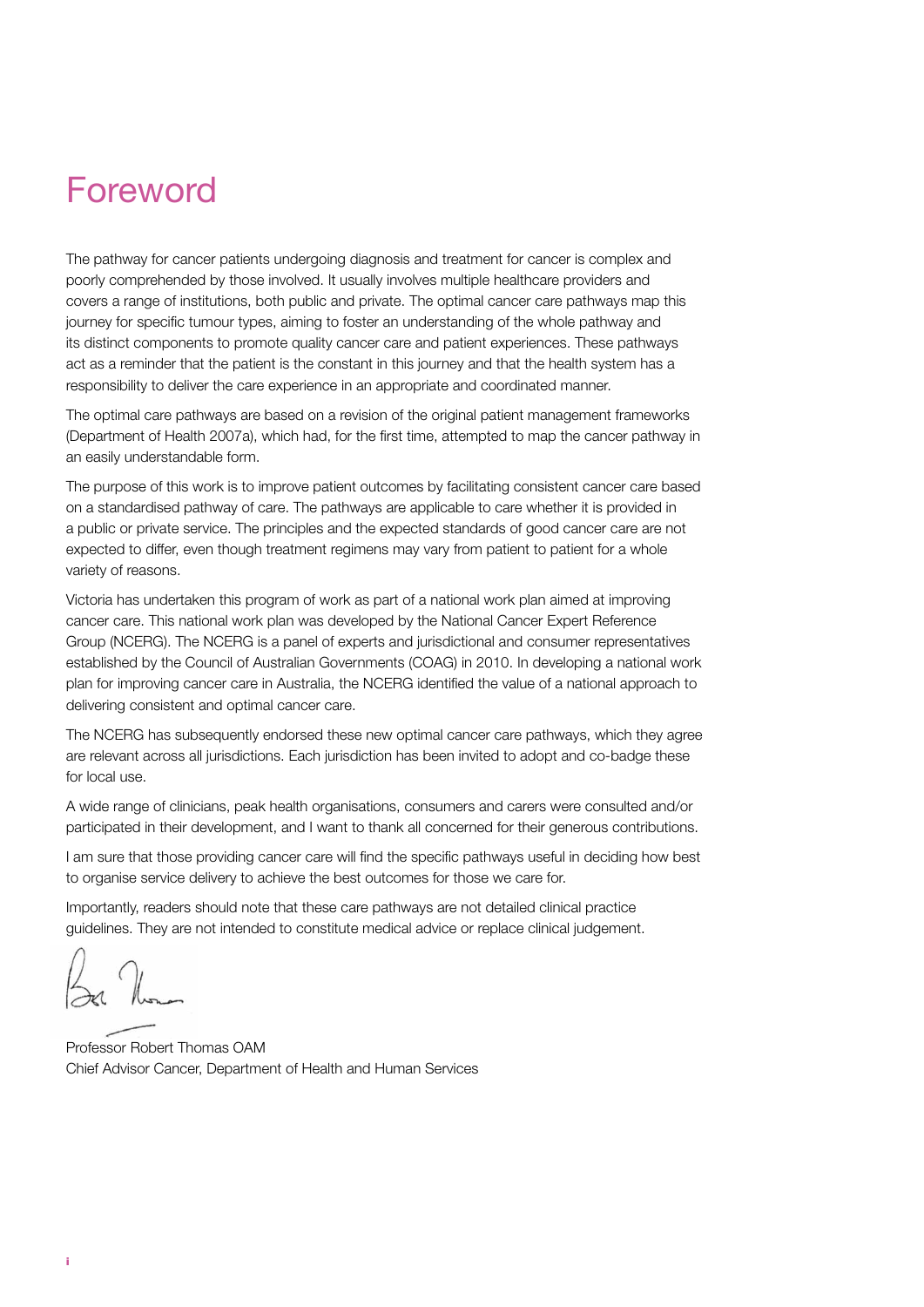# **Summary**

Support: Assess supportive care needs at every step of the pathway and refer to appropriate health professionals or organisations.

Support: Assess supportive care needs at every step of the pathway and refer to appropriate health professionals or organisations.

# Please note that not all people will follow every step of this pathway:

| Step 1<br><b>Prevention</b><br>and early<br>detection                | <b>Prevention:</b> The causes of<br>sarcoma are not fully understood,<br>and there is currently no clear<br>prevention strategy.<br><b>Risk factors:</b><br>Risk factors for bone<br>sarcoma include:<br>• family history<br>• history of retinoblastoma<br>• Li-Fraumeni syndrome<br>• history of childhood cancer                                                                                                                                                                                                                              | • prior abnormalities (for<br>example, Paget's disease,<br>avascular necrosis, polyostotic<br>fibrous dysplasia).<br>• past treatment with<br>chemotherapy or<br>radiation therapy<br>• exposure to certain<br>chemicals (for example,<br>vinyl chloride and dioxin)<br>• age (less than 30 or over<br>50 years).                                                                                                                             |                                                                  | <b>Risk factors for soft tissue</b><br>sarcoma include:<br>• familial syndromes<br>• history of cancer<br>• past treatment with<br>radiation therapy<br>• prolonged lymphoedema<br>• exposure to certain chemicals<br>(for example, vinyl chloride<br>and dioxin)<br>• age (over 50 years).                                                                                                                                                                                                                                                                                                                        |
|----------------------------------------------------------------------|--------------------------------------------------------------------------------------------------------------------------------------------------------------------------------------------------------------------------------------------------------------------------------------------------------------------------------------------------------------------------------------------------------------------------------------------------------------------------------------------------------------------------------------------------|-----------------------------------------------------------------------------------------------------------------------------------------------------------------------------------------------------------------------------------------------------------------------------------------------------------------------------------------------------------------------------------------------------------------------------------------------|------------------------------------------------------------------|--------------------------------------------------------------------------------------------------------------------------------------------------------------------------------------------------------------------------------------------------------------------------------------------------------------------------------------------------------------------------------------------------------------------------------------------------------------------------------------------------------------------------------------------------------------------------------------------------------------------|
| Step 2<br>Presentation,<br>initial<br>investigations<br>and referral | Signs and symptoms: The<br>following should be investigated.<br>For bone sarcoma:<br>• persistent non-mechanical<br>pain in any bone lasting more<br>than a few weeks / referred<br>pain / unremitting pain not<br>responsive to analgesics /<br>nocturnal bone pain<br>· a mass, swelling, a limp<br>• limited mobility or loss of<br>limb function<br>• fractures with minimal trauma.<br>For soft tissue sarcoma:<br>• any deep mass or superficial<br>mass with a diameter larger<br>than 5 cm                                               | • a small but growing mass<br>• a rapidly growing change in a<br>mass (over months)<br>• a mass where there is no<br>General/primary practitioner<br>investigations should include:<br>• medical history and baseline<br>blood tests<br>• physical examination including<br>assessing the physical<br>of the regional lymph nodes<br>• if there is bone pain,<br>a plain x-ray<br>• if there is a soft tissue lump,<br>refer to a specialist. | associated history of trauma.<br>characteristics of the mass and | Referral: All patients with<br>suspected sarcoma should be<br>referred to a specialist sarcoma<br>multidisciplinary team within two<br>weeks and before biopsy.<br>Communication -<br>lead clinician to:1<br>• explain to the patient/carer<br>who they are being referred<br>to and why<br>• support the patient and<br>carer while waiting for<br>specialist appointments.                                                                                                                                                                                                                                       |
| Step 3<br>Diagnosis,<br>staging and<br>treatment<br>planning         | Diagnosis and staging: Work-up should include:<br>• history and examination<br>• staging: local - MRI, thallium or PET; systemic -<br>bone scan, PET/CT, CT chest<br>· image-guided needle core biopsy (NCB)<br>performed after all imaging modalities have been<br>completed and reviewed by the specialist<br>• examination of tumour tissue<br>• lymph node biopsy if functional imaging is<br>positive or clinical examination suspicious.<br>All investigations should be completed within two<br>weeks of the first specialist assessment. |                                                                                                                                                                                                                                                                                                                                                                                                                                               |                                                                  | Treatment planning: All newly diagnosed patients<br>should be discussed in a multidisciplinary team<br>meeting before beginning treatment.<br><b>Research and clinical trials:</b> All patients should<br>be offered the opportunity to participate in a<br>clinical trial or clinical research if appropriate.<br>Communication - lead clinician to:<br>· discuss a timeframe for diagnosis and<br>treatment with the patient/carer<br>• explain the role of the multidisciplinary team<br>in treatment planning and ongoing care<br>provide appropriate information or refer to<br>support services as required. |

1 Lead clinician – the clinician who is responsible for managing patient care.

The lead clinician may change over time depending on the stage of the care pathway and where care is being provided.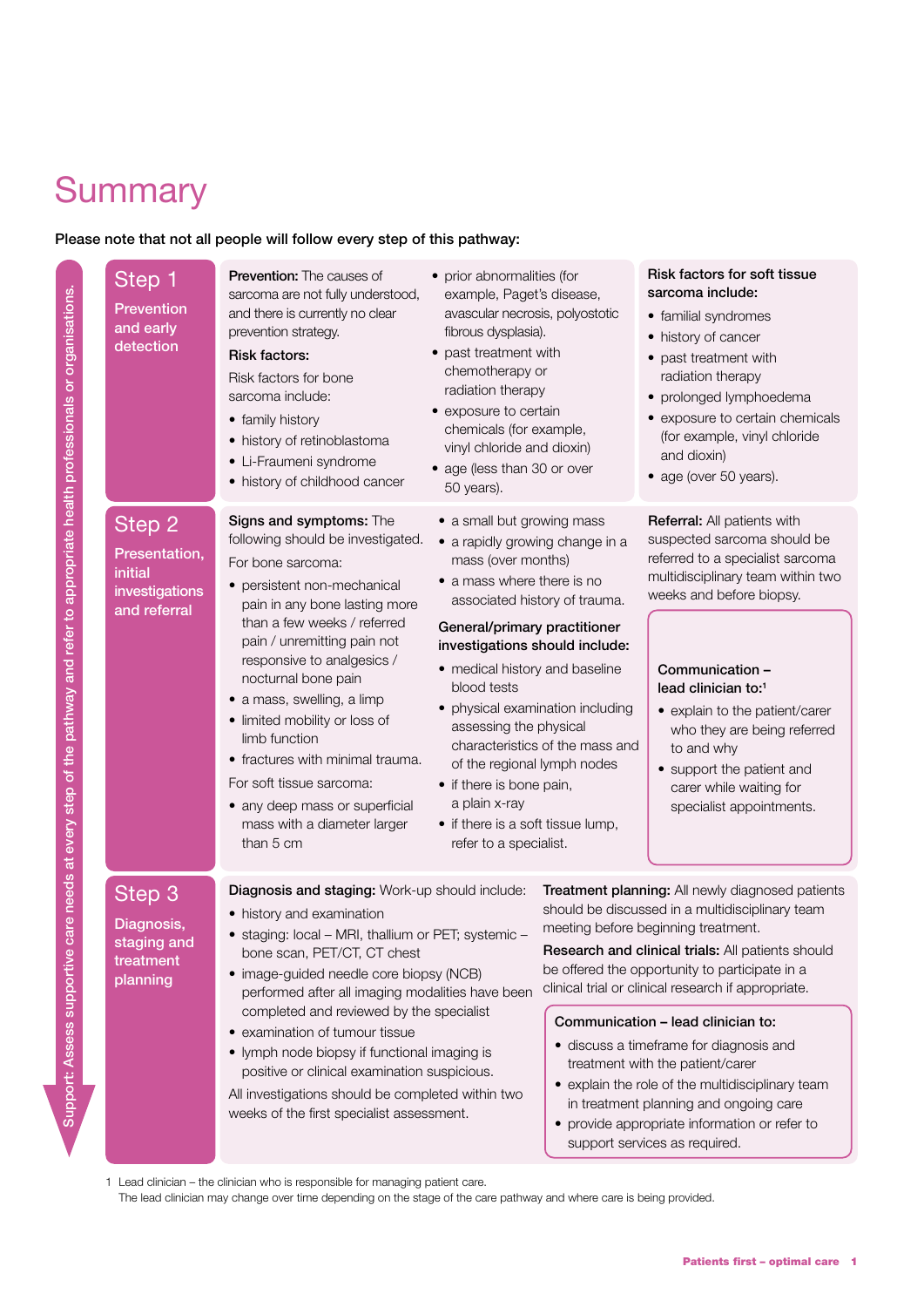# Step 4

# Treatment:

- Establish intent of treatment:
- curative
- anti-cancer therapy to improve quality of life and/ or longevity without expectation of cure
- symptom palliation.

**Surgery: Surgery (resection** and reconstruction) is the most common treatment option. Most patients are considered as candidates for limb salvage surgery. Appropriate vascular and plastic surgical reconstructive options should be available.

Radiation therapy: All patients with large, localised, soft tissue tumours should be considered for radiation therapy before or

after surgery. Radiation should also be considered for smaller tumours (under 5 cm) and lower grade tumours in more difficult anatomic sites. Other than Ewing's sarcoma, radiation therapy for bone sarcomas is mainly used for palliation.

#### Chemotherapy or drug therapy:

• All patients with osteosarcoma and Ewing's sarcoma should be considered for protocolised pre- and/or postoperative chemotherapy.

- Other forms of bone sarcomas should be treated as per multidisciplinary team discussion.
- Rhabdomyosarcoma should be treated with protocolised pre- and/or postoperative chemotherapy.

# Fertility preservation options should be discussed where appropriate.

# Palliative care: Early referral can improve quality of life. Referral should be based on need, not prognosis.

# Communication – lead clinician to:

- discuss treatment options with the patient/carer (including the intent, risks and benefits)
- discuss advance care planning with the patient/carer where appropriate
- discuss the treatment plan with the patient's general practitioner.

#### For more information see detailed guidelines online at <http://wiki.cancer.org.au/australia/Guidelines:Sarcoma>

| Step 5<br><b>Care after</b><br>initial<br>treatment<br>and recovery       | • Consider referral to an occupational therapist,<br>orthotist/prosthetist and a physiotherapist or<br>exercise physiologist.<br>• Healing of underlying structures, infection and<br>other complication risks relating to skeletal<br>implants may require input from wound nurse<br>specialists and infection control specialists.<br>• Patients who have had a limb amputated<br>require rapid access to prosthetic services.<br>Evaluation for postoperative rehabilitation is<br>recommended for all patients with extremity<br>sarcoma. Rehabilitation should be continued<br>until maximum function is achieved and highly<br>integrated with the treating medical team.<br>Provide patients with the following:<br>Treatment summary (provide a copy to the<br>patient/carer and general practitioner) outlining:<br>• diagnostic tests performed and results<br>• tumour characteristics | • type and date of treatment(s)<br>• interventions and treatment plans from other<br>health professionals<br>• supportive care services provided<br>• contact information for key care providers.<br>Follow-up care plan (provide a copy to the<br>patient/carer and general practitioner) outlining:<br>• medical follow-up (tests, ongoing surveillance)<br>• care plans for managing late effects<br>• a process for rapid re-entry to medical services<br>for suspected recurrence.<br>Communication - lead clinician to:<br>• explain the treatment summary and follow-<br>up care plan to the patient/carer<br>• inform the patient/carer about secondary<br>prevention and healthy living<br>· discuss the follow-up care plan with the GP. |  |  |
|---------------------------------------------------------------------------|---------------------------------------------------------------------------------------------------------------------------------------------------------------------------------------------------------------------------------------------------------------------------------------------------------------------------------------------------------------------------------------------------------------------------------------------------------------------------------------------------------------------------------------------------------------------------------------------------------------------------------------------------------------------------------------------------------------------------------------------------------------------------------------------------------------------------------------------------------------------------------------------------|----------------------------------------------------------------------------------------------------------------------------------------------------------------------------------------------------------------------------------------------------------------------------------------------------------------------------------------------------------------------------------------------------------------------------------------------------------------------------------------------------------------------------------------------------------------------------------------------------------------------------------------------------------------------------------------------------------------------------------------------------|--|--|
| Step 6<br>Managing<br>recurrent,<br>residual and<br>metastatic<br>disease | <b>Detection:</b> Approximately 30-40 per cent of all<br>patients with sarcomas develop distant recurrence.<br>Treatment: Where possible, refer the patient<br>to the original multidisciplinary team. Treatment<br>will depend on location and extent of disease,<br>previous management and patient preference.                                                                                                                                                                                                                                                                                                                                                                                                                                                                                                                                                                                 | <b>Palliative care:</b> Early referral can improve quality<br>of life and in some cases survival. Referral should<br>be based on need, not prognosis.<br>Communication - lead clinician to:<br>• explain the treatment intent, likely outcomes<br>and side effects to the patient/carer.                                                                                                                                                                                                                                                                                                                                                                                                                                                           |  |  |
| Step 7                                                                    | Palliative care: Consider referral to palliative care. Ensure that an advance care plan is in place.<br>Communication - lead clinician to:<br>• be open about the prognosis and discuss palliative care options with the patient/carer<br>• establish transition plans to ensure the patient's needs and goals are addressed.                                                                                                                                                                                                                                                                                                                                                                                                                                                                                                                                                                     |                                                                                                                                                                                                                                                                                                                                                                                                                                                                                                                                                                                                                                                                                                                                                    |  |  |
| End-of-life<br>care                                                       |                                                                                                                                                                                                                                                                                                                                                                                                                                                                                                                                                                                                                                                                                                                                                                                                                                                                                                   |                                                                                                                                                                                                                                                                                                                                                                                                                                                                                                                                                                                                                                                                                                                                                    |  |  |

Visit www.cancerpathways.org.au for consumer guides. Visit www.cancer.org.au/OCP for the full clinical version.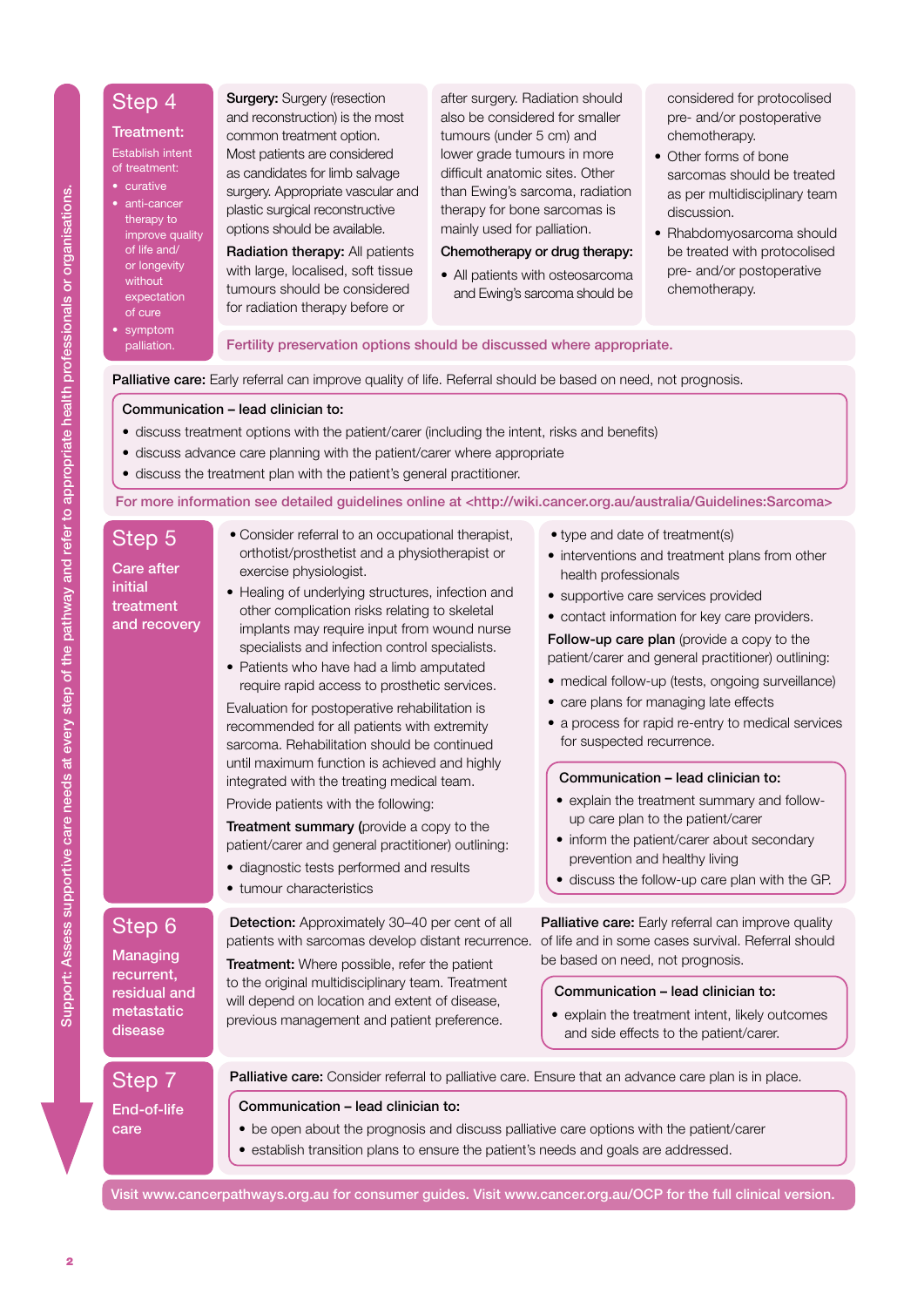# <span id="page-8-0"></span>Summary – optimal timeframes

# Optimal timeframes

Timeframes should be informed by evidence-based guidelines (where they exist) while recognising that shorter timelines for appropriate consultations and treatment can reduce patient distress. The following recommended timeframes are based on consensus expert advice from the Sarcoma Working Group.

| Step in pathway                                                   | Care point                              | Timeframe                                                                                                                                 |  |
|-------------------------------------------------------------------|-----------------------------------------|-------------------------------------------------------------------------------------------------------------------------------------------|--|
| Presentation,<br><b>Initial</b><br>Investigations<br>and Referral | 2.3 Referral to specialist              | A suspected sarcoma should be referred to<br>a specialist within two weeks; first specialist<br>assessment within four weeks of referral. |  |
|                                                                   |                                         | Completion of all investigations within two                                                                                               |  |
| Diagnosis,                                                        | 3.1 Diagnostic work-up                  | weeks of first specialist assessment.                                                                                                     |  |
| <b>Staging and</b>                                                |                                         |                                                                                                                                           |  |
| <b>Treatment</b><br>Planning                                      | 3.2.4 Multidisciplinary team<br>meeting | All newly diagnosed patients should be<br>discussed in a multidisciplinary team meeting<br>before beginning treatment.                    |  |
|                                                                   |                                         |                                                                                                                                           |  |
| <b>Treatment</b>                                                  | 4.2 Treatment options                   | Patients begin their treatment within three<br>weeks of the decision to treat.                                                            |  |
|                                                                   |                                         |                                                                                                                                           |  |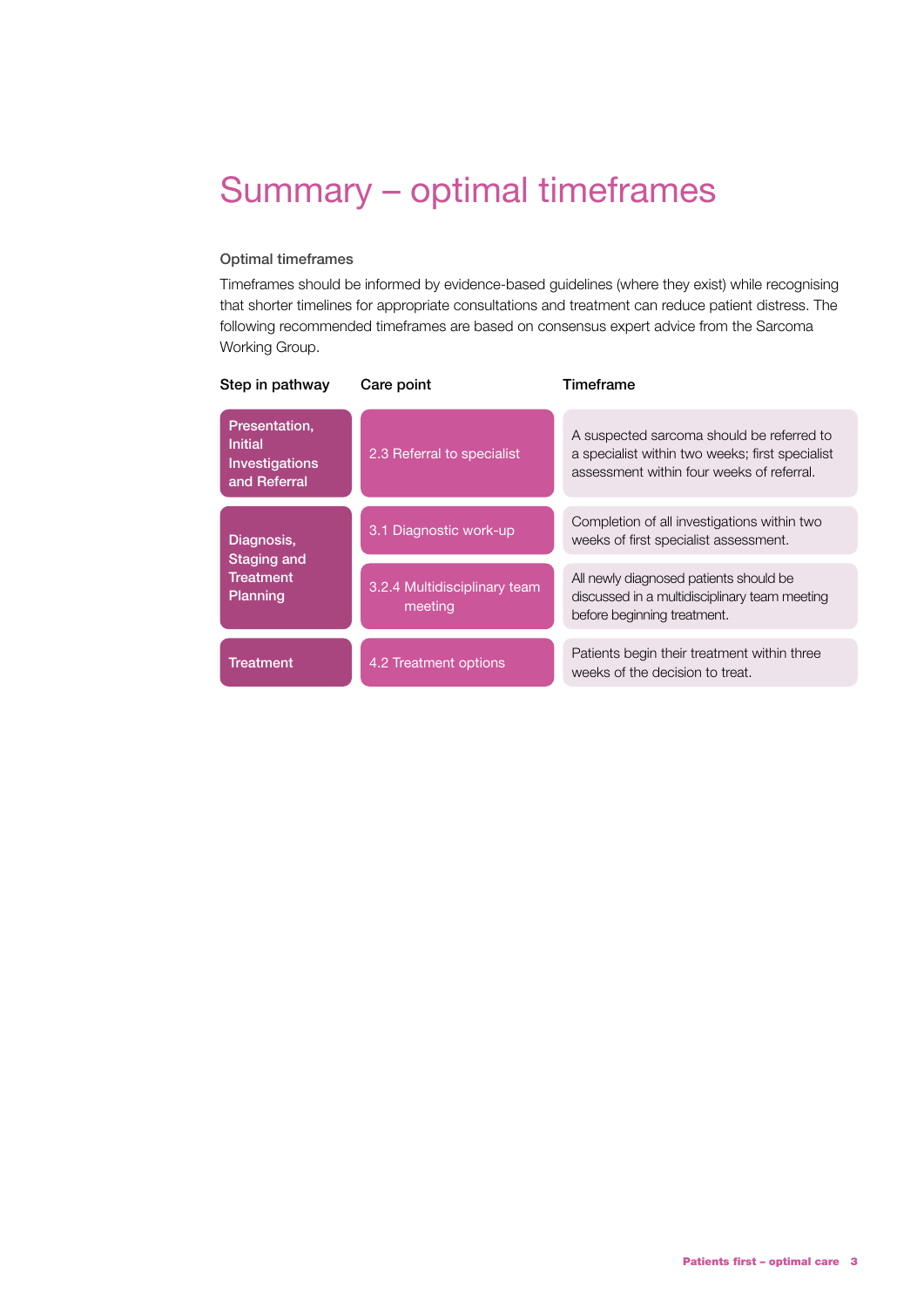# <span id="page-9-0"></span>Intent of the optimal cancer care pathway

This optimal cancer care pathway is intended to guide the delivery of consistent, safe, high-quality and evidence-based care for people with sarcoma.

The pathway aligns with key service improvement priorities, including providing access to coordinated multidisciplinary care and supportive care and reducing unwanted variation in practice.

The optimal cancer care pathway can be used by health services and professionals as a tool to identify gaps in current cancer services and to inform quality improvement initiatives across all aspects of the care pathway. The pathway can also be used by clinicians as an information resource and tool to promote discussion and collaboration between health professionals and people affected by cancer.

The following key principles of care underpin the optimal cancer care pathway.

# Patient-centred care

Patient- or consumer-centred care is healthcare that is respectful of, and responsive to, the preferences, needs and values of patients and consumers. Patient- or consumer-centred care is increasingly being recognised as a dimension of high-quality healthcare in its own right, and there is strong evidence that a patient-centred focus can lead to improvements in healthcare quality and outcomes by increasing safety and cost-effectiveness as well as patient, family and staff satisfaction (ACSQHC 2013).

# Safe and quality care

This is provided by appropriately trained and credentialled clinicians, hospitals and clinics that have the equipment and staffing capacity to support safe and high-quality care. It incorporates collecting and evaluating treatment and outcome data to improve the patient experience of care as well as mechanisms for ongoing service evaluation and development to ensure practice remains current and informed by evidence. Services should routinely be collecting relevant minimum datasets to support benchmarking, quality care and service improvement.

# Multidisciplinary care

This is an integrated team approach to healthcare in which medical and allied health professionals consider all relevant treatment options and collaboratively develop an individual treatment and care plan for each patient. There is increasing evidence that multidisciplinary care improves patient outcomes.

The benefits of adopting a multidisciplinary approach include:

- improving patient care through developing an agreed treatment plan
- providing best practice through adopting evidence-based guidelines
- improving patient satisfaction with treatment
- improving the mental wellbeing of patients
- improving access to possible clinical trials of new therapies
- increasing the timeliness of appropriate consultations and surgery and a shorter timeframe from diagnosis to treatment
- increasing the access to timely supportive and palliative care
- streamlining pathways
- reducing duplication of services (Department of Health 2007b).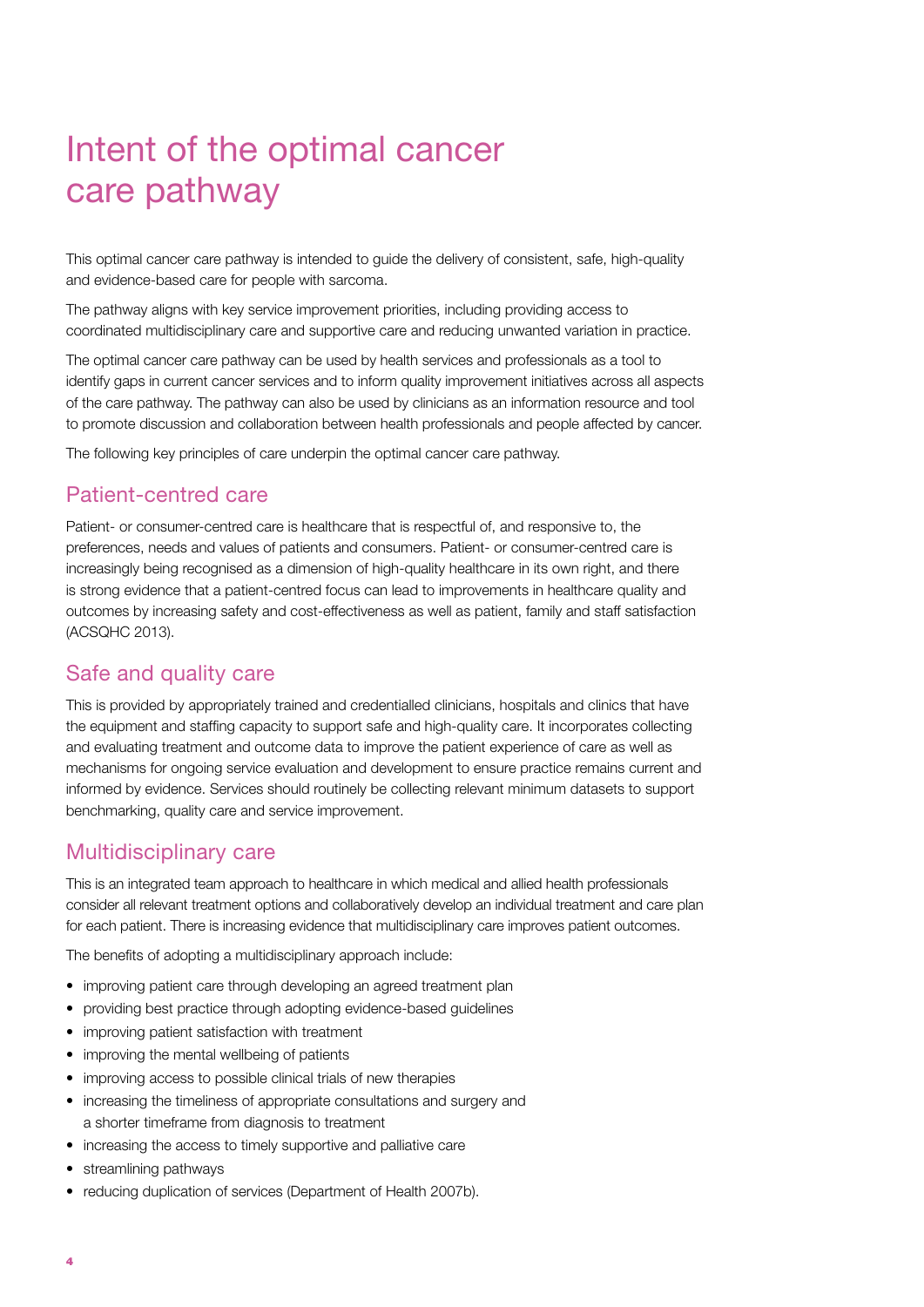# Supportive care

Supportive care is an umbrella term used to refer to services, both generalist and specialist, that may be required by those affected by cancer. Supportive care addresses a wide range of needs across the continuum of care and is increasingly seen as a core component of evidence-based clinical care. Palliative care can be part of supportive care processes. Supportive care in cancer refers to the following five domains:

- physical needs
- psychological needs
- social needs
- information needs
- spiritual needs.

All members of the multidisciplinary team have a role in providing supportive care. In addition, support from family, friends, support groups, volunteers and other community-based organisations make an important contribution to supportive care.

An important step in providing supportive care is to identify, by routine and systematic screening (using a validated screening tool) of the patient and family, views on issues they require help with for optimal health and quality-of-life outcomes. This should occur at key points along the care pathway, particularly at times of increased vulnerability including:

- initial presentation or diagnosis (the first three months)
- the beginning of treatment or a new phase of treatment
- change in treatment
- change in prognosis
- end of treatment
- survivorship
- recurrence
- change in or development of new symptoms
- palliative care
- end-of-life care.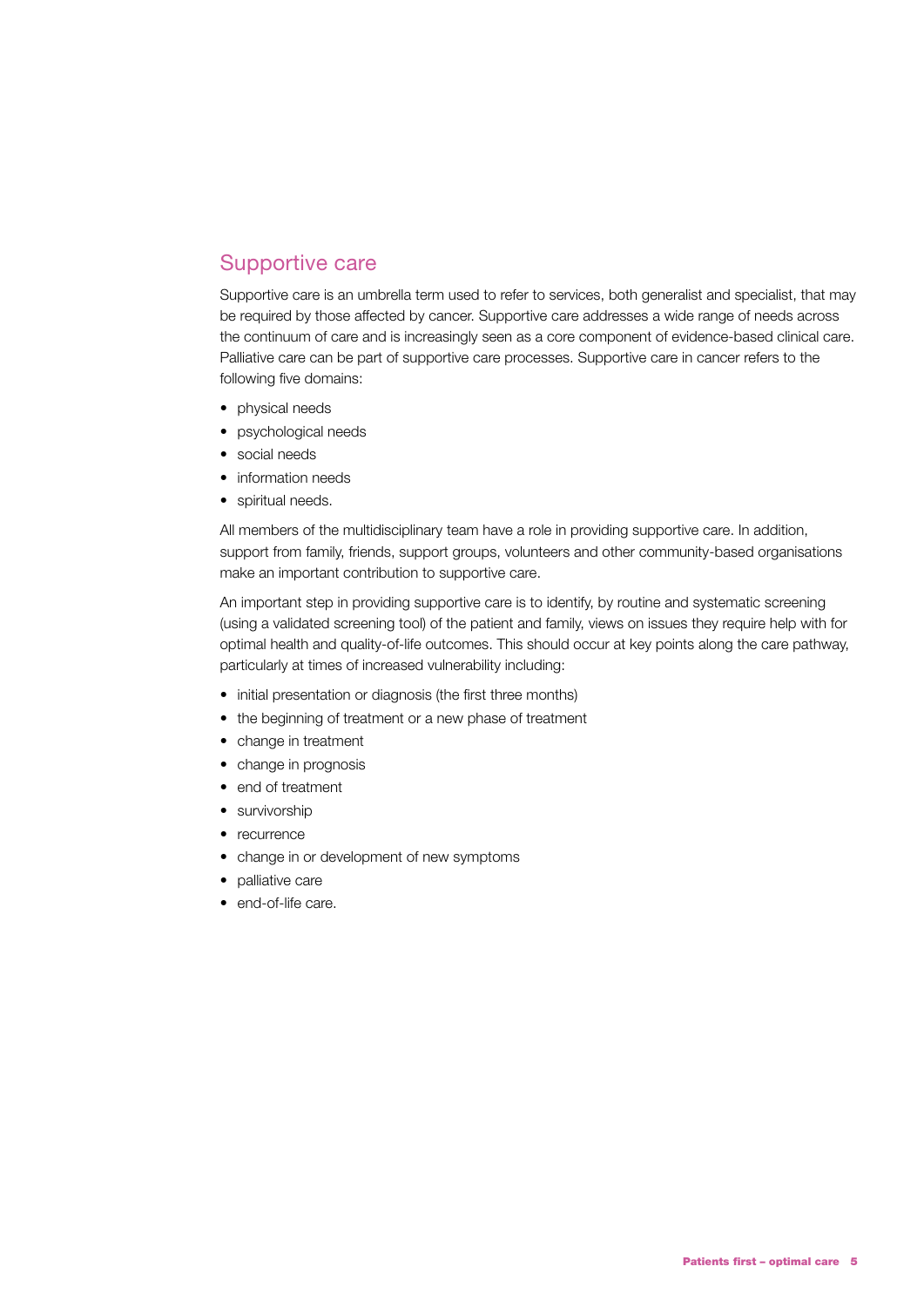Following each assessment, potential interventions need to be discussed with the patient and carer and a mutually agreed approach to multidisciplinary care and supportive care formulated (NICE 2004).

Common indicators in patients with sarcoma that may require referral for support include:

- pain
- fatigue
- mobility issues such as limb weakness
- difficulty sleeping
- distress, depression or fear
- poor performance status
- living alone or in remote areas, or being socially isolated
- having caring responsibilities for others
- cumulative stressful life events
- existing mental health issues
- financial stress
- work- or study-related stress
- Aboriginal or Torres Strait Islander status
- being from a culturally and linguistically diverse background.

Depending on the needs of the patient, referral to an appropriate health professional(s) and/or organisation(s) should be considered including:

- an adolescent and young adult (AYA) representative
- community-based support services (such as Cancer Council Australia)
- a dietitian
- an exercise physiologist
- a genetic counsellor
- a fertility expert
- a nurse practitioner and/or specialist nurse
- an occupational therapist
- peer support groups (contact the Cancer Council on 13 11 20 for more information)
- a physiotherapist
- a psychologist or psychiatrist
- a social worker
- specialist palliative care
- a speech therapist.

See the appendix for more information on supportive care and the specific needs of people with sarcoma.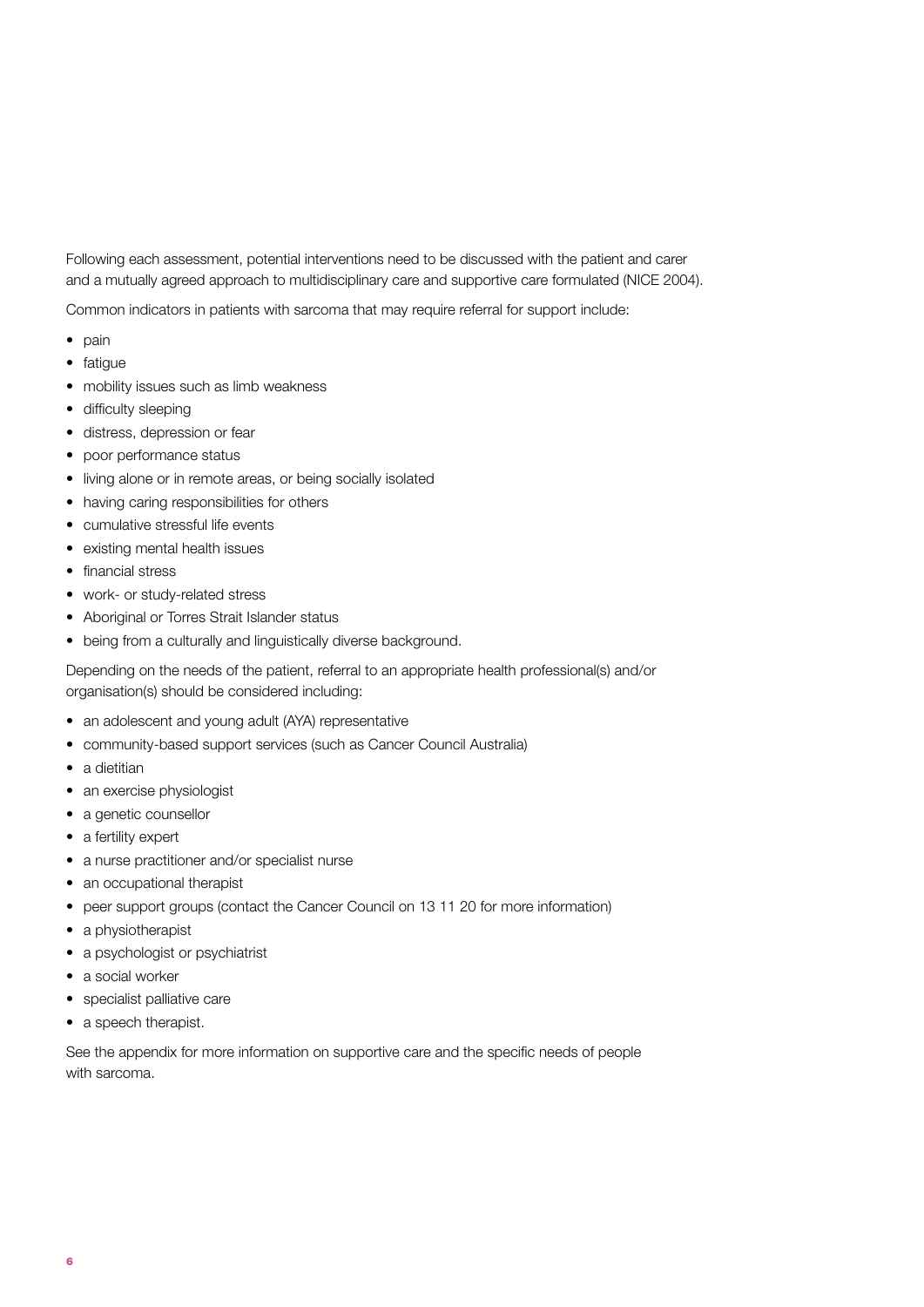# Care coordination

Care coordination is a comprehensive approach to achieving continuity of care for patients. This approach seeks to ensure that care is delivered in a logical, connected and timely manner so the medical and personal needs of the patient are met.

In the context of cancer, care coordination encompasses multiple aspects of care delivery including multidisciplinary team meetings, supportive care screening/assessment, referral practices, data collection, developing common protocols, providing information and individual clinical treatment.

Improving care coordination is the responsibility of all health professionals involved in patient care and should therefore be considered in their practice. Enhancing continuity of care across the health sector requires a whole-of-system response – that is, that initiatives to address continuity of care occur at the health system, service, team and individual levels (Department of Health 2007c).

# Communication

The healthcare system and all people within its employ are responsible for ensuring the communication needs of patients, their families and carers are met. Every person with cancer will have different communication needs, including cultural and language differences. Communication with patients should be:

- timely
- individualised
- truthful and transparent
- consistent
- in plain language (avoiding complex medical terms and jargon)
- culturally appropriate
- active, interactive and proactive
- ongoing
- delivered in an appropriate setting and context
- inclusive of patients and their families (with the patient's consent).

In communicating with patients, healthcare providers should:

- listen to patients and act on the information provided by them
- encourage expression of individual concerns, needs and emotional states
- tailor information to meet the needs of the patient, their carer and family
- use professionally trained interpreters when communicating with people from culturally and linguistically diverse backgrounds
- ensure the patient and/or their carer and family have the opportunity to ask questions
- ensure the patient is not the conduit of information between areas of care (it is the provider's and healthcare system's responsibility to transfer information between areas of care)
- take responsibility for communication with the patient
- respond to questions in a way the patient understands
- enable all communication to be two-way.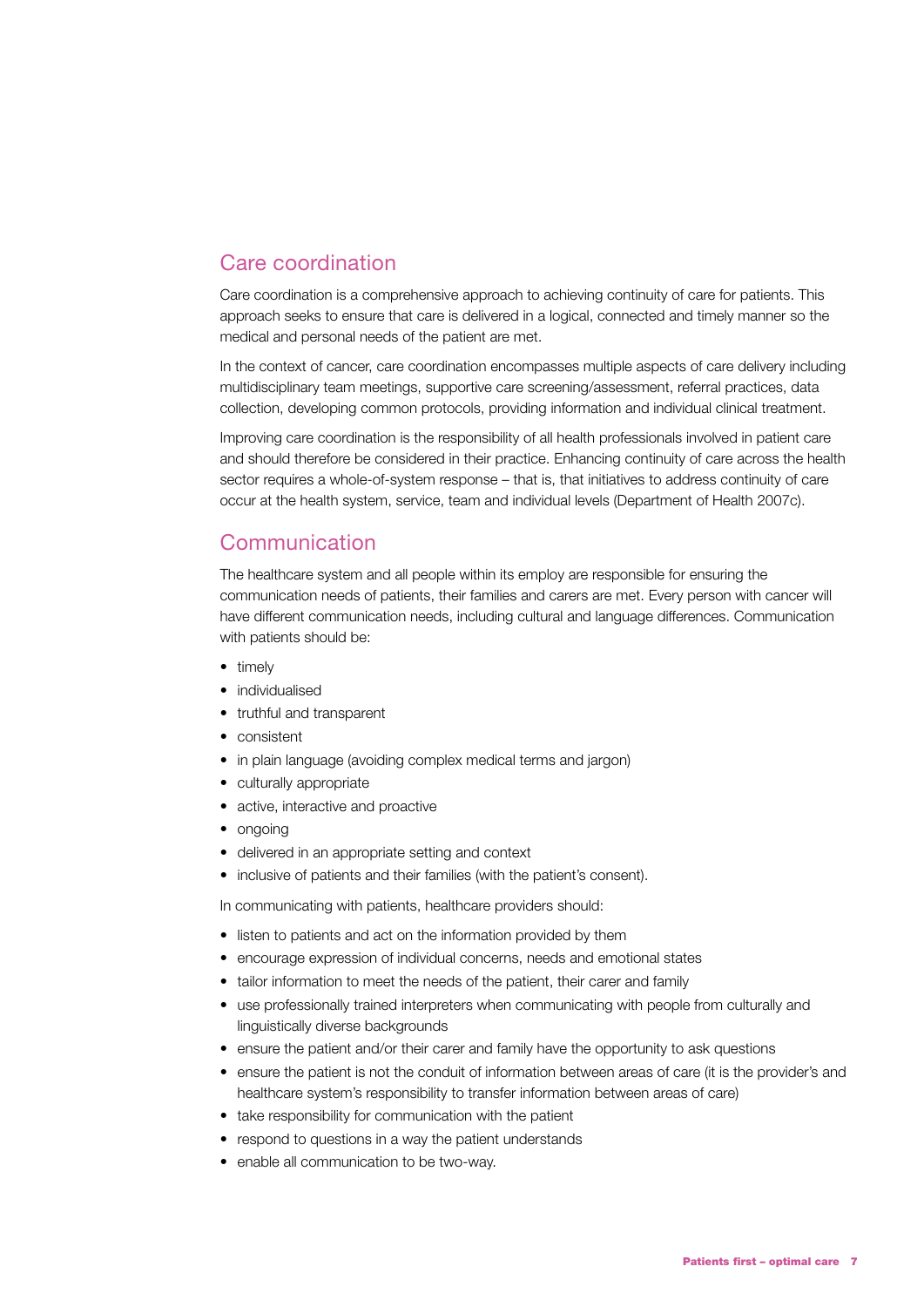Healthcare providers should also consider offering the patient a Question Prompt List (QPL) before their consultation, plus recordings or written summaries of their consultations. QPLs are effective in improving the communication, psychological and cognitive outcomes of cancer patients (Brandes et al. 2014). Providing recordings or summaries of key consultations may improve the patient's recall of information and patient satisfaction (Pitkethly et al. 2008).

# Research and clinical trials

Where practical, patients should be offered the opportunity to participate in research and/or clinical trials at any stage of the care pathway. Research and clinical trials play an important role in establishing efficacy and safety for a range of treatment interventions, as well as establishing the role of psychological, supportive and palliative care interventions (Sjoquist & Zalcberg 2013).

While individual patients may or may not receive a personal benefit from the intervention, there is evidence that outcomes for participants in research and clinical trials are generally improved, perhaps due to the rigour of the process required by the trial. Leading cancer agencies often recommend participating in research and clinical trials as an important part of patient care. Even in the absence of measurable benefits to patients, participating in research and clinical trials will contribute to the care of cancer patients in the future (Peppercorn et al. 2004).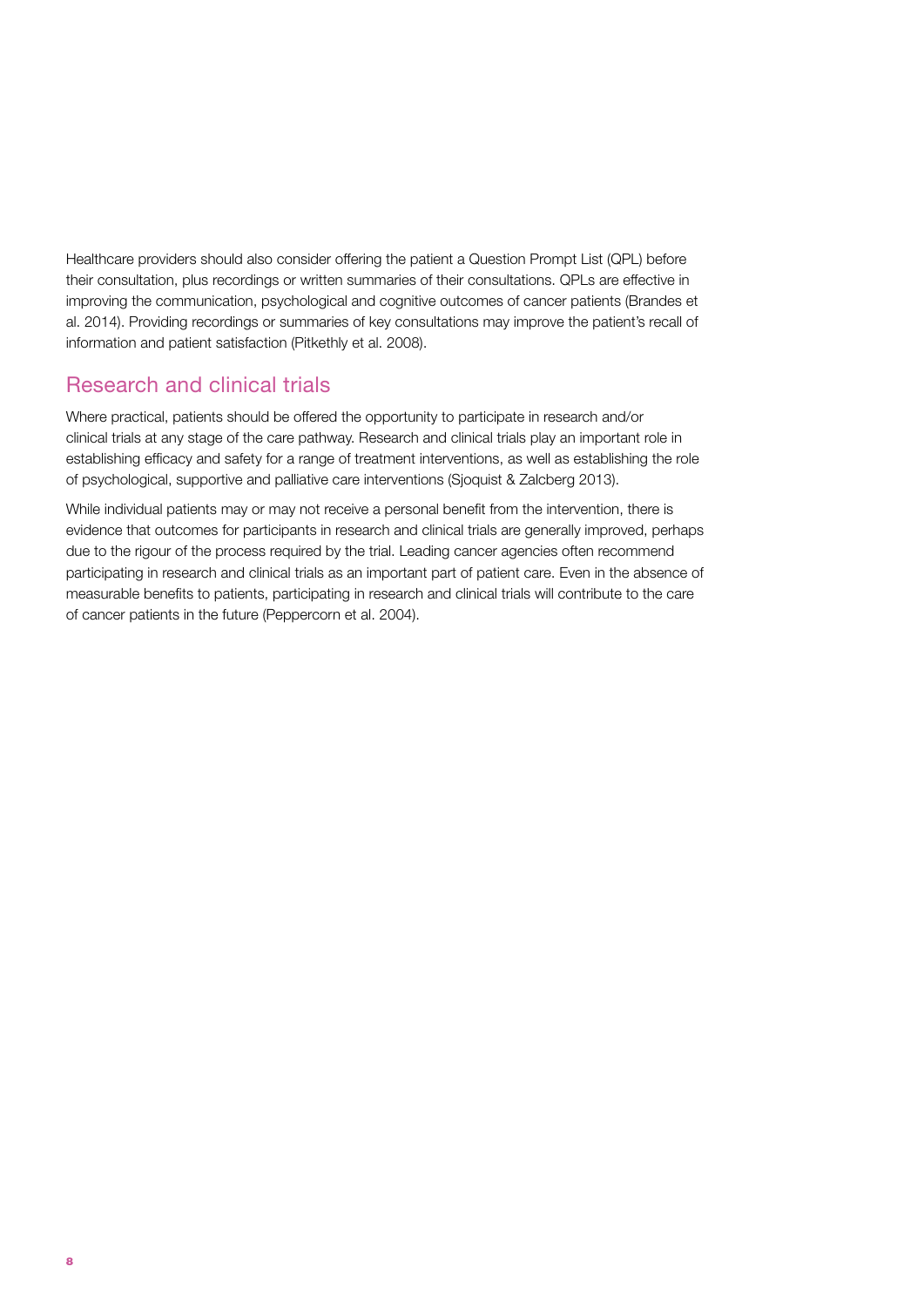# <span id="page-14-0"></span>Optimal cancer care pathway

The optimal cancer care pathway outlines seven critical steps in the patient journey. While the seven steps appear in a linear model, in practice, patient care does not always occur in this way but depends on the particular situation (such as the type of cancer, when and how the cancer is diagnosed, prognosis, management, patient decisions and the patient's physiological response to treatment).

Sarcomas are a heterogeneous group of malignancies and include many anatomical sites and subtypes. Sarcomas account for less than 1 per cent of all adult solid malignant cancers, and given the number of histologic types, any given type of sarcoma is extremely rare (Herzog 2005). The pathway includes all bone and soft tissue sarcomas. Gastrointestinal stromal tumours (GIST), Kaposi's sarcoma and desmoid fibromatosis are excluded. This document refers to 'sarcoma' when the recommendations are intended to apply to both bone and soft tissue sarcomas.

#### Special considerations

The pathway describes the optimal cancer care that should be provided at each step. Sarcomas disproportionately affect AYA patients, with more than half of all cases being diagnosed between the ages of 15 and 39 (Davis et al. 2017). The significant developmental change that occurs during this life stage complicates a sarcoma diagnosis, often leading to unique physical, social and emotional impacts at the time of diagnosis and throughout the treatment pathway (Smith et al. 2012). Ensuring access to expert AYA health professionals who understand the specific needs of this population, and ensuring they are linked with a youth cancer service, are essential considerations in providing care to this group. Further considerations for this group are outlined under *Populations with special needs* in the appendix.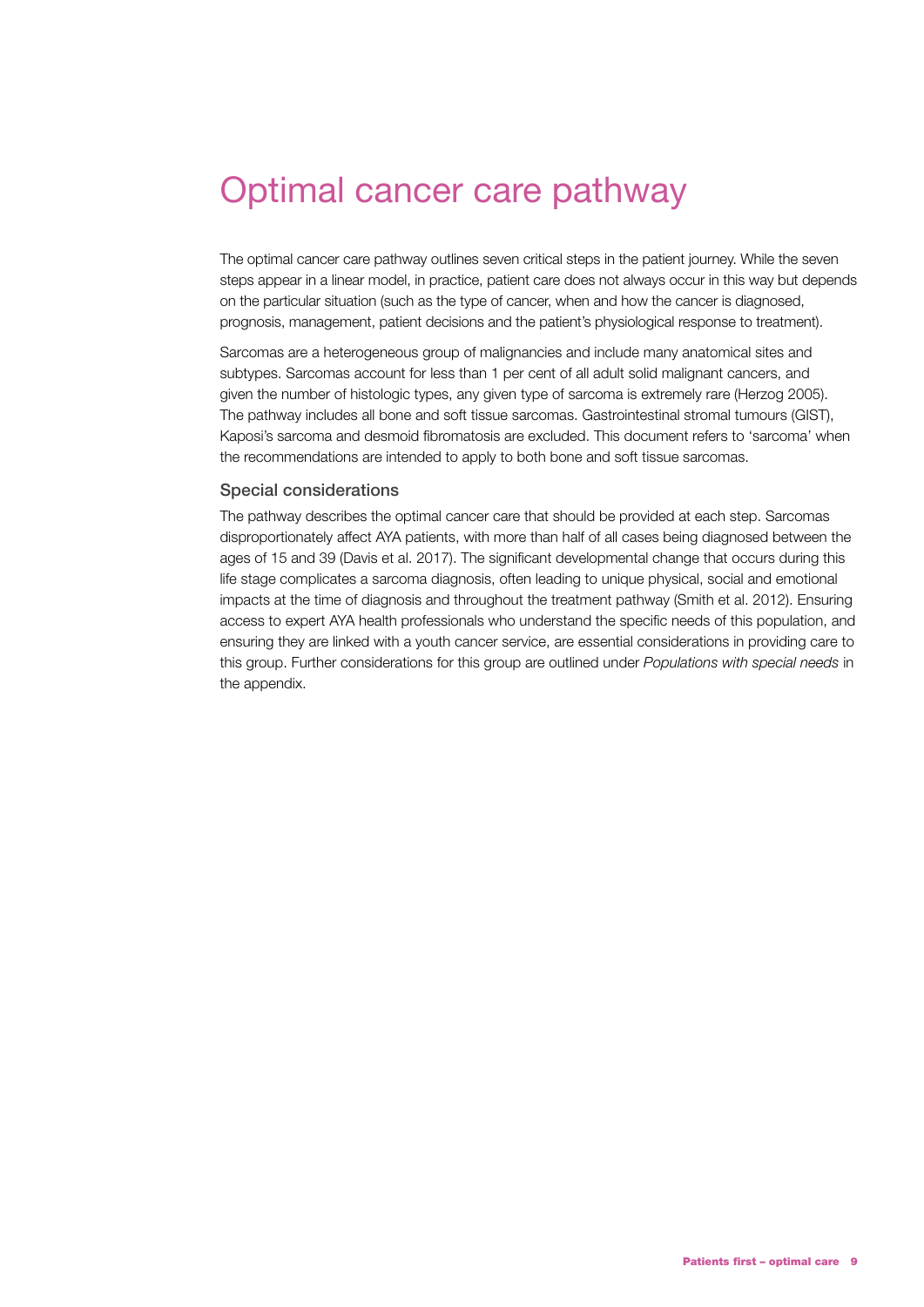# Step 1: Prevention and early detection

This step outlines recommendations for the prevention and early detection of sarcoma. Eating a healthy diet, avoiding or limiting alcohol intake, regular exercise and maintaining a healthy body weight may help reduce cancer risk.

# 1.1 Prevention

The causes of sarcoma are not fully understood, and there is currently no clear prevention strategy.

# 1.2 Risk factors

Risk factors for bone sarcoma may include:

- family history (slight increased risk)
- history of retinoblastoma
- Li-Fraumeni syndrome
- history of childhood cancer
- prior abnormalities such as Paget's disease, avascular necrosis or polyostotic fibrous dysplasia
- past treatment with chemotherapy or radiation therapy
- exposure to certain chemicals (for example, vinyl chloride and dioxin)
- age: adolescent/young adult (less than 30) or over 50 years.

Risk factors for soft tissue sarcoma include:

- familial syndromes
- history of cancer
- past treatment with radiation therapy
- prolonged lymphoedema
- exposure to certain chemicals (for example, vinyl chloride and dioxin)
- age (over 50 years).

# 1.3 Early detection

# 1.3.1 Screening

There is no population-based screening program for sarcoma. There is no evidence of benefit of population-based screening, including genetic screening.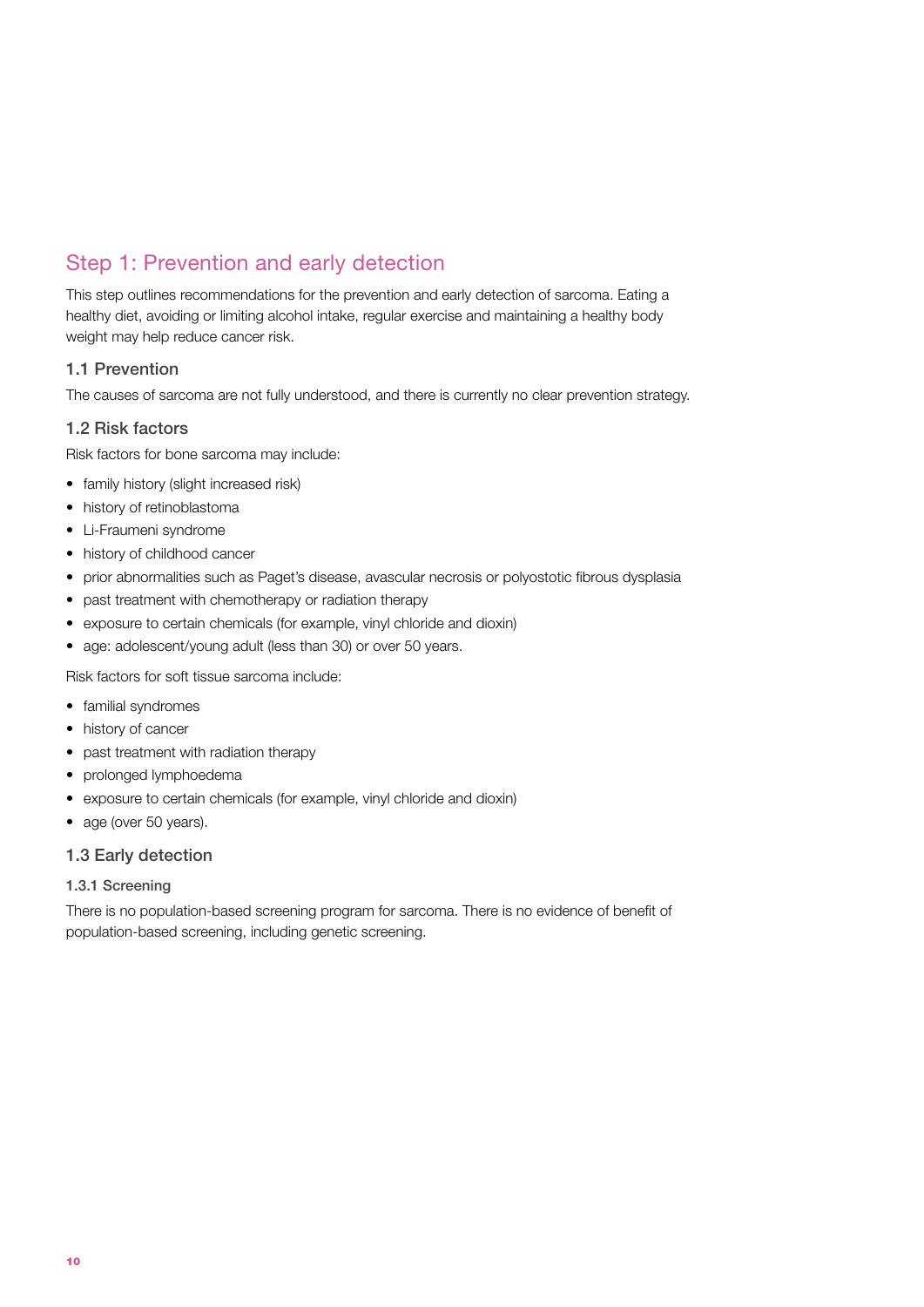# <span id="page-16-0"></span>Step 2: Presentation, initial investigations and referral

This step outlines the process for establishing a diagnosis and appropriate referral. The types of investigation undertaken by the general or primary practitioner depend on many factors, including access to diagnostic tests and medical specialists and patient preferences.

# 2.1 Signs and symptoms

The following signs and symptoms may indicate sarcoma.

Symptoms of bone sarcoma include:

- persistent non-mechanical pain in any bone lasting more than a few weeks
- referred pain
- pain that is unremitting and unresponsive to analgesics
- nocturnal bone pain
- a mass
- swelling
- a limp
- limited mobility or loss of limb function
- fractures with minimal trauma.

Symptoms of soft tissue sarcoma include:

- persistent pain
- any deep mass
- any superficial mass with a diameter exceeding 5 cm
- a small but growing mass
- a rapidly growing change in a mass (over months)
- a mass with atypical physical characteristics for example, hardness, firmness, irregularity and/or atypical location
- a mass where there is no associated history of trauma (differential diagnosis, for example, haematoma).

# 2.2 Assessments by the general or primary medical practitioner

Examinations/investigations should include:

- medical history and baseline blood tests
- physical examination including assessing the physical characteristics of the mass and assessing the regional lymph nodes
- plain x-ray (if there is bone pain)
- specialist referral for a soft tissue lump (ultrasound is often of limited use and may be misleading).

The decision to perform a biopsy should be determined by a specialist in musculoskeletal tumours who is part of a specialist sarcoma multidisciplinary team.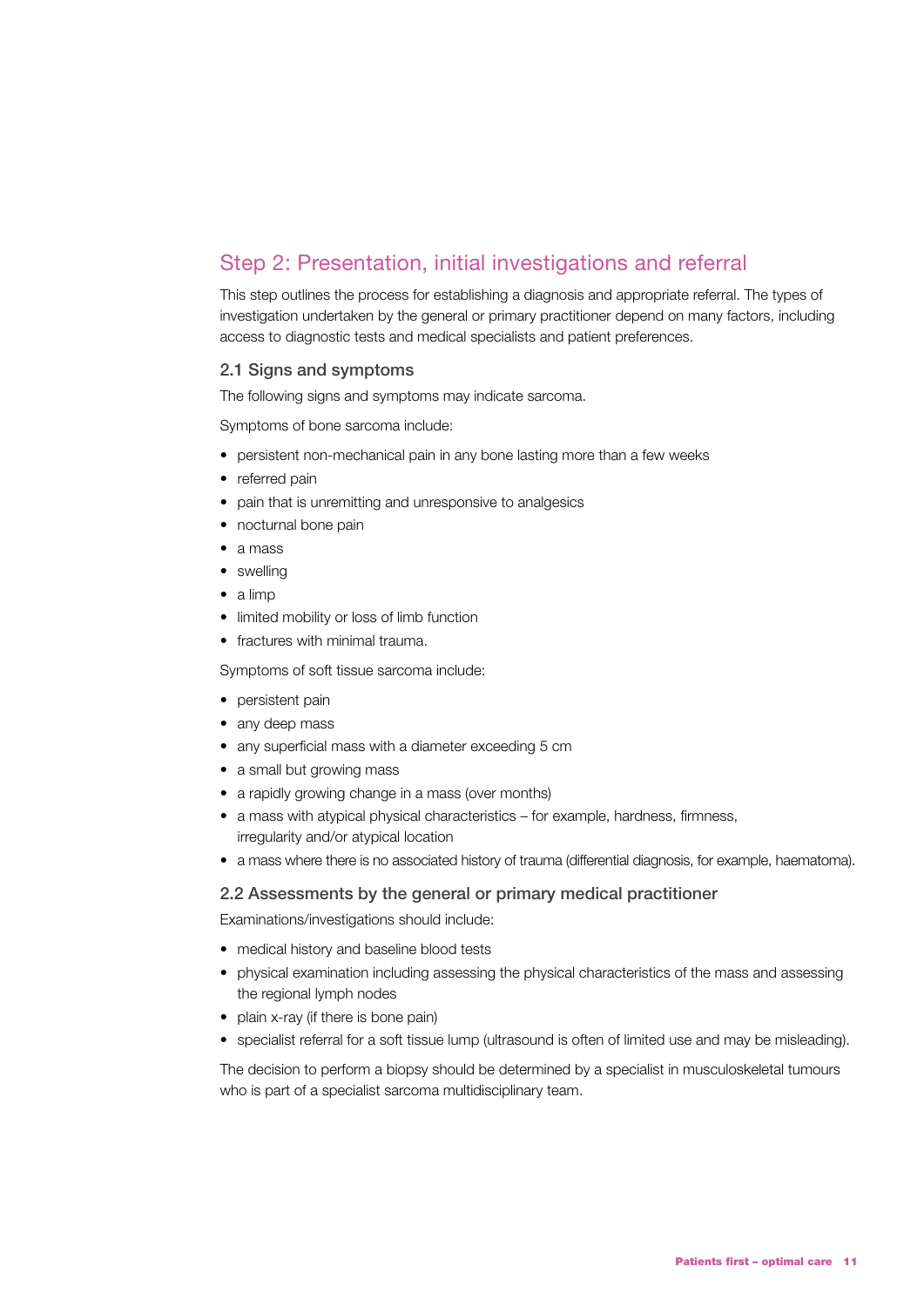# 2.3 Referral

All patients with suspected sarcoma should be referred to a specialist sarcoma multidisciplinary team before biopsy (Cancer Council Australia Sarcoma Guidelines Working Party 2014, ESMO 2014a, ESMO 2014b).

Patients aged under than 16 years should attend a paediatric specialist treatment centre. Patients aged 16–18 years should attend either a paediatric or adult specialist centre with access to a multidisciplinary team and supportive services appropriate to the AYA age group.

Referral for suspected sarcoma should incorporate appropriate documentation sent with the patient including:

- a letter that includes important psychosocial and medical history, family history, current symptoms, medications and allergies
- results of current clinical investigations (imaging reports)
- results of all prior relevant investigations
- any prior imaging, particularly a hard copy or CD where online access is not available (lack of a hard copy should not delay referral)
- notification if an interpreter service is required.

# Timeframe for referral to a specialist

Timeframes for referral to a specialist should be informed by evidence-based guidelines (where they exist) while recognising that shorter timelines for appropriate consultations and treatment can reduce patient distress.

The following recommended timeframes are based on expert advice from the Sarcoma Working Group<sup>1</sup>:

- A suspected sarcoma should be referred to a specialist within two weeks.
- The first specialist assessment should occur within four weeks of referral.

The supportive and liaison role of the GP and practice team in this process is critical.

<sup>1</sup> The multidisciplinary experts who participated in a clinical workshop to develop content for the sarcoma optimal care pathway are listed in the acknowledgements.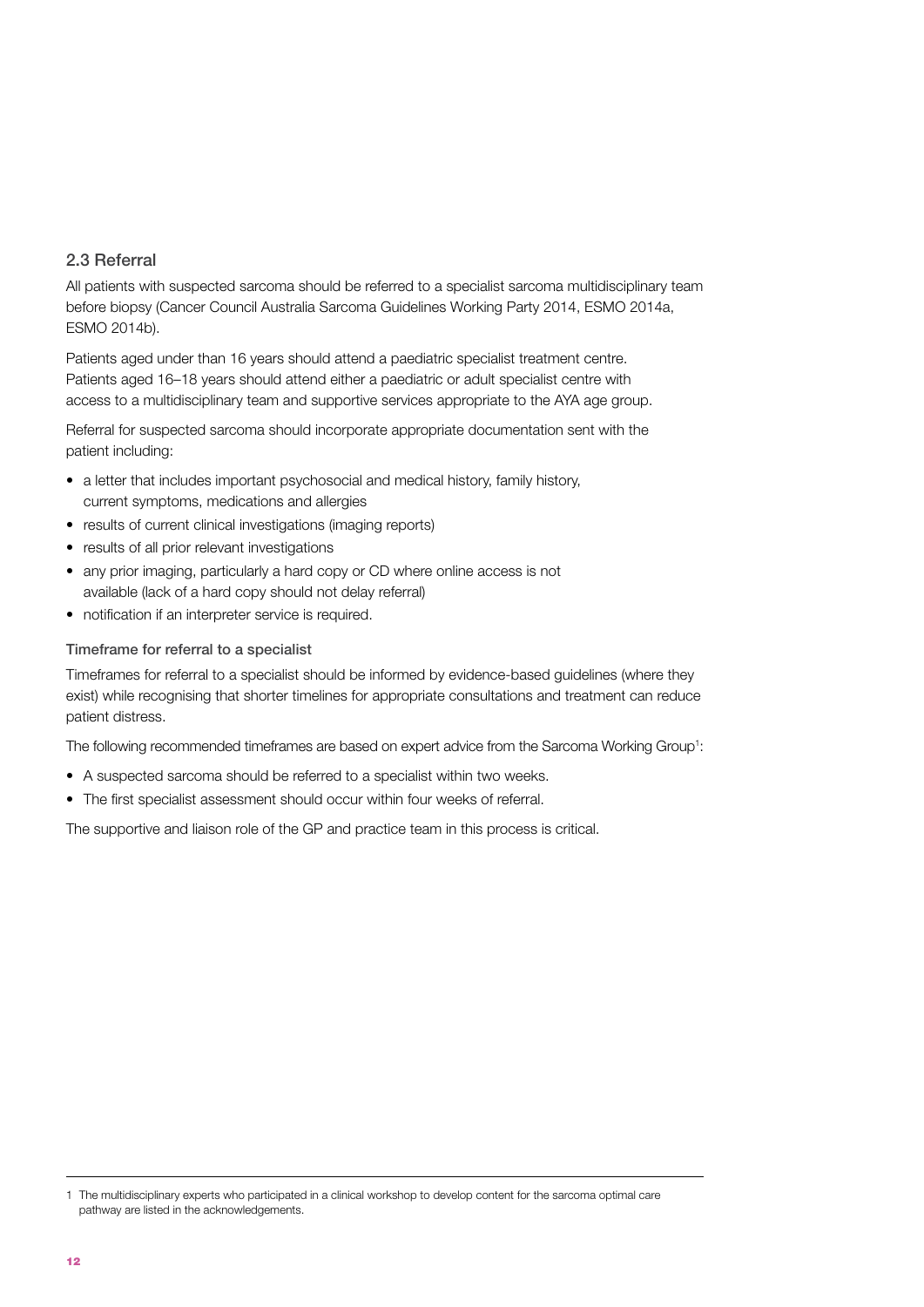# 2.4 Support and communication

# 2.4.1 Supportive care

An individualised clinical assessment is required to meet the identified needs of an individual, their carer and family; referral should be as required.

In addition to common issues identified in the appendix, specific needs that may arise at this time include:

- treatment for physical symptoms such as pain, fatigue, musculoskeletal dysfunction, reduced oral intake and issues with activities of daily living
- help with the emotional distress of dealing with a potential cancer diagnosis, anxiety/depression, interpersonal problems, stress and adjustment difficulties
- guidance for financial, education and/or employment issues (such as loss of income and having to deal with travel, and accommodation requirements for rural patients and caring arrangements for other family members)
- appropriate information for people from culturally and linguistically diverse backgrounds
- allied health evaluations as appropriate.

# 2.4.2 Communication with the patient, family and carer

Effective communication is essential at every step of the care pathway. Effective communication with the patient and carer is particularly important given the prevalence of low health literacy in Australia (estimated at 60 per cent of Australian adults) (ACSQHC 2013).

The general or primary practitioner should:

- provide the patient with information that clearly describes who they are being referred to, the reason for referral and the expected timeframe for appointments
- support the patient while waiting for the specialist appointment.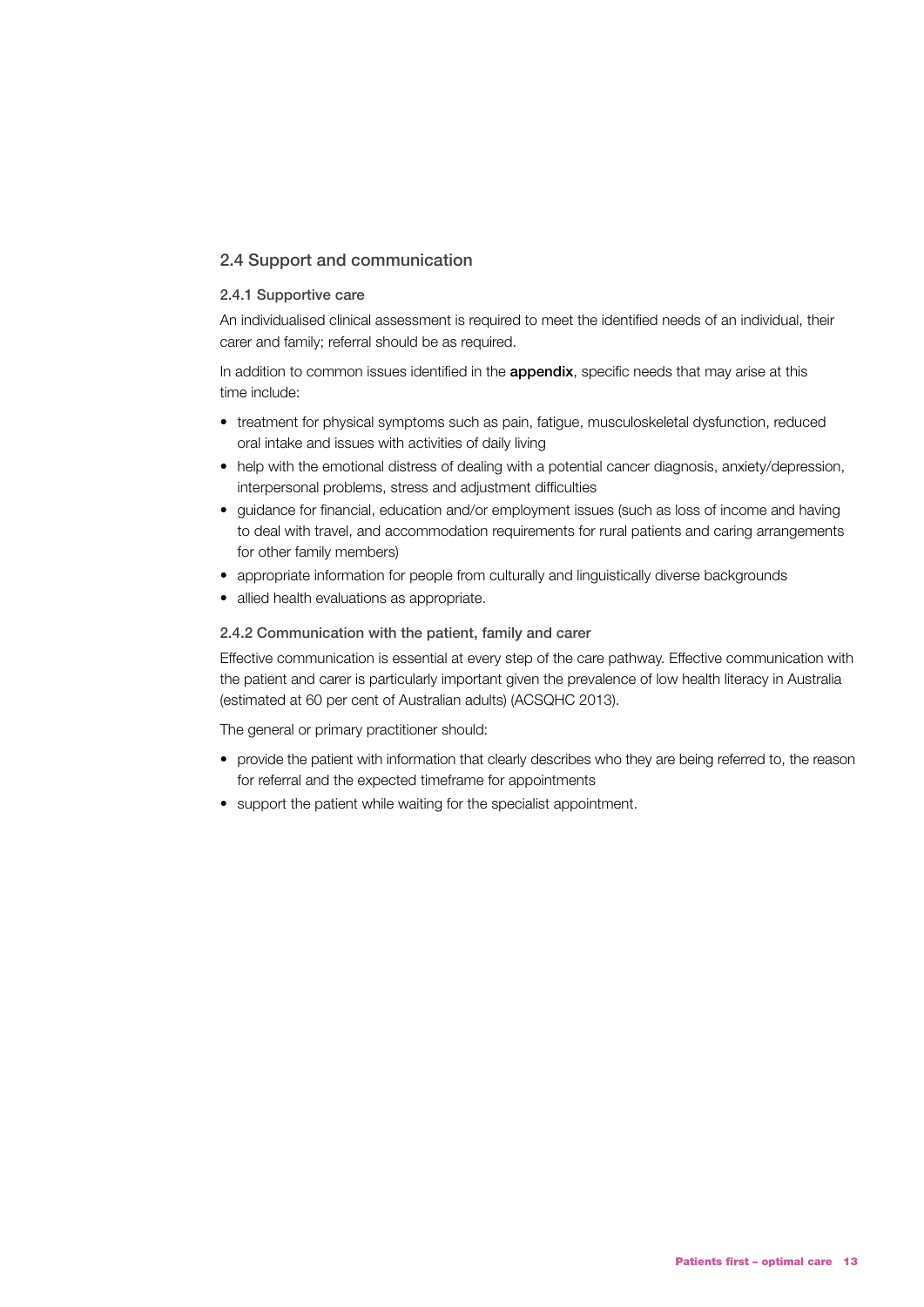# <span id="page-19-0"></span>Step 3: Diagnosis, assessment and treatment planning

Step 3 outlines the process for confirming the diagnosis and planning subsequent treatment. The guiding principle is that interaction between appropriate multidisciplinary team members should determine the treatment plan.

# 3.1 Diagnosis and staging

Diagnostic work-up should include:

- history and examination
- staging: local MRI, thallium or PET scans; systemic bone scan, PET/CT, CT chest
- image-guided biopsy percutaneous needle or open
- examination of tumour tissue by histological, immuno-histochemical, molecular pathological and cytogenetic methods, as appropriate
- lymph node biopsy (if functional imaging is positive or clinical examination suspicious).

The tumour should be staged on completion of investigations.

To confirm malignancy, and provide a histological diagnosis, biopsy should be performed after all imaging modalities have been completed and reviewed by the specialist. Image-guided needle core biopsy (NCB) is the preferred method, performed by a radiologist who is familiar with the issues of sarcoma biopsy in a specialist sarcoma unit setting with appropriate multidisciplinary input.

The histological diagnosis and determination of grade and subtype of sarcomas should be undertaken by an appropriately trained histopathologist. Histological diagnosis should be made according to the 2013 World Health Organization (WHO) classification (ESMO 2014b).

# Timeframe for diagnosis

Timeframes should be informed by evidence-based guidelines (where they exist) while recognising that shorter timelines for appropriate consultations and treatment can reduce patient distress.

The following recommended timeframes are based on expert advice from the Sarcoma Working Group:<sup>2</sup>

• Complete all investigations within two weeks of first specialist assessment.

<sup>2</sup> The multidisciplinary experts who participated in a clinical workshop to develop content for the sarcoma optimal care pathway are listed in the acknowledgements.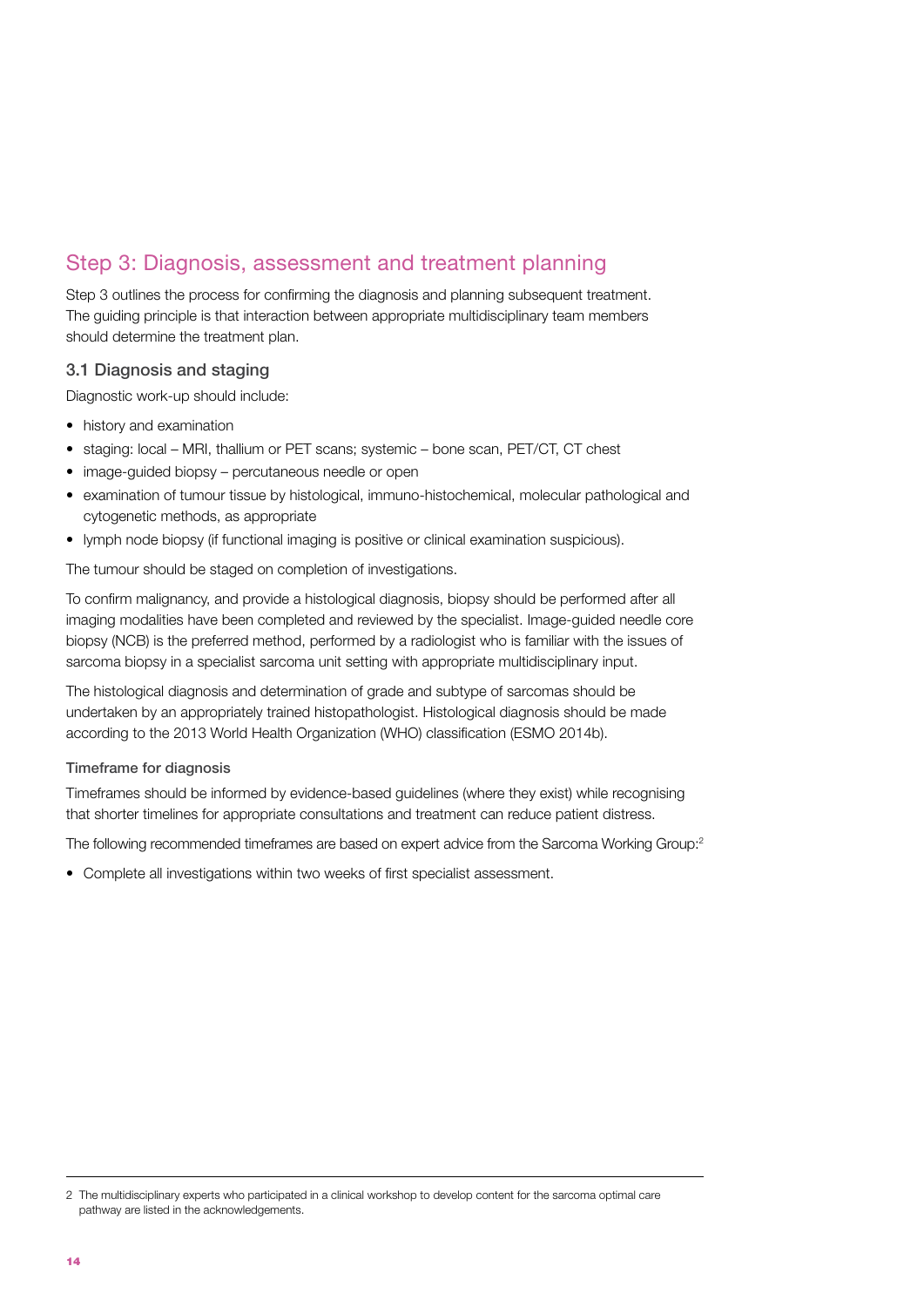# 3.2 Treatment planning

# 3.2.1 Responsibilities of the multidisciplinary team

The responsibilities of the multidisciplinary team are to:

- nominate a team member to coordinate patient care and identify this person to the patient
- nominate a team member to be the lead clinician (the lead clinician may change over time depending on the stage of the care pathway and where care is being provided) and identify this person to the patient (if different from the care coordinator)
- develop and document an agreed treatment plan at the multidisciplinary team meeting (including consideration of clinical trial options)
- communicate/circulate the agreed multidisciplinary team treatment plan to relevant team members, including the patient's general practitioner
- inform quality and safety improvements, collect data and benchmark outcomes.

#### 3.2.2 Responsibilities of individual team members

The general or primary medical practitioner who made the referral is responsible for the patient until care is passed to another practitioner.

The general or primary medical practitioner may play a number of roles in all stages of the cancer pathway including diagnosis, referral, treatment and coordination and continuity of care as well as providing information and support to the patient and their family.

The care coordinator is responsible for ensuring there is continuity throughout the care process and coordination of all necessary care for a particular phase. The care coordinator may change over the course of the pathway.

The lead clinician is responsible for overseeing the activity of the team.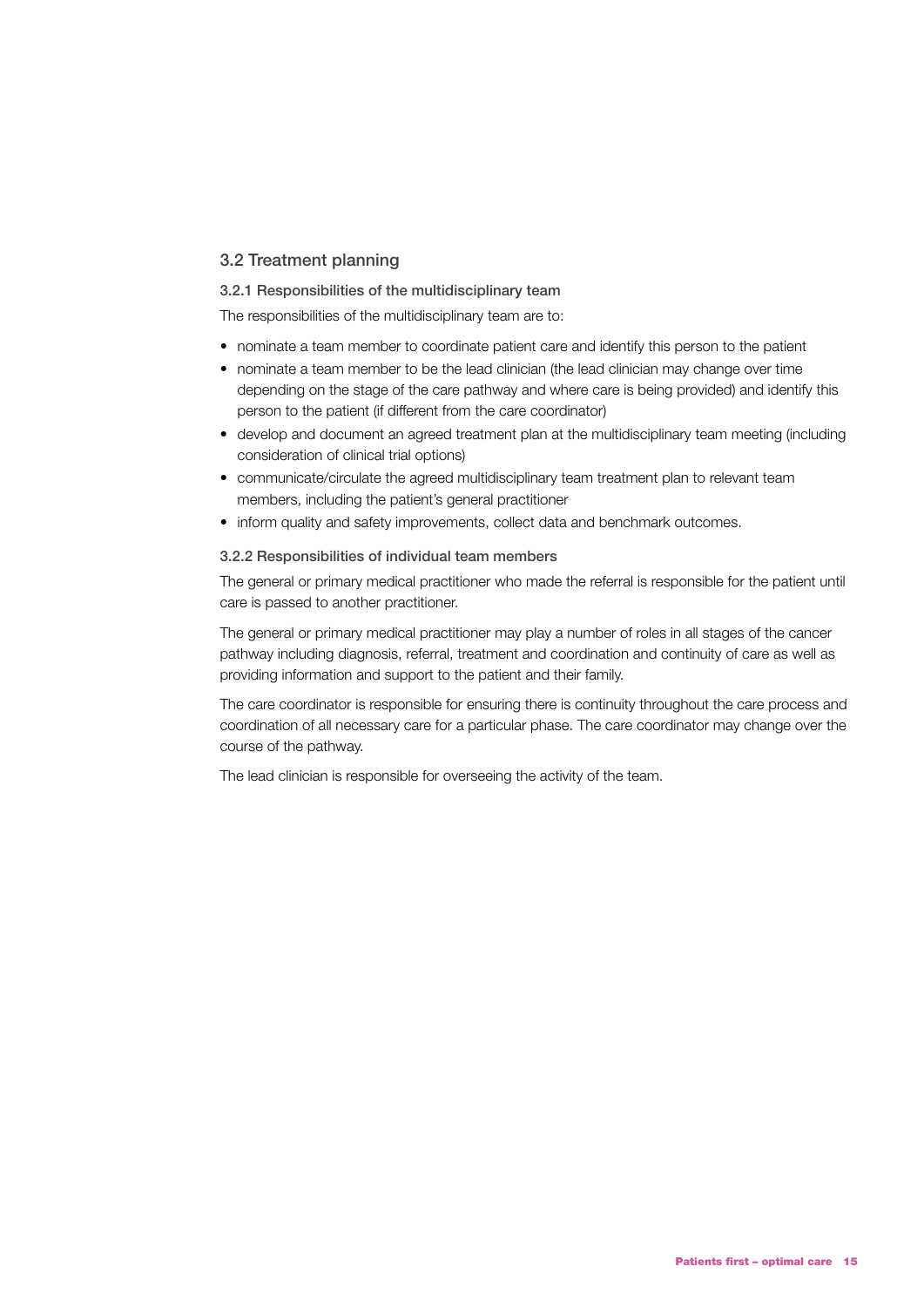# 3.2.3 Members of the multidisciplinary team for sarcoma

The multidisciplinary team should comprise the core disciplines that are integral to providing good care. Team membership will vary according to cancer type but should reflect both clinical and psychosocial aspects of care. Additional expertise or specialist services may be required for some patients (Department of Health 2007b).

Team members may include:

- a cancer nurse (with appropriate expertise)\*
- a care coordinator (as determined by multidisciplinary team members)\*
- a dietitian\*
- a medical oncologist\*
- a musculoskeletal radiologist\*
- a paediatric surgeon\*
- a pathologist\*
- a radiation oncologist\*
- a reconstructive surgeon\*
- a social worker\*
- a surgical oncologist\*
- an expert in providing culturally appropriate care to Aboriginal and Torres Strait Islander patients (this may be an Aboriginal and Torres Strait Islander health worker, health practitioner or hospitality liaison officer)\*
- an expert in the psychosocial care of AYA (with preference for a representative from a youth cancer service)\*
- an orthopaedic oncologist\*
- an orthotist/prosthetist\*
- a clinical trials coordinator
- a fertility specialist
- a general practitioner
- a nuclear medicine specialist
- a palliative care specialist
- a pharmacist
- a physiotherapist and/or exercise physiologist
- a psychiatrist
- a psychologist
- a rehabilitation physician
- a speech therapist
- a thoracic surgeon.
- an occupational therapist
- Core members of the multidisciplinary team are expected to attend most multidisciplinary team meetings either in person or remotely.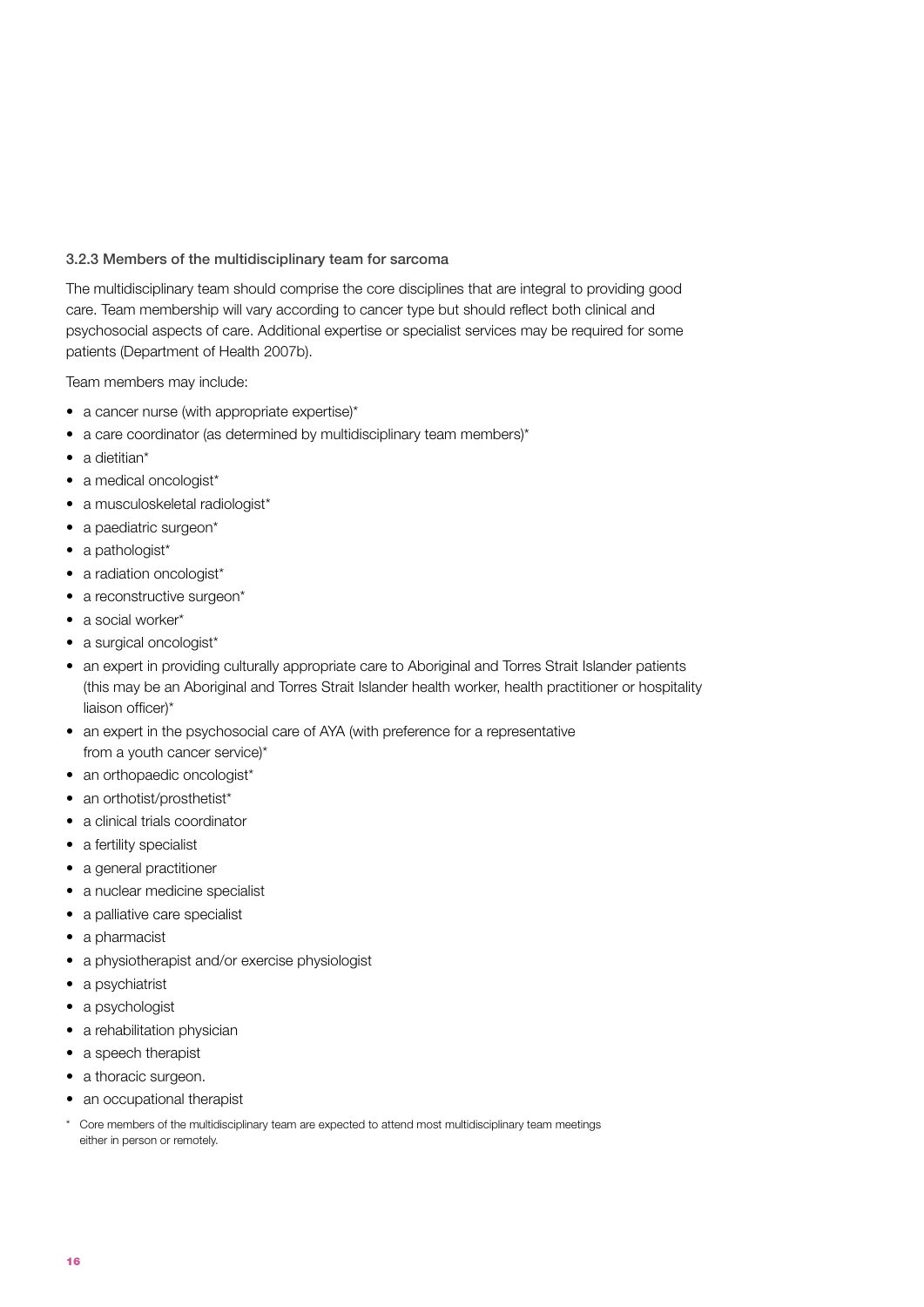#### 3.2.4 The optimal timing for multidisciplinary team planning

All newly diagnosed patients should be discussed in a multidisciplinary team meeting before beginning treatment. The level of discussion may vary depending on clinical and psychosocial factors. Teams may agree standard treatment protocols for non-complex care facilitating patient ascertainment and associated data capture.

A treatment plan for each case should be discussed at the beginning of treatment to determine timing and the choice of surgical resection, surgical reconstruction and radiation therapy to minimise surgical-related and radiation therapy-related morbidity (Cancer Council Australia Sarcoma Guidelines Working Party 2014).

The results of all relevant tests and imaging should be available for the multidisciplinary team discussion. The care coordinator or treating clinician should also present information about the patient's concerns, preferences and social circumstances (Department of Health 2007c).

# 3.3 Research and clinical trials

All patients with sarcoma should be offered the opportunity to participate in a clinical trial or clinical research if appropriate (Field et al. 2013).

Cross-referral between clinical trials centres should be encouraged to facilitate participation.

- Australasian Sarcoma Study Group is a national cooperative cancer clinical research group. It coordinates large-scale multi-centred sarcoma trials. For more information visit [<http://www.](http://www.australiansarcomagroup.org/) [australiansarcomagroup.org/>](http://www.australiansarcomagroup.org/).
- Australian Cancer Trials is a national clinical trials database. It provides information on the latest clinical trials in cancer care, including trials that are recruiting new participants. For more information visit <[www.australiancancertrials.gov.au](http://www.australiancancertrials.gov.au/)>.

# 3.4 Prehabilitation, support and communication

# 3.4.1 Prehabilitation

Cancer prehabilitation uses a multidisciplinary approach combining exercise, nutrition and psychological strategies to prepare patients for the challenges of cancer treatment such as surgery, chemotherapy and radiation therapy.

Evidence indicates that prehabilitating newly diagnosed patients with cancer before starting treatment can be beneficial. This may include conducting a physical and psychological assessment to establish a baseline function level, identifying impairments and providing targeted interventions to improve the patient's health, thereby reducing the incidence and severity of current and future impairments related to cancer and its treatment (Silver & Baima 2013).

The process of prehabilitation for this complex group should be highly integrated with the treating surgical/medical team. Patients requiring amputation will benefit from preamputation counselling and comprehensive preoperative pain management to reduce the risk of phantom pain.

Medications should be reviewed at this point to ensure optimisation and to improve adherence to medicines used for comorbid conditions.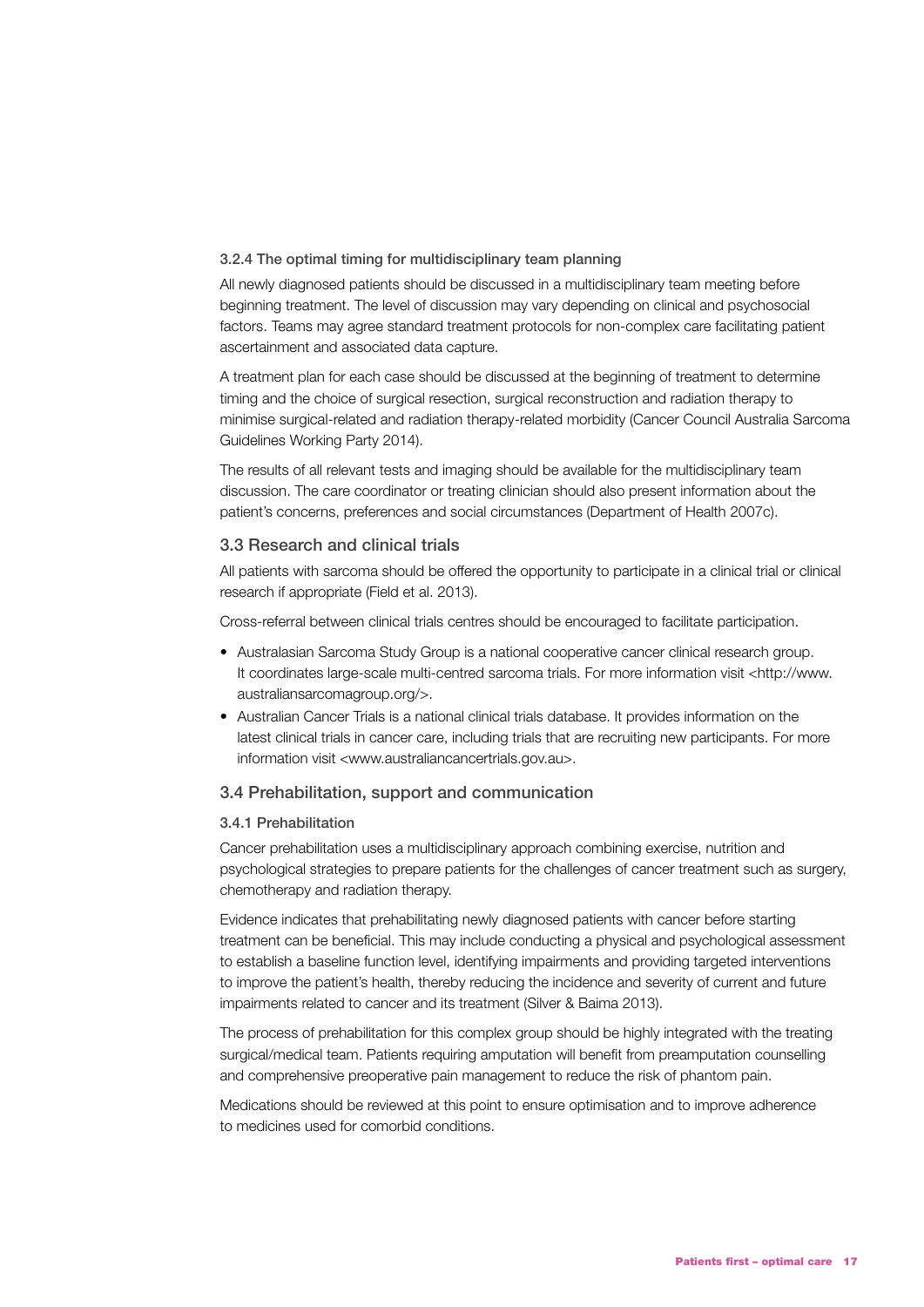# 3.4.2 Supportive care

Screening with a validated screening tool (for example, the National Comprehensive Cancer Network Distress Thermometer and Problem Checklist), assessment and referral to appropriate health professionals or organisations is required to meet the identified needs of an individual, their carer and family.

In addition to the other common issues outlined in the appendix, specific needs that may arise at this time include the following.

# Physical

- Change in functional abilities patients may benefit from referral to occupational therapy, physiotherapy and/or exercise physiology.
- Patient may need treatment for other physical symptoms such as pain, fatigue and musculoskeletal dysfunction.
- Patients require ongoing nutritional screening, assessment and management. Reduced oral intake and/or swallowing difficulties and weight loss require referral to a dietitian and speech pathologist (for swallowing difficulties).

# Psychological

• Patients may require help with psychological and emotional distress while adjusting to the diagnosis, treatment phobias, existential concerns, stress, difficulties making treatment decisions, anxiety/depression, psychosexual issues such as potential loss of fertility, loss of previous life roles and interpersonal problems.

# Social/practical

- Patients may need support to attend appointments.
- Provide guidance about financial and employment issues (such as loss of income and having to deal with travel and accommodation requirements for rural patients and caring arrangements for other family members).

# Information

- Discuss fertility options with the patient and/or family (where appropriate) before beginning treatment.
- Provide appropriate information for people from culturally and linguistically diverse backgrounds.

# Spiritual needs

• Patients and their families should have access to spiritual support that is appropriate to their needs throughout the cancer journey.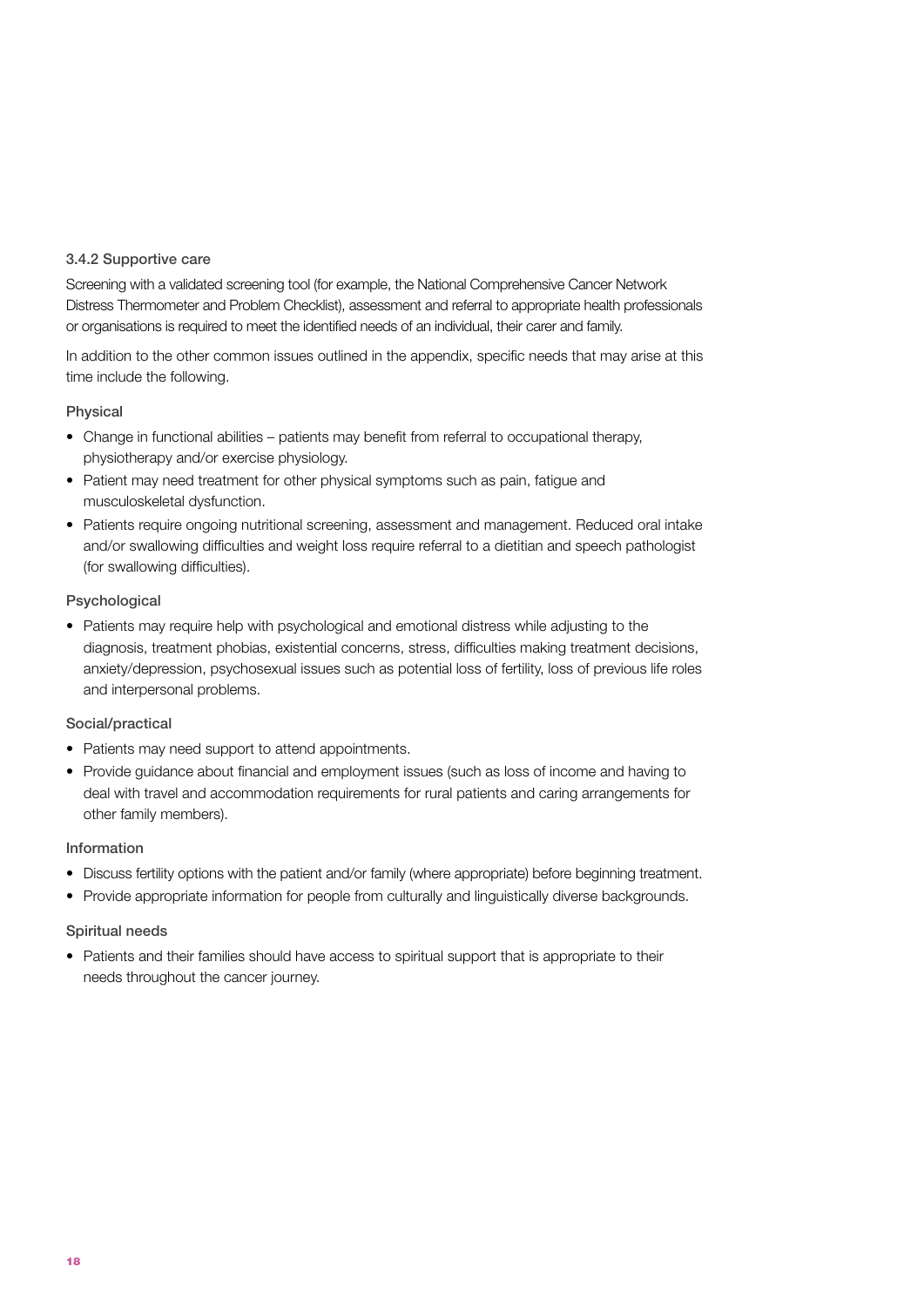# 3.4.3 Communication with the patient, family and carer

The lead clinician should:

- establish if the patient has a regular or preferred general practitioner
- provide contact details of a key contact for the patient
- discuss a timeframe for diagnosis and treatment with the patient and carer
- discuss the option of fertility preservation (referral to a fertility service for counselling and evaluation of options may be appropriate)
- discuss the benefits of multidisciplinary care and make the patient aware that their health information will be available to the team for discussion at the multidisciplinary team meeting
- offer individualised sarcoma information that meets the needs of the patient and carer (this may involve advice from health professionals as well as written and visual resources)
- offer advice on how to access information and support from websites, community and national cancer services and support groups for both patients and carers
- refer the patient to the What to Expect Sarcoma (bone and soft tissue tumours) guide, available at <[www.cancerpathways.org.au>](file:///C:\Users\jpost\AppData\Local\Microsoft\Windows\INetCache\Content.Outlook\IFXB0EY2\www.cancerpathways.org.au)
- use a professionally trained interpreter to communicate with people from culturally or linguistically diverse backgrounds including Aboriginal and Torres Strait Islander people.

# 3.4.4 Communication with the general practitioner

The lead clinician should:

- ensure regular and timely (within a week) communication with the person's general practitioner regarding the treatment plan and recommendations from multidisciplinary team meetings
- notify the general practitioner and family/carer if the person does not attend clinic appointments
- gather information from the general practitioner including their perspective on the person (psychological issues, social issues and comorbidities) and locally available support services
- help develop a chronic disease and mental healthcare plan as required
- discuss shared care arrangements (with general practitioners and/or regional cancer specialists)
- invite the general practitioner to participate in multidisciplinary team meetings (consider using video- or teleconferencing).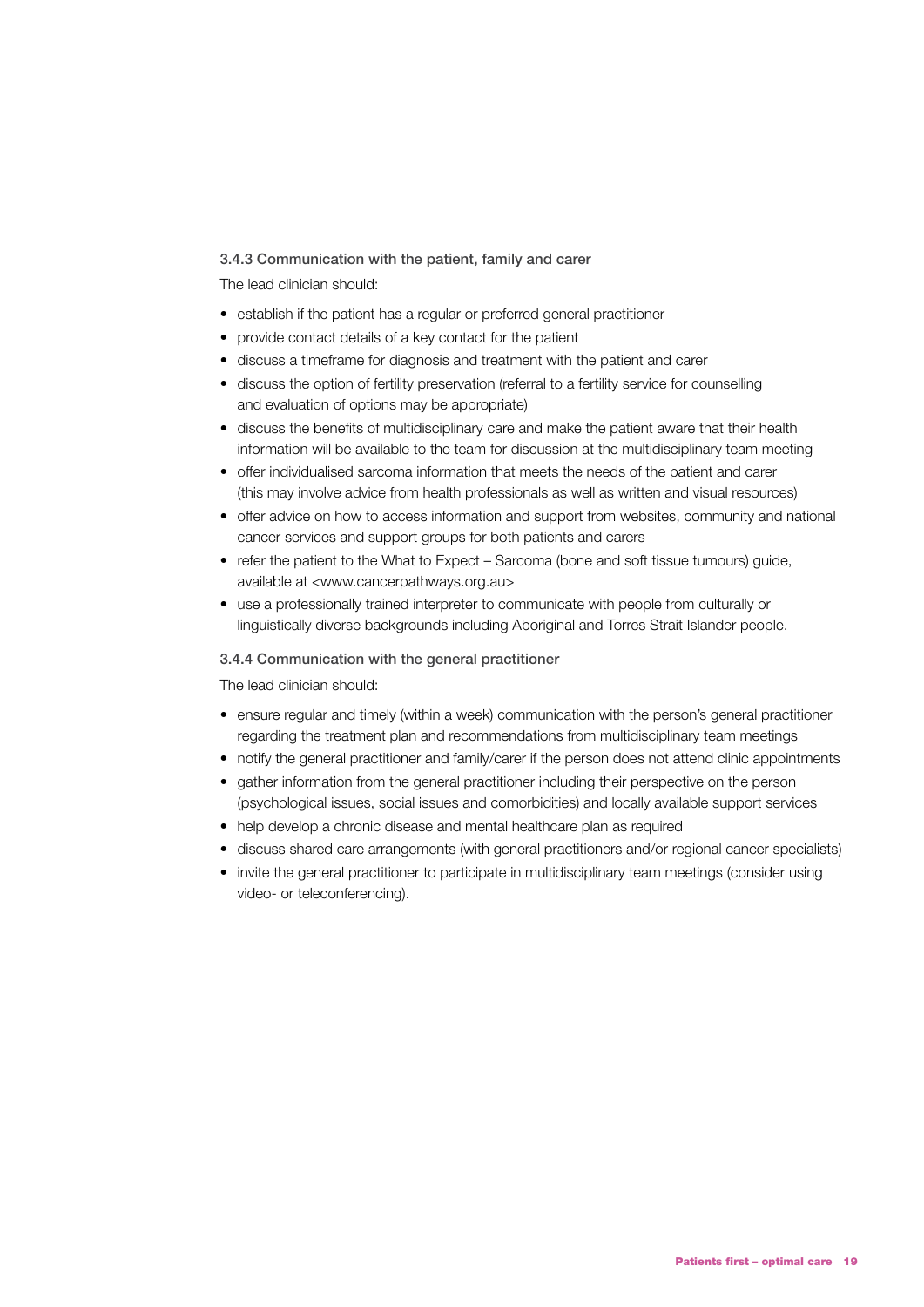# <span id="page-25-0"></span>Step 4: Treatment

Step 4 outlines the treatment options for sarcoma. For detailed information on treatment options refer to the Cancer Council Australia Clinical practice guidelines for the management of adult onset sarcoma at <http://wiki.cancer.org.au/australia/Guidelines:Sarcoma#\_ga=1.111603396.156050689. 1484120483>.

# 4.1 Treatment intent

The intent of treatment can be defined as one of the following:

- curative
- anti-cancer therapy to improve quality of life and/or longevity without expectation of cure
- symptom palliation.

The morbidity and risks of treatment need to be balanced against the potential benefits.

The lead clinician should discuss treatment intent and prognosis with the patient and their family/ carer before beginning treatment.

Fertility preservation options should be discussed with the patient and/or family, where appropriate, before beginning treatment.

Advance care planning should be initiated with patients and their carers because there can be multiple benefits such as ensuring a person's preferences are known and respected after the loss of decision-making capacity (AHMAC 2011).

# 4.2 Treatment options

The advantages and disadvantages of each treatment and associated potential side effects should be discussed with the patient and their carer/family.

# 4.2.1 Surgery

Surgery is the most common treatment option for most types of sarcoma. This consists of resection and reconstruction.

The objective of surgical resection is to achieve adequate oncologic margins. Decisions about the optimal surgical procedure are made with reference to the tumour type, extent and response to neoadjuvant therapy if appropriate (refer to 4.2.2 and 4.2.3).

The objective of reconstruction is to promote wound healing, optimise function and improve the appearance of the affected area.

When surgery involves the limb, the preference is for limb salvage surgery, though occasionally ablative surgery (amputation) may be required.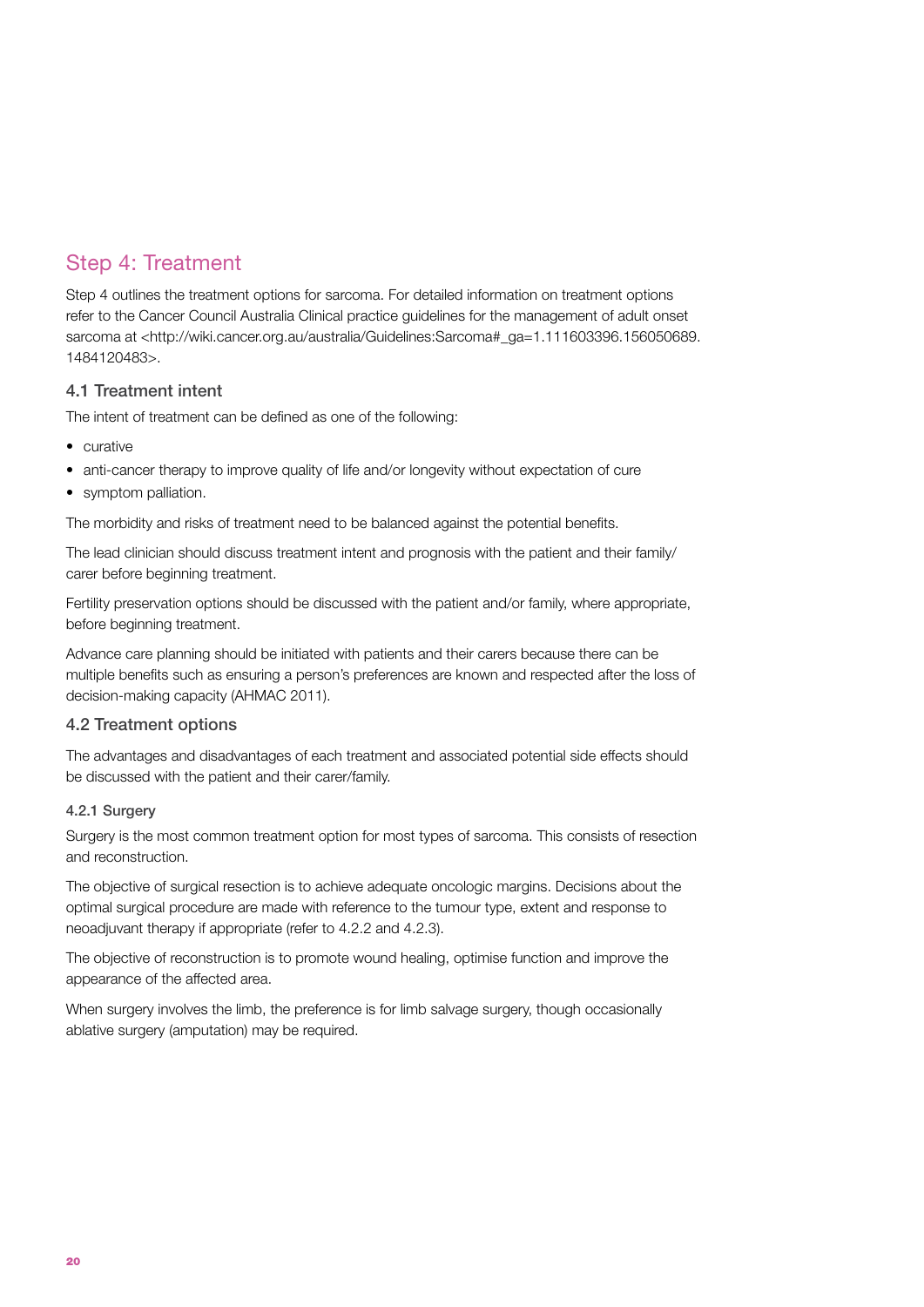Most patients are considered as candidates for limb salvage surgery. When considering the feasibility of limb preservation, the following should be taken into account:

- the outcome of surgery in regard to local recurrence
- distant metastasis and survival outcome (this should be comparable to that of ablative surgery)
- risk of complications
- possible re-operations and secondary amputation
- the functional outcome (this should be equivalent to or better than amputation).

All surgical options (including amputation) should be discussed with and acceptable to the patient.

It is important that the rehabilitation team has specific skills with limb salvage surgery and amputee rehabilitation. Upper limb amputees should receive rehabilitation as soon as possible after surgery.

Appropriate vascular and plastic surgical reconstructive options should be available.

#### Training, experience and treatment centre characteristics

The training and experience required of the surgeon is as follows:

- surgeon (FRACS or equivalent) with adequate training and experience and institutional crosscredentialling and agreed scope of practice within this area (ACSQHC 2004)
- adequate training including subspecialty training at a national or international centre of excellence with continued practice as part of a recognised multidisciplinary team
- plastic surgeon with an interest and expertise in sarcoma reconstructive surgery.

Hospital or treatment unit characteristics for providing safe and quality care include:

- appropriate nursing and theatre resources to manage complex surgery
- theatre with prosthetics capability
- 24-hour medical staff availability
- 24-hour operating room access
- specialist pathology expertise / molecular pathology
- full anatomic imaging modalities
- specialist interventional diagnostic radiology and nuclear medicine expertise.

#### Surgical volumes

High-volume centres generally have better clinical outcomes (Bhangu et al. 2004; Gutierrez et al. 2007; Sampo et al. 2012; Stiller et al. 2006) and are associated with improved rates of functional limb preservation, lower rates of local recurrence, good rates of overall survival and improved quality of life (Cancer Council Australia Sarcoma Guidelines Working Party 2014). Centres that do not have sufficient caseloads should establish processes to routinely refer surgical cases to a high-volume centre.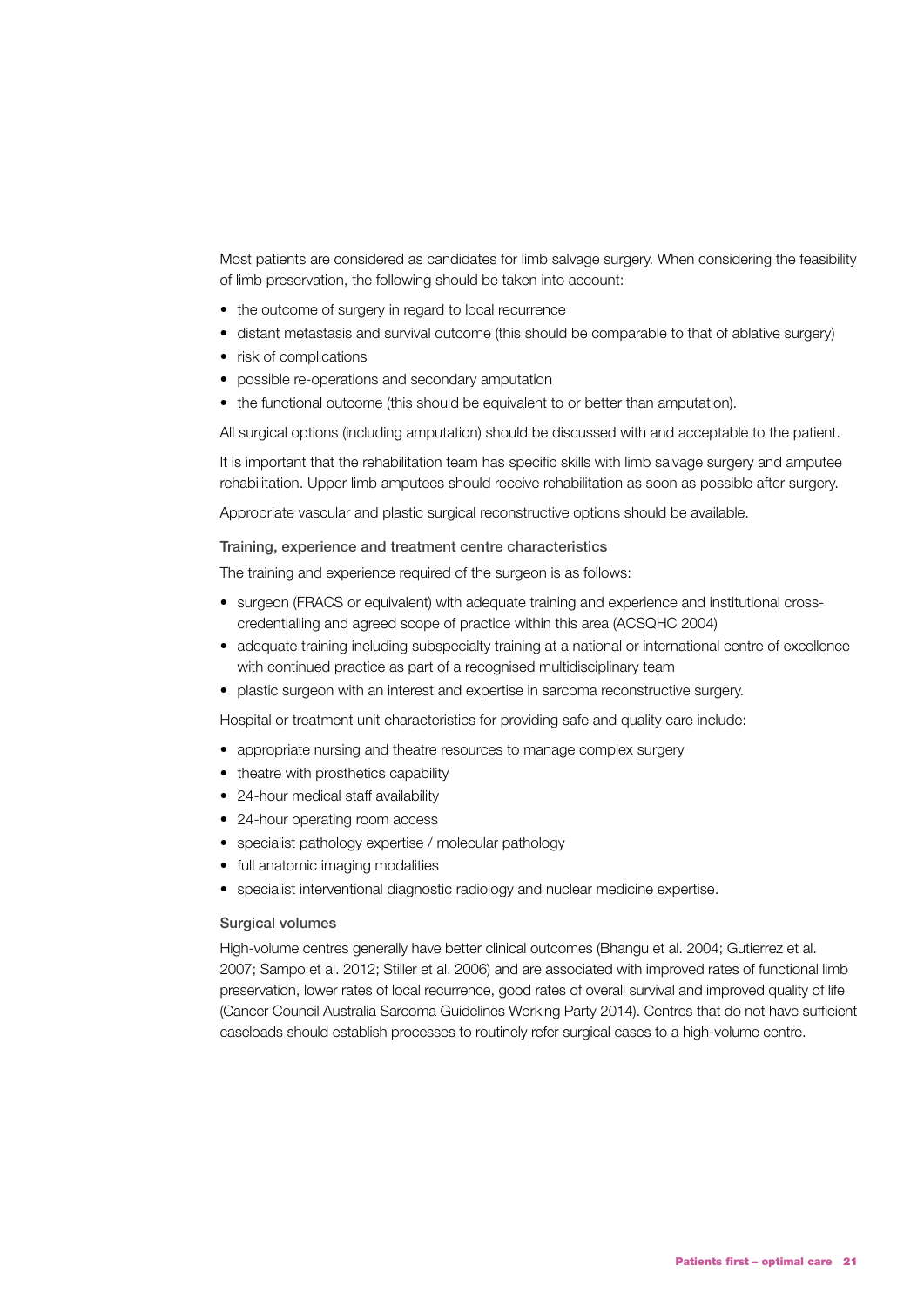#### 4.2.2 Radiation therapy

All patients with large, localised, soft tissue tumours should be considered for radiation therapy by a radiation oncologist with experience in treating sarcomas and involvement in multidisciplinary care. For smaller tumors under 5 cm and lower grade tumours in more difficult anatomic sites, consideration should still be given to radiation therapy, given the implications of local recurrence in these anatomic sites (Pisters et al. 2016).

For soft tissue sarcoma, radiation therapy (external beam, brachytherapy, intensity-modulated radiation therapy, particle beam) must be considered before or after surgery.

The timing of radiation therapy needs to be individualised dependent upon resection and reconstructive considerations.

In general, radiation therapy for bone sarcomas is mainly used for palliation (ESMO 2014a). In Ewing's sarcoma, radiation therapy may be considered as part of the treatment protocol.

#### Training, experience and treatment centre characteristics

Training and experience required of the appropriate specialist(s):

- radiation oncologist (Fellowship of the Royal Australian and New Zealand College of Radiologists or equivalent) with adequate training and experience with institutional credentialling and agreed scope of practice in sarcoma (ACSQHC 2004)
- adequate training including subspecialty training at a national or international centre of excellence with continued practice as part of a recognised multidisciplinary team.

Radiation oncology centre characteristics for providing safe and quality care include:

- radiation therapists and medical physicists with experience in sarcoma care
- access to radiation therapy nurses, allied health professionals (especially for nutrition health and advice) occupational therapists and psychological support
- access to CT and MRI scanning for simulation and planning.

#### 4.2.3 Chemotherapy or other drug therapy

All patients with osteosarcoma and Ewing's sarcoma should be considered for protocolised preand/or postoperative chemotherapy by a medical oncologist with experience in treating sarcoma and involvement in multidisciplinary care (ESMO 2014a). Other forms of bone sarcomas should be treated as per multidisciplinary team discussion.

Rhabdomyosarcoma should be treated with protocolised pre- and/or postoperative chemotherapy by a medical oncologist with experience in treating sarcoma and involvement in multidisciplinary care.

For patients with other forms of localised soft tissue sarcoma, chemotherapy is not the current standard of care, and patients should be treated as per the multidisciplinary team's treatment plan.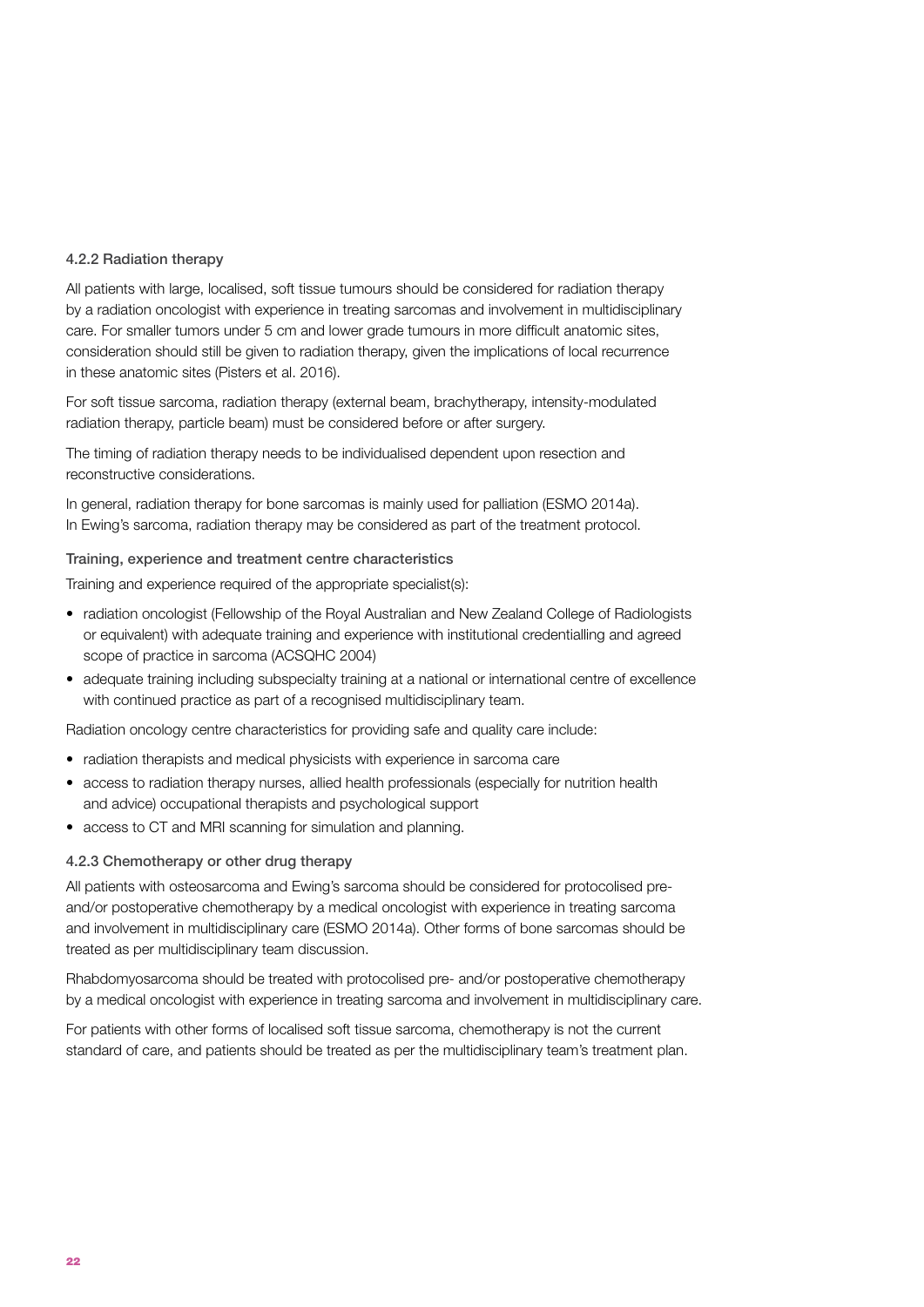#### Training, experience and treatment centre characteristics

The following training and experience is required of the appropriate specialist(s):

- Medical oncologists (Fellowship of the Royal Australasian College of Physicians or equivalent) must have adequate training and experience with institutional credentialling and agreed scope of practice within this area (ACSQHC 2004).
- Adequate training must include subspecialty training at a national or international centre of excellence with continued practice as part of a recognised multidisciplinary team.
- Nurses must have specialist training in chemotherapy handling, administration and disposal of cytotoxic waste and advanced understanding of chemotherapy toxicities. They must also have advanced central venous access knowledge and skills.
- Chemotherapy should be prepared by a pharmacist with adequate training in chemotherapy medication, including dosing calculations according to protocols, formulations and/or preparation.
- In a setting where no medical oncologist is locally available, some components of less complex therapies may be delivered by a medical practitioner and/or nurse with training and experience and with credentialling and agreed scope of practice within this area under the guidance of a medical oncologist. This should be in accordance with a detailed treatment plan or agreed protocol and with communication as agreed with the medical oncologist or as clinically required.

Hospital or treatment unit characteristics for providing safe and quality care include:

- a clearly defined path to emergency care and advice after hours
- access to basic haematology and biochemistry testing
- cytotoxic drugs prepared in a pharmacy with appropriate facilities
- occupational health and safety guidelines regarding the handling of cytotoxic drugs, including safe prescribing, preparation, dispensing, supplying, administering, storing, manufacturing, compounding and monitoring the effects of medicines (ACSQHC 2011)
- guidelines and protocols regarding delivery treatment safely (including dealing with extravasation of drugs)
- mechanisms for coordinating combined therapy (chemotherapy and radiation therapy), especially where facilities are not collocated.

#### 4.2.4 Timeframe for beginning treatment

Timeframes should be informed by evidence-based guidelines (where they exist) while recognising that shorter timelines for appropriate consultations and treatment can reduce patient distress.

The following recommended timeframes are based on expert advice from the Sarcoma Working Group:3

• Patients must begin their treatment within three weeks of the decision to treat.

<sup>3</sup> The multidisciplinary experts who participated in a clinical workshop to develop content for the sarcoma optimal care pathway are listed in the acknowledgements.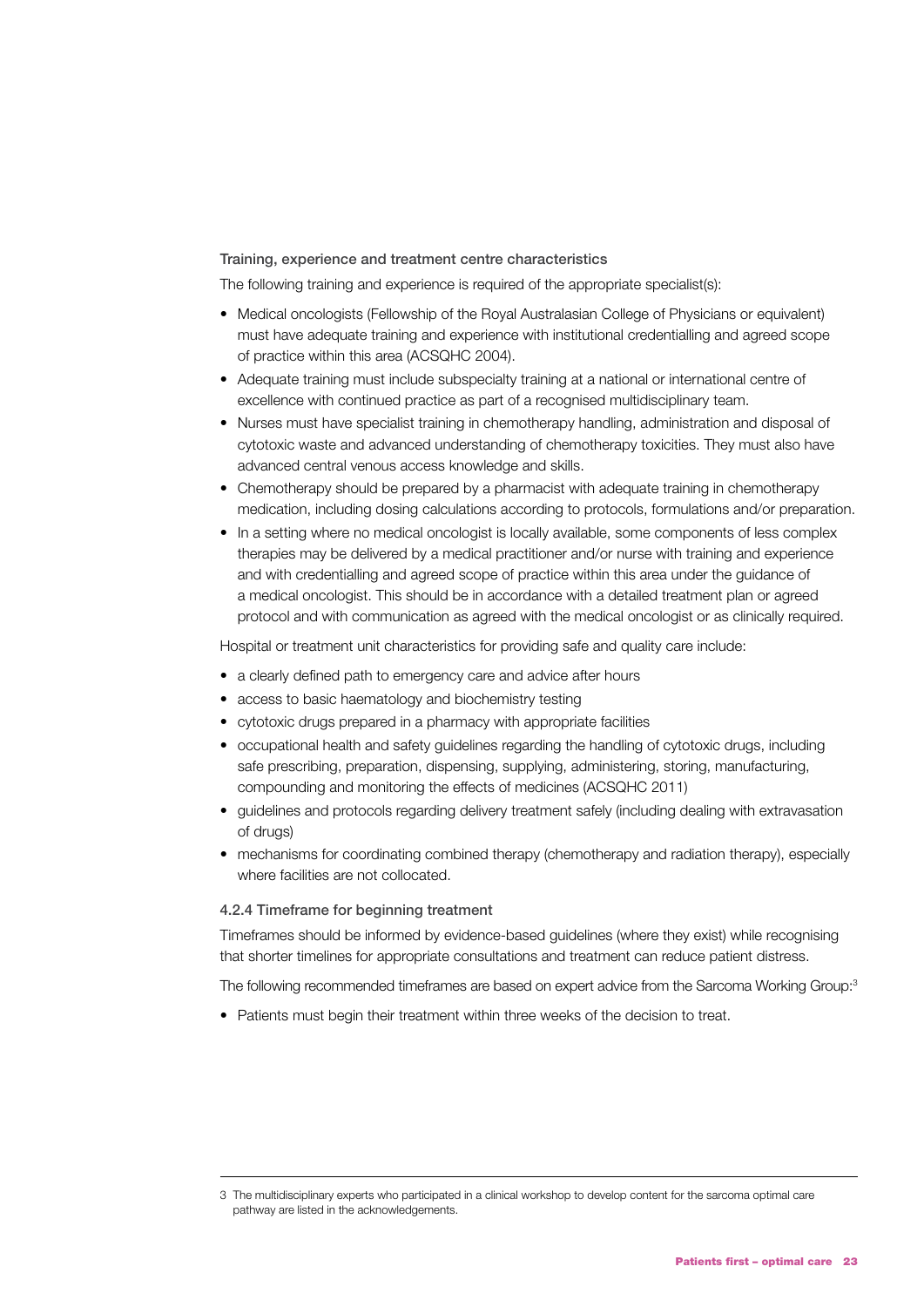# 4.3 Palliative care

The lead clinician should ensure patients receive timely and appropriate referral to palliative care services. Referral should be based on need rather than prognosis.

- Patients may be referred to palliative care at initial diagnosis.
- Patients should be referred to palliative care at first recurrence or progression.
- Carer needs may prompt referral (Collins et al. 2013).

Early referral to palliative care can improve the quality of life for people with cancer (Haines 2011; Temel et al. 2010; Zimmermann et al. 2014). This is particularly true for poor-prognosis cancers (Cancer Council Australia 2012; Philip et al. 2013; Temel et al. 2010). Furthermore, palliative care has been associated with improving the wellbeing of carers (Higginson & Evans 2010; Hudson et al. 2014).

Ensure carers and families receive information, support and guidance regarding their role according to their needs and wishes (Palliative Care Australia 2005).

The patient and carer should be encouraged to develop an advance care plan (AHMAC 2011).

# Further information

Refer patients and carers to Palliative Care Australia at <[www.palliativecare.org.au>](http://www.palliativecare.org.au/).

# 4.4 Research and clinical trials

All patients with sarcoma should be offered the opportunity to participate in a clinical trial or clinical research if appropriate (Field et al. 2013).

Cross-referral between clinical trials centres should be encouraged to facilitate participation.

- Australasian Sarcoma Study Group is a national cooperative cancer clinical research group. It coordinates large-scale multi-centred sarcoma trials. For more information visit <[http://www.](http://www.australiansarcomagroup.org/) [australiansarcomagroup.org/](http://www.australiansarcomagroup.org/)>.
- Australian Cancer Trials is a national clinical trials database. It provides information on the latest clinical trials in cancer care, including trials that are recruiting new participants. For more information visit <[www.australiancancertrials.gov.au>](http://www.australiancancertrials.gov.au/).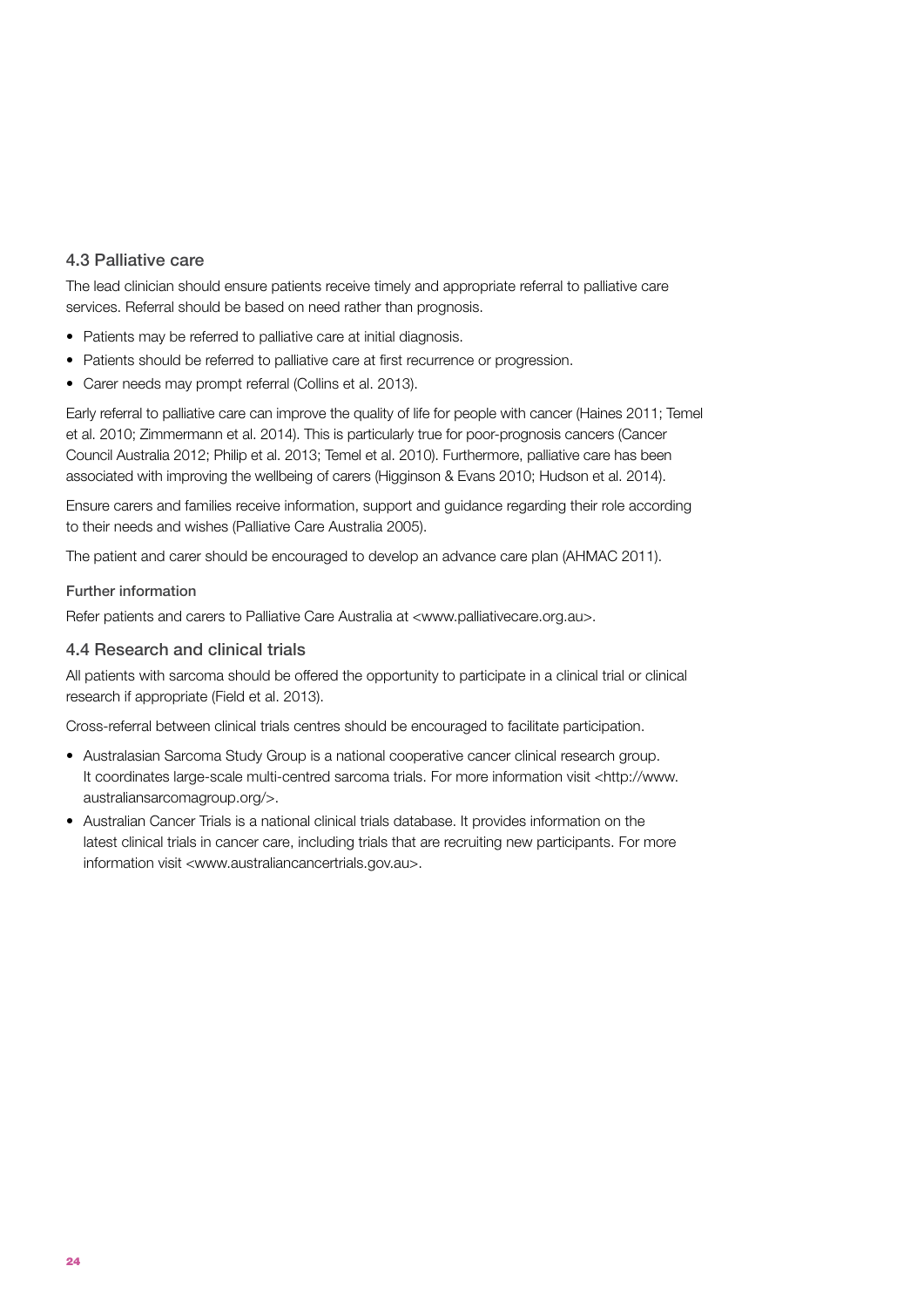# 4.5 Complementary or alternative therapies

The lead clinician should discuss the patient's use (or intended use) of complementary or alternative therapies not prescribed by the multidisciplinary team to identify any potential toxicity or drug interactions.

The lead clinician should seek a comprehensive list of all complementary and alternative medicines being taken and explore the patient's reason for using these therapies and the evidence base.

Many alternative therapies and some complementary therapies have not been assessed for efficacy or safety. Some have been studied and found to be harmful or ineffective.

Some complementary therapies may assist in some cases and the treating team should be open to discussing the potential benefits for the individual.

If the patient expresses an interest in using complementary therapies, the lead clinician should consider referring them to health professionals within the multidisciplinary team who have knowledge of complementary and alternative therapies (such as a clinical pharmacist, dietitian or psychologist) to help them reach an informed decision.

The lead clinician should assure patients who use complementary or alternative therapies that they can still access multidisciplinary team reviews (NBCC & NCCI 2003) and encourage full disclosure about therapies being used (Cancer Australia 2010).

#### Further information

- See Cancer Australia's position statement on complementary and alternative therapies at [<http://](http://canceraustralia.gov.au/publications-and-resources/position-statements/complementary-and-alternative-therapies) [canceraustralia.gov.au/publications-and-resources/position-statements/complementary-and](http://canceraustralia.gov.au/publications-and-resources/position-statements/complementary-and-alternative-therapies)[alternative-therapies>](http://canceraustralia.gov.au/publications-and-resources/position-statements/complementary-and-alternative-therapies).
- See the Clinical Oncology Society of Australia's position statement available at <[www.cosa.org.](http://www.cosa.org.au/publications/position-statements.aspx) [au/publications/position-statements.aspx](http://www.cosa.org.au/publications/position-statements.aspx)>.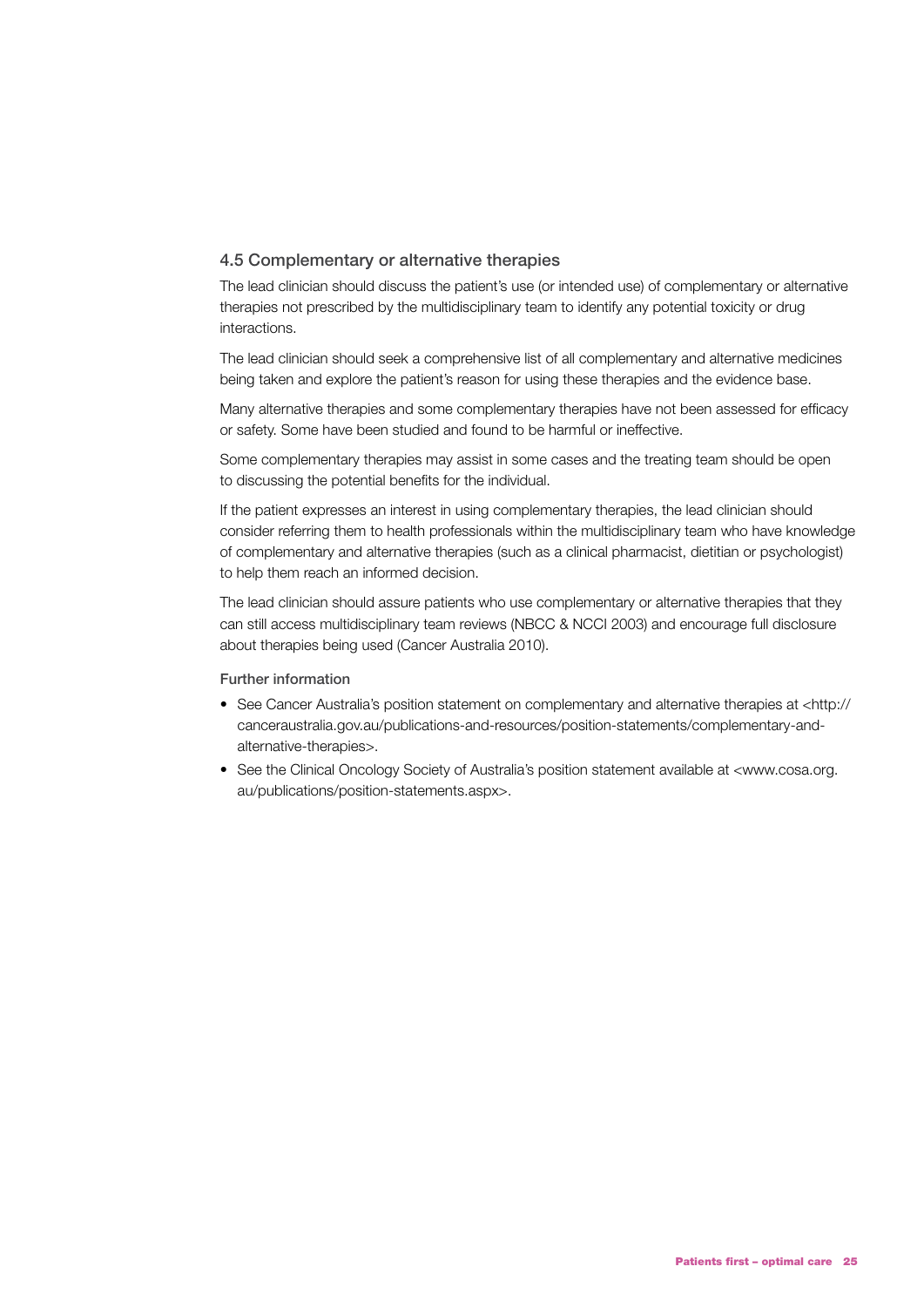# 4.6 Rehabilitation, support and communication

# 4.6.1 Supportive care

Screening with a validated screening tool (for example, the National Comprehensive Cancer Network Distress Thermometer and Problem Checklist), assessment and referral to appropriate health professionals or organisations is required to meet the identified needs of an individual, their carer and family.

In addition to the other common issues outlined in the appendix, specific needs that may arise at this time include the following.

# Physical needs

- Decline in functional status (particularly as a result of limb reconstruction or amputation) may affect the patient's mobility and ability to take part in everyday activities. Referral to an occupational therapist, orthotist/prosthetist and a physiotherapist or exercise physiologist for assessment, education, intervention and compensatory strategies may assist with maintaining mobility. Patients may require prolonged periods of rehabilitation.
- Healing of underlying structures, infection and other complication risks relating to skeletal implants may require input from wound nurse specialists and infection control specialists.
- Patients who have had a limb amputated to treat their sarcoma require rapid and easy access to prosthetic services.
- Treatment for other physical symptoms such as pain, fatigue and musculoskeletal dysfunction may be required.
- Patients will require ongoing nutritional screening, assessment and management. Reduced oral intake and/or swallowing difficulties and weight loss require referral to a dietitian and speech pathologist (for swallowing difficulties).
- Assistance with managing complex medication regimens, multiple medications, assessing side effects and assistance with difficulties swallowing medications may be required. Refer to a pharmacist if necessary.

# Psychological needs

- Disfigurement and scarring from appearance-altering treatment and the need for a prosthesis may require referral to a specialist psychologist, psychiatrist, orthotist/prosthetist or social worker.
- Patients may need support with emotional and psychological issues including, but not limited to, body image concerns, fatigue, existential anxiety, treatment phobias, anxiety/depression, psychosexual issues such as potential loss of fertility, interpersonal problems and sexuality concerns.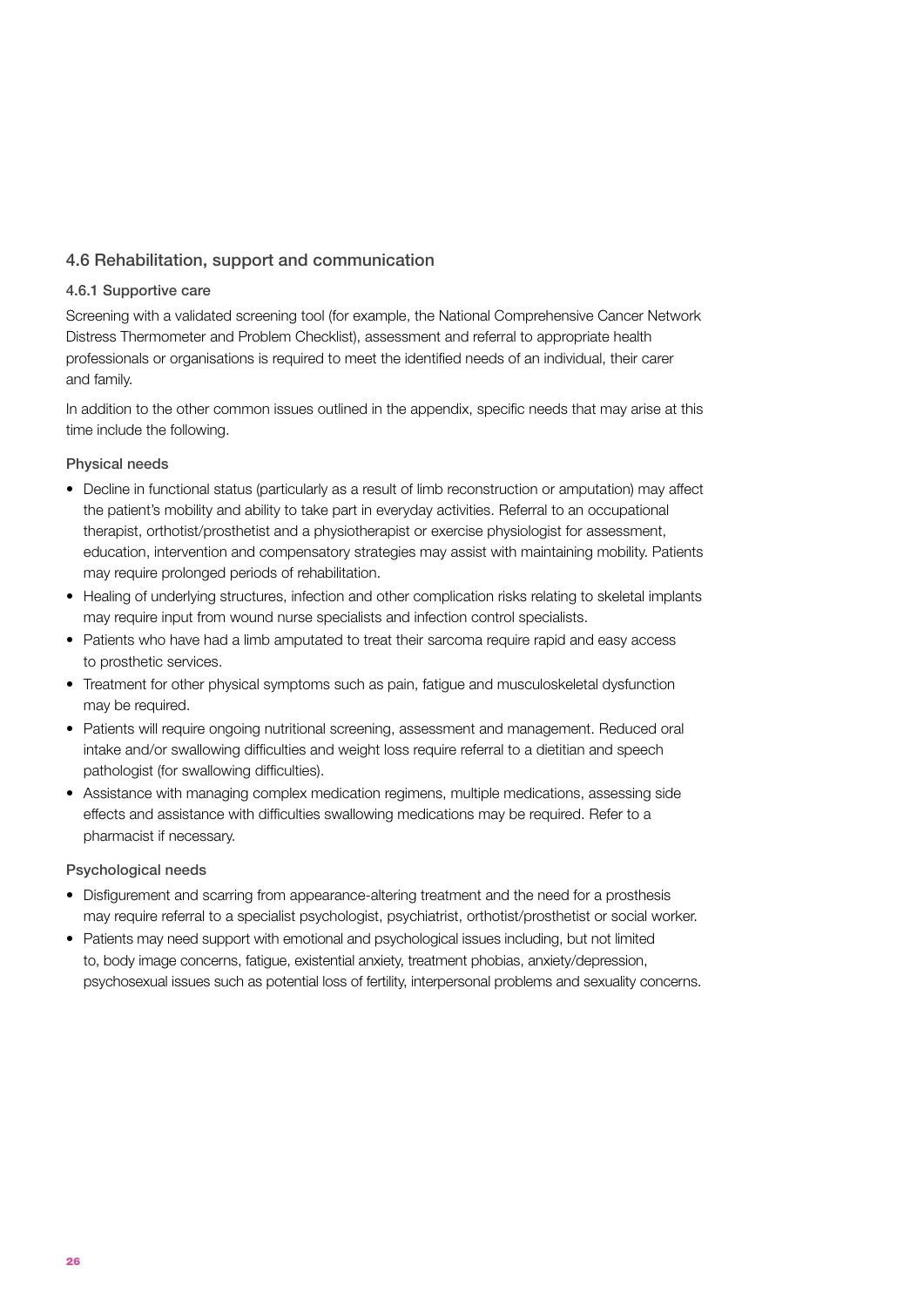#### Social/practical needs

- Ensure the patient attends appointments.
- Patients may experience isolation from their normal support networks, particularly for rural patients who are staying away from home for treatment.
- Financial issues related to loss of income and additional expenses as a result of illness and/or treatment may require support.
- Help with legal issues may be required including for advance care planning, appointing a power of attorney, completing a will and making an insurance, superannuation or social security claim on the basis of terminal illness or permanent disability.

#### Information needs

• Provide appropriate information for people from culturally and linguistically diverse backgrounds.

#### Spiritual needs

- Multidisciplinary teams should have access to suitably qualified, authorised and appointed spiritual caregivers who can act as a resource for patients, carers and staff.
- Patients with cancer and their families should have access to spiritual support that is appropriate to their needs throughout the cancer journey.

#### 4.6.2 Communication with the patient, family and carer

The lead clinician should:

- offer advice to patients and carers on the benefits of or how to access support from sarcoma peer support groups, groups for carers and special interest groups
- discuss the treatment plan with the patient and carer, including the intent of treatment and expected outcomes
- provide the patient and carer with information on possible side effects of treatment, self-management strategies and emergency contacts
- recognise the ability of the patient and carers to comprehend the communication
- initiate a discussion regarding advance care planning with the patient and carer.

#### 4.6.3 Communication with the general practitioner

The lead clinician should:

- communicate with the person's general practitioner about their role in symptom management, psychosocial care and referral to local services
- ensure regular and timely two-way communication regarding
	- the treatment plan, including intent and potential side effects
	- supportive and palliative care requirements
	- the patient's prognosis and their understanding of this
	- enrolment in research and/or clinical trials
	- changes in treatment or medications
	- recommendations from the multidisciplinary team.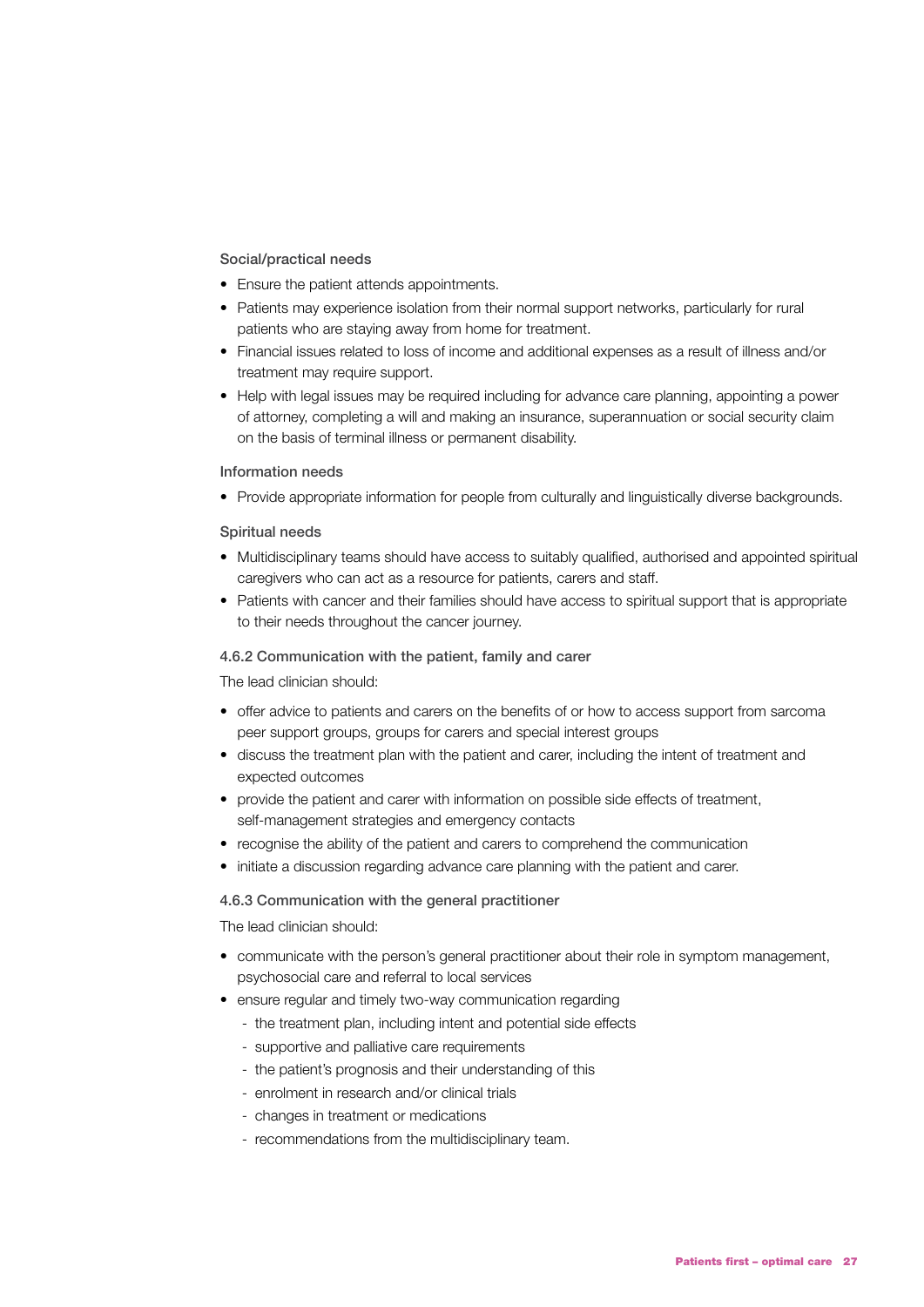# <span id="page-33-0"></span>Step 5: Care after initial treatment and recovery

The transition from active treatment to post-treatment care is critical to long-term health. After completing their initial treatment, patients should be provided with a treatment summary and followup care plan including a comprehensive list of issues identified by all members of the multidisciplinary team. The transition from acute to primary or community care will vary depending on the type and stage of cancer and therefore needs to be planned. In some cases, people will require ongoing, hospital-based care.

# 5.1 Survivorship

In the past two decades, the number of people surviving cancer has increased. International research shows there is an important need to focus on helping cancer survivors cope with life beyond their acute treatment. Cancer survivors experience particular issues, often different from patients having active treatment for cancer.

Many cancer survivors experience persisting side effects at the end of treatment. Emotional and psychological issues include distress, anxiety, depression, cognitive changes and fear of cancer recurrence. Late effects may occur months or years later and are dependent on the type of cancer treatment. Survivors may experience altered relationships and may encounter practical issues, including difficulties with return to work or study, and financial hardship.

Survivors generally need to see a doctor for regular follow-up, often for five or more years after cancer treatment finishes. The Institute of Medicine, in its report *From cancer patient to cancer survivor: Lost in transition, describes four essential components of survivorship care* (Hewitt et al. 2006):

- the prevention of recurrent and new cancers, as well as late effects
- surveillance for cancer spread, recurrence or second cancers, and screening and assessment for medical and psychosocial late effects
- interventions to deal with the consequences of cancer and cancer treatments (including manageing symptoms, distress and practical issues)
- coordination of care between all providers to ensure the patient's needs are met.

All patients should be educated in managing their own health needs (NCSI 2015).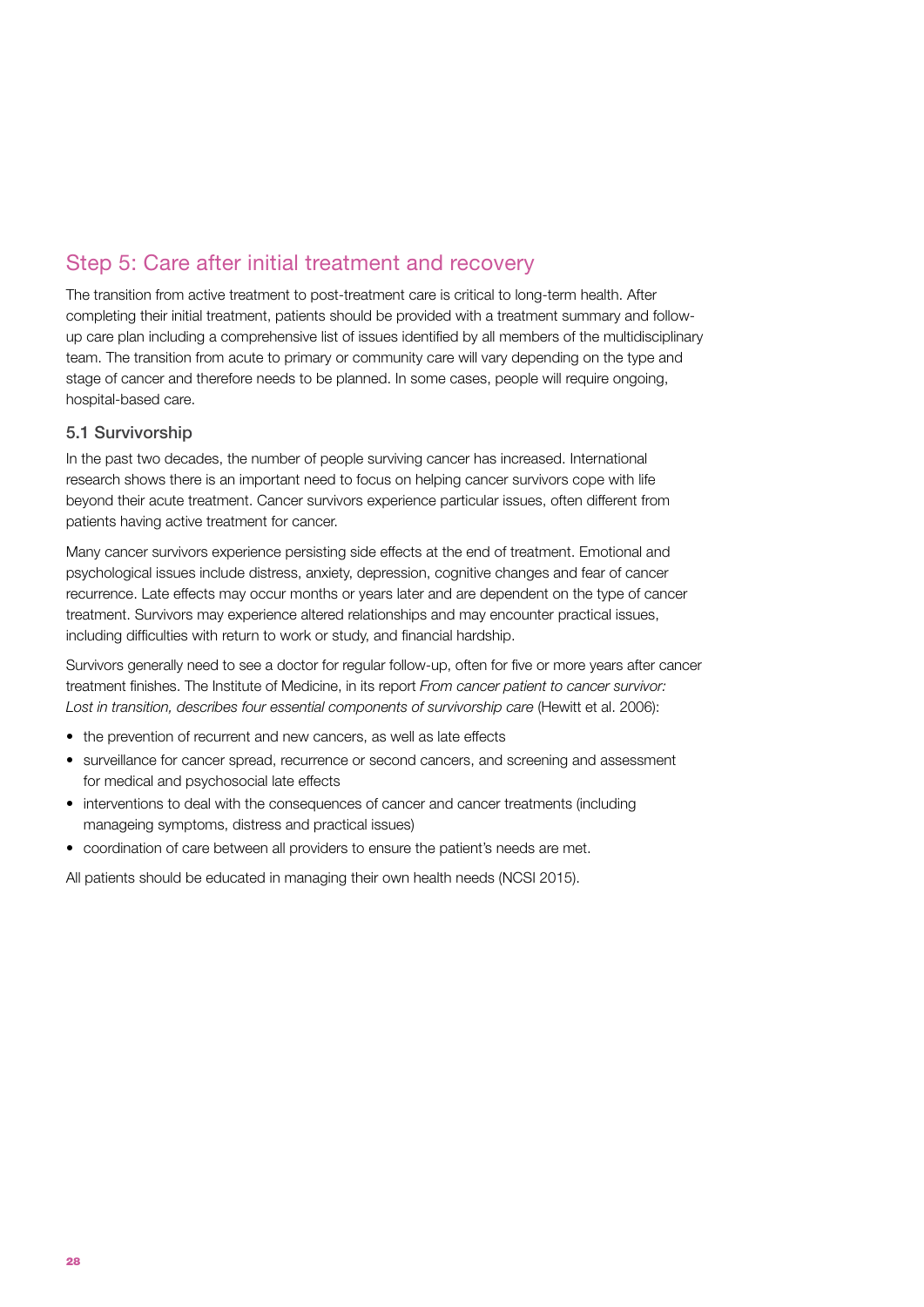# 5.2 Post-treatment care planning

# 5.2.1 Treatment summary

After initial treatment, the patient, their carer (as appropriate) and general practitioner should receive a treatment summary outlining:

- the diagnostic tests performed and results
- tumour characteristics
- the type and date of treatment(s)
- interventions and treatment plans from other health professionals
- supportive care services provided
- contact information for key care providers.

# 5.2.2 Follow-up care

Care in the post-treatment phase is driven by predicted risks (such as the risk of recurrence, developing late effects and psychological issues), as well as individual clinical and supportive care needs.

Responsibility for follow-up care should be agreed between the lead clinician, the general practitioner, relevant members of the multidisciplinary team and the patient, with an agreed plan that outlines:

- what medical follow-up is required (surveillance for recurrence, screening and assessment for medical and psychosocial effects)
- care plans from other health professionals to manage the consequences of cancer and treatment (including assessing psychological distress)
- a process for rapid re-entry to specialist medical services for suspected recurrence
- the role of follow-up for patients, which is to evaluate tumour control, monitor and manage symptoms from the tumour and treatment and provide psychological support
- that they will be retained within the multidisciplinary team management framework.

Follow-up should include access to a range of health professions (if required) including physiotherapy, orthotics, exercise physiology, occupational therapy, nursing, social work, dietetics, psychology and palliative care (in the hospital or community setting).

Specialist team surveillance should include:

- regular clinical examination and routine surveillance for local recurrence
- assessing function and possible complications from any reconstruction
- imaging (includes MRI, CT and functional imaging such as PET, thallium or technetium bone scan)

These should be conducted at the following intervals:

- three- to four-monthly for two years, then six-monthly for two years and yearly thereafter for four years – giving a total of eight years of follow-up for patients with fully resected disease.
- In cases where additional surveillance is required, the timing and frequency will be discussed on its merits.
- Patients should be referred from paediatric services to adult services as they transition between paediatric and adult age groups.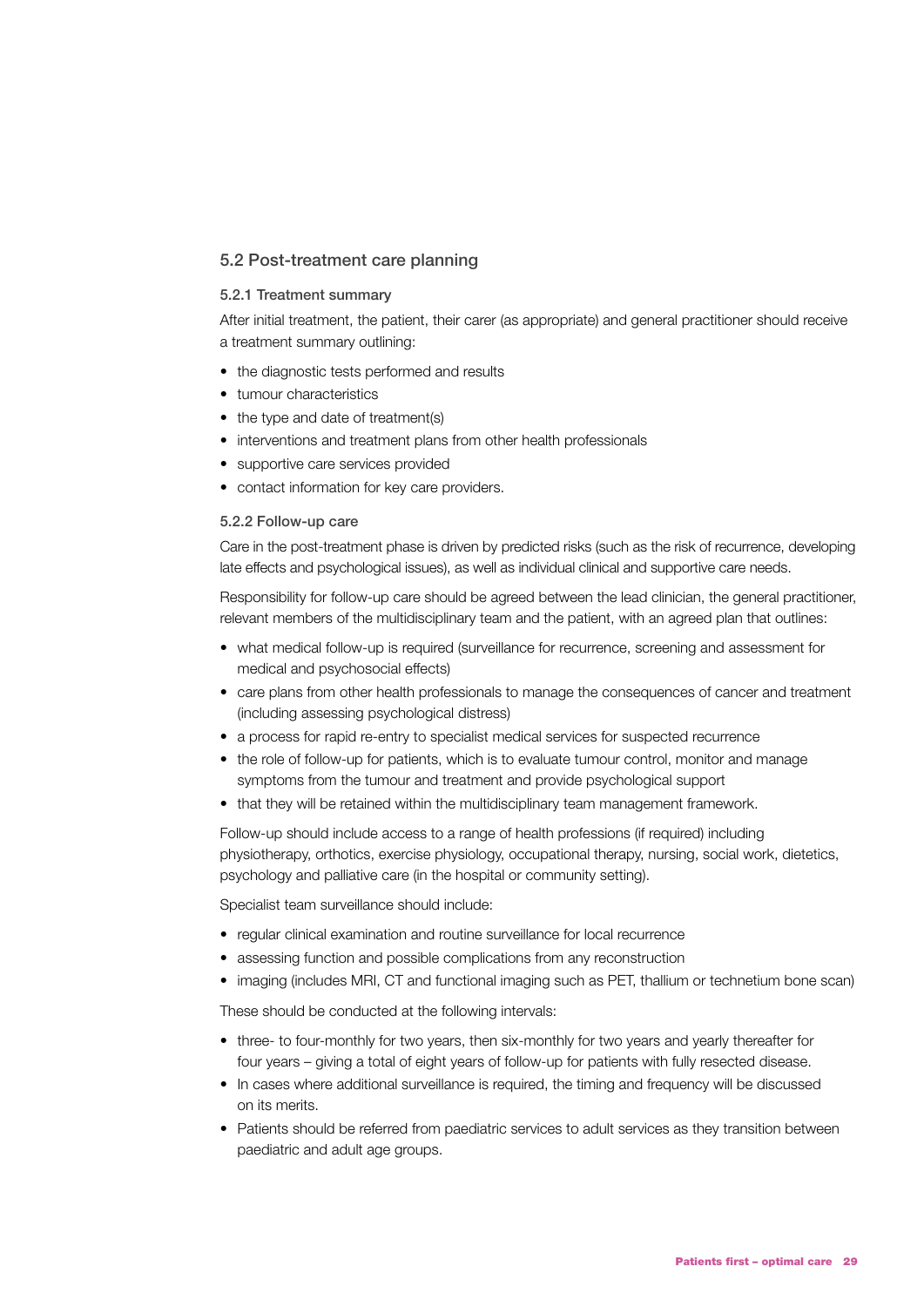# 5.3 Research and clinical trials

All patients with sarcoma should be offered the opportunity to participate in a clinical trial or clinical research if appropriate (Field et al. 2013).

Cross-referral between clinical trials centres should be encouraged to facilitate participation.

- Australasian Sarcoma Study Group is a national cooperative cancer clinical research group. It coordinates large-scale multi-centred sarcoma trials. For more information visit <[http://www.](http://www.australiansarcomagroup.org/) [australiansarcomagroup.org/](http://www.australiansarcomagroup.org/)>.
- Australian Cancer Trials is a national clinical trials database. It provides information on the latest clinical trials in cancer care, including trials that are recruiting new participants. For more information visit <[www.australiancancertrials.gov.au>](http://www.australiancancertrials.gov.au/).

# 5.4 Support and communication

# 5.4.1 Supportive care

Screening with a validated screening tool (for example, the National Comprehensive Cancer Network Distress Thermometer and Problem Checklist), assessment and referral to appropriate health professionals or organisations is required to meet the identified needs of an individual, their carer and family.

In addition to the other common issues outlined in the appendix, specific needs that may arise at this time include the following.

# Physical needs

- Upper and lower limb lymphoedema may require referral to a trained lymphoedema practitioner.
- Long-term phantom limb pain may require ongoing pain management.
- Decline in functional status (particularly from limb reconstruction or amputation) may affect the patient's mobility and ability to take part in everyday activities. Referral to an occupational therapist, orthotist/prosthetist and a physiotherapist or exercise physiologist for assessment, education, intervention and compensatory strategies may assist with maintaining mobility. These may require prolonged periods of rehabilitation.
- Healing of underlying structures, infection and other complication risks relating to skeletal implants may require input from wound nurse specialists and infection control specialists.
- Patients require ongoing nutritional screening, assessment and management. Reduced oral intake and/or swallowing difficulties and weight loss require referral to a dietitian and speech pathologist (for swallowing difficulties).
- Patients may need treatment for other physical symptoms such as pain, fatigue and musculoskeletal dysfunction.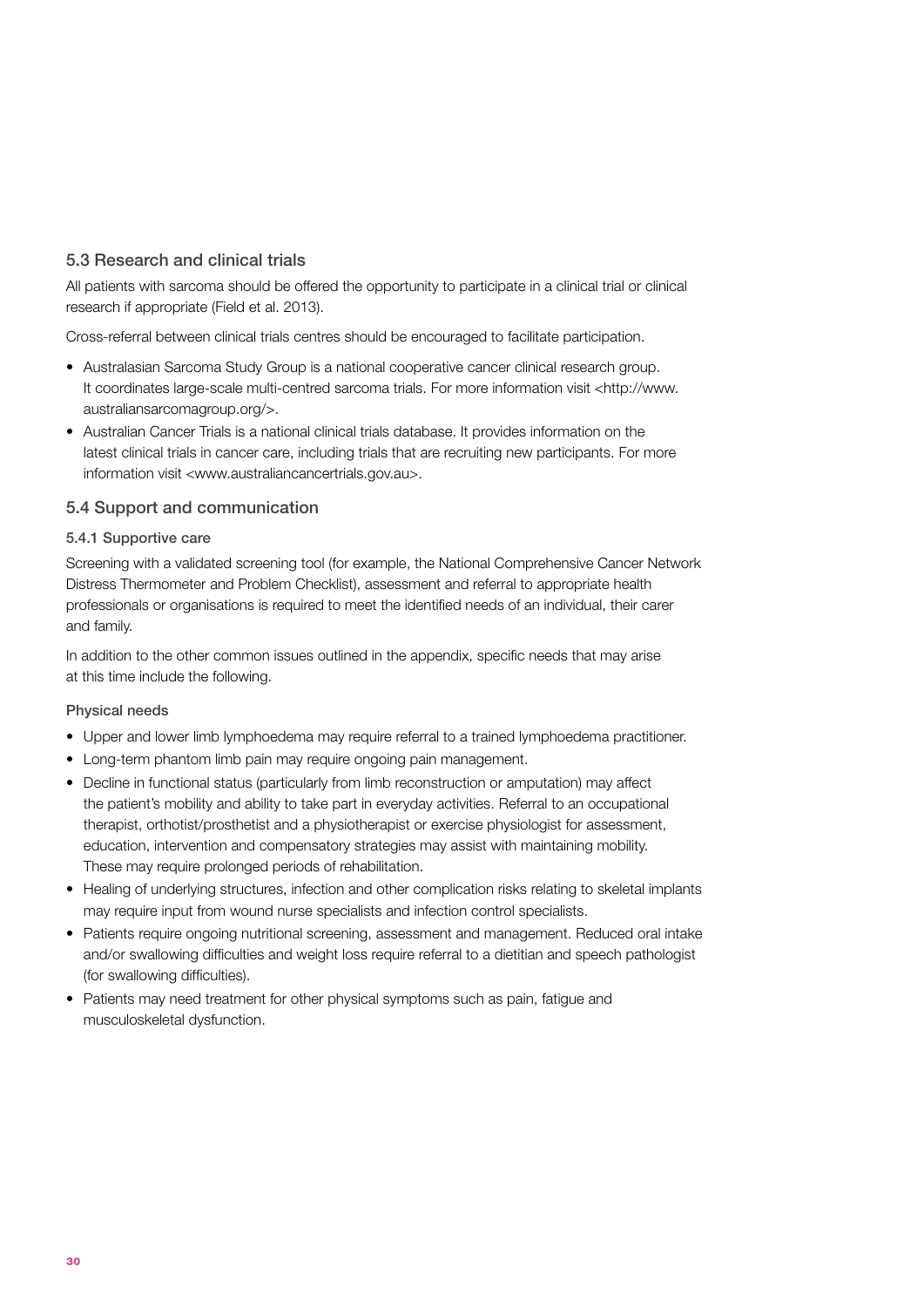# Psychological needs

- Disfigurement and scarring from appearance-altering treatment and the need for a prosthesis may require referral to a specialist psychologist, psychiatrist, orthotist/prosthetist or social worker.
- Patients may need support with emotional and psychological issues including, but not limited to, body image concerns, fatigue, existential anxiety, treatment phobias, anxiety/depression, interpersonal problems and sexuality concerns.

# Social/practical needs

- Ensure the patient attends appointments.
- Financial issues related to loss of income and additional expenses as a result of illness and/or treatment may require support.
- Help with legal issues may be required including for advance care planning, appointing a power of attorney, completing a will and making an insurance, superannuation or social security claim on the basis of terminal illness or permanent disability.

#### Information needs

• Provide appropriate information for people from culturally and linguistically diverse backgrounds.

#### Spiritual needs

• Patients with cancer and their families should have access to spiritual support that is appropriate to their needs throughout the cancer journey.

# 5.4.2 Rehabilitation and recovery

Rehabilitation may be required at any point of the care pathway from preparing for treatment through to disease-free survival and palliative care.

Evaluation for postoperative rehabilitation is recommended for all patients with extremity sarcoma (NCCN 2016a, NCCN 2016b). Amputees should be referred to a specialist physiotherapist for a comprehensive rehabilitation program. Rehabilitation should be continued until maximum function is achieved (NCCN 2016a) and should be highly integrated with the treating medical team.

Other issues that may need to be addressed include managing cancer-related fatigue, cognitive changes, improving physical endurance, achieving independence in daily tasks, returning to work and ongoing adjustment to disease and its sequelae.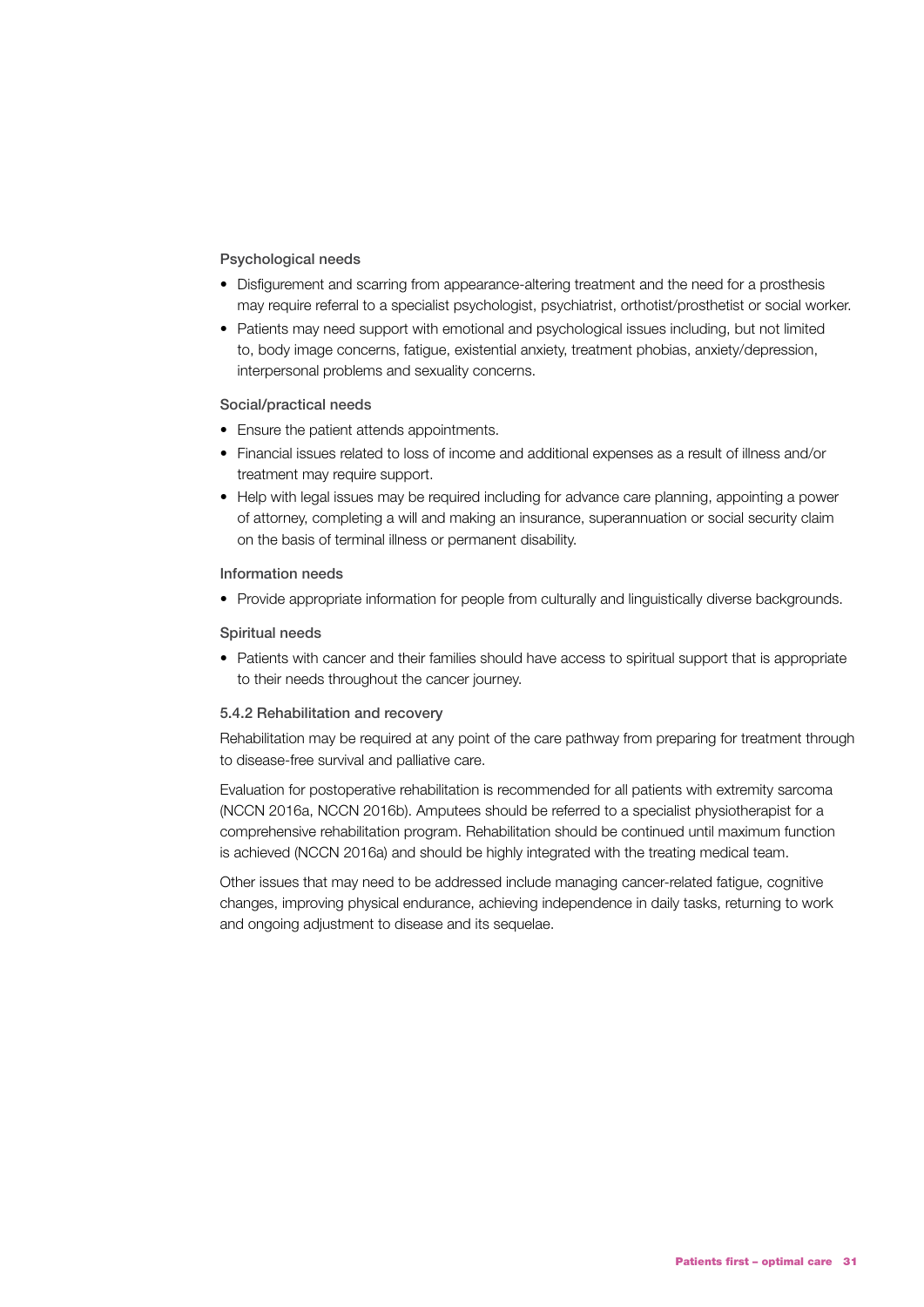#### 5.4.3 Palliative care

The lead clinician should ensure patients receive timely and appropriate referral to palliative care services. Referral should be based on need rather than prognosis.

- Patients may be referred to palliative care at initial diagnosis.
- Patients should be referred to palliative care at first recurrence or progression.
- Carer needs may prompt referral (Collins et al. 2013).

Early referral to palliative care can improve the quality of life for people with cancer (Haines 2011; Temel et al. 2010; Zimmermann et al. 2014). This is particularly true for poor-prognosis cancers (Cancer Council Australia 2012; Philip et al. 2013; Temel et al. 2010). Furthermore, palliative care has been associated with the improved wellbeing of carers (Higginson 2010; Hudson et al. 2014).

Ensure carers and families receive information, support and guidance regarding their role according to their needs and wishes (Palliative Care Australia 2005).

The patient and carer should be encouraged to develop an advance care plan (AHMAC 2011).

# Further information

Refer patients and carers to Palliative Care Australia at <[www.palliativecare.org.au>](http://www.palliativecare.org.au/).

# 5.4.4 Communication with the patient, carer and family

The lead clinician should:

- offer advice to patients and carers on the benefits of or how to access support from sarcoma peer support groups, groups for carers and special interest groups
- explain the treatment summary and follow-up care plan
- provide information about the signs and symptoms of recurrent disease
- provide information about healthy living.

# 5.4.5 Communication with the general practitioner

The lead clinician should ensure regular, timely, two-way communication with the patient's general practitioner regarding:

- the follow-up care plan
- potential late effects
- supportive and palliative care requirements
- the patient's progress
- recommendations from the multidisciplinary team
- any shared care arrangements.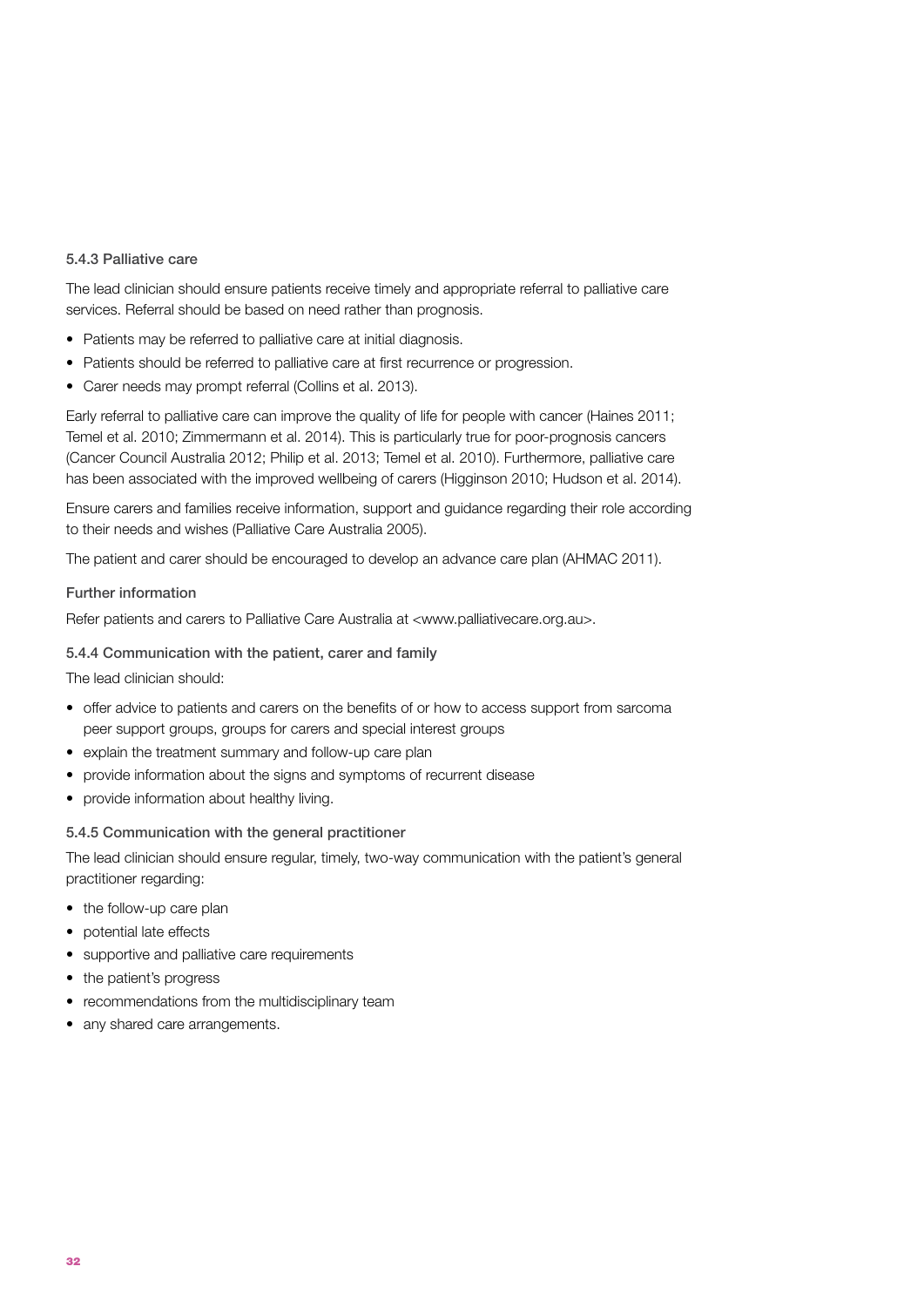# Step 6: Managing recurrent, residual or metastatic disease

Step 6 is concerned with managing recurrent, residual or metastatic disease.

# 6.1 Signs and symptoms of recurrent, residual or metastatic disease

Between 30 and 40 per cent of all patients with sarcomas develop local or distant recurrence (Cancer Council Australia Sarcoma Guidelines Working Party 2014). The risk of recurrence is greatest in the first few years, with approximately two out of three recurrences developing within two years and 95 per cent by five years (of initial diagnosis). Diagnoses can be stratified into risk groups based on the prognostic features of the primary tumour (Cancer Council Australia Sarcoma Guidelines Working Party 2014).

# 6.2 Multidisciplinary team

In those patients with recurrent or residual disease there should be timely referral to the original multidisciplinary team (where possible) and thereby quick access to specialist input into care.

# 6.3 Treatment

The pathway for and manageing patients with recurrent or metastatic sarcoma is a continuum of care within the multidisciplinary team and recapitulates section 4.

Treatment will depend on the location and extent of disease, timing of recurrence, previous management and the patient's preferences.

Participation in research and/or clinical trials should be encouraged where available and appropriate.

#### 6.3.1 Local recurrence

The standard approach to local recurrence parallels the approach to primary local disease, although more often resort to preoperative or postoperative radiation therapy and/or chemotherapy, if not previously carried out.

#### 6.3.2 Metastatic disease

In the case of isolated lung metastases, treatment is primarily surgical where complete removal of all metastases should be attempted (ESMO 2014a).

Palliative radiation therapy or chemotherapy may be considered for inoperable metastases (ESMO 2014a).

A number of targeted therapies have shown promising results in patients with certain histological types of advanced or metastatic soft tissue sarcoma (NCCN 2016a). The role of chemotherapy for recurrent Ewing's sarcoma and osteosarcoma should follow protocolised treatment following multidisciplinary team discussion.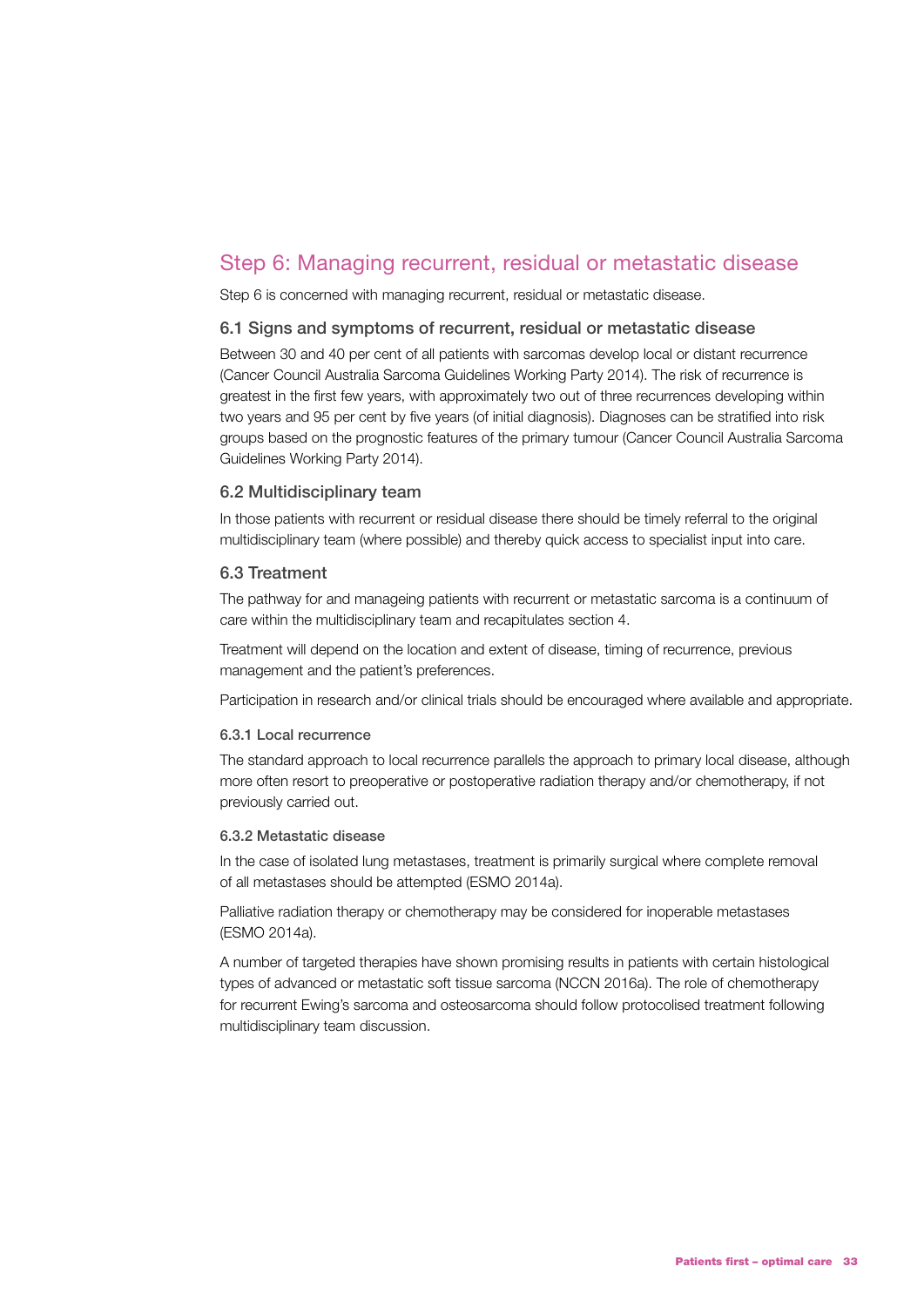# 6.4 Palliative care

The lead clinician should ensure patients receive timely and appropriate referral to palliative care services. Referral should be based on need rather than prognosis.

- Patients may be referred to palliative care at initial diagnosis.
- Patients should be referred to palliative care at the first recurrence or progression.
- Carer needs may prompt referral.

Early referral to palliative care can improve the quality of life for people with cancer (Haines 2011; Temel et al. 2010; Zimmermann et al. 2014). This is particularly true for poor-prognosis cancers (Temel et al. 2010). Furthermore, palliative care has been associated with the improved wellbeing of carers (Higginson & Evans 2010; Hudson et al. 2015).

Ensure carers and families receive information, support and guidance regarding their role according to their needs and wishes (Palliative Care Australia 2005).

The patient and carer should be encouraged to develop an advance care plan (AHMAC 2011).

For more information refer patients and carers to Palliative Care Australia at <[www.palliativecare.org.au](http://www.palliativecare.org.au/)>.

# 6.5 Research and clinical trials

Participation in research and/or clinical trials should be encouraged where available and appropriate.

- Australasian Sarcoma Study Group is a national cooperative cancer clinical research group. It coordinates large-scale multi-centred sarcoma trials. For more information visit [<http://www.](http://www.australiansarcomagroup.org/) [australiansarcomagroup.org/](http://www.australiansarcomagroup.org/)>.
- Australian Cancer Trials is a national clinical trials database. It provides information on the latest clinical trials in cancer care, including trials that are recruiting new participants. For more information visit <[www.australiancancertrials.gov.au>](http://www.australiancancertrials.gov.au/).

# 6.6 Support and communication

# 6.6.1 Supportive care

Screening with a validated screening tool (such as the National Comprehensive Cancer Network Distress Thermometer and Problem Checklist), assessment and referral to appropriate health professionals and/or organisations is required to meet the identified needs of an individual, their carer and family.

In addition to the common issues outlined in the appendix, specific issues that may arise include the following.

# Physical needs

- Patients may require treatment for ongoing/new physical symptoms such as pain, fatigue and musculoskeletal dysfunction.
- Patients require ongoing nutritional screening, assessment and management. Reduced oral intake and/or swallowing difficulties and weight loss require referral to a dietitian and speech pathologist (for swallowing difficulties).
- Assistance with managing complex medication regimens, multiple medications, assessing side effects and assistance with difficulties swallowing medications may be required. Refer to a pharmacist if necessary.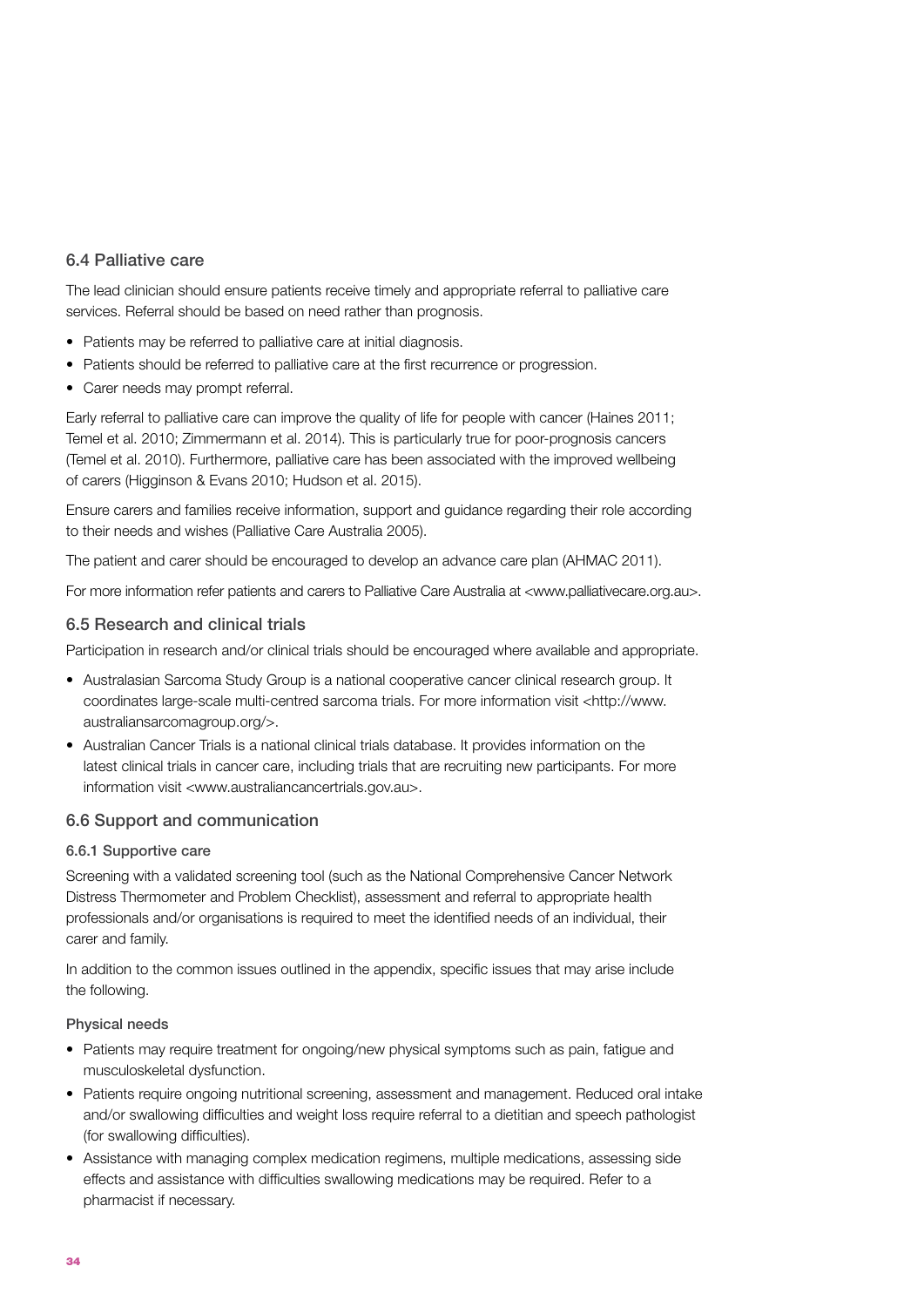# Psychological needs

• Emotional and psychological distress may result from fear of death, complications of chemotherapy, existential concerns, anticipatory grief, communicating wishes to loved ones, interpersonal problems and sexuality concerns.

#### Social/practical needs

- Ensure the patient attends appointments.
- Patients may experience isolation from their normal support networks, particularly for rural patients who are staying away from home for treatment.
- Financial issues may result from disease recurrence (patients may need early access to superannuation and insurance).
- Help with legal issues may be required including for advance care planning, appointing a power of attorney, completing a will and making an insurance, superannuation or social security claim on the basis of terminal illness or permanent disability.

#### Information needs

• Provide appropriate information for people from culturally and linguistically diverse backgrounds.

# Spiritual needs

- Multidisciplinary teams should have access to suitably qualified, authorised and appointed spiritual caregivers who can act as a resource for patients, carers and staff.
- Patients with cancer and their families should have access to spiritual support that is appropriate to their needs throughout the cancer journey.

# 6.6.2 Rehabilitation

Rehabilitation may be required at any point of the care pathway, from preparing for treatment through to disease-free survival and palliative care. Issues that may need to be addressed include managing cancer-related fatigue, cognitive changes, improving physical endurance, achieving independence in daily tasks, returning to work and ongoing adjustment to disease and its sequelae.

# 6.6.3 Communication with the patient, carer and family

The lead clinician should ensure there is adequate discussion with the patient and carer about the diagnosis and recommended treatment, including the intent of treatment and its possible outcomes, likely adverse effects and supportive care options available for both the patient and their family/carer.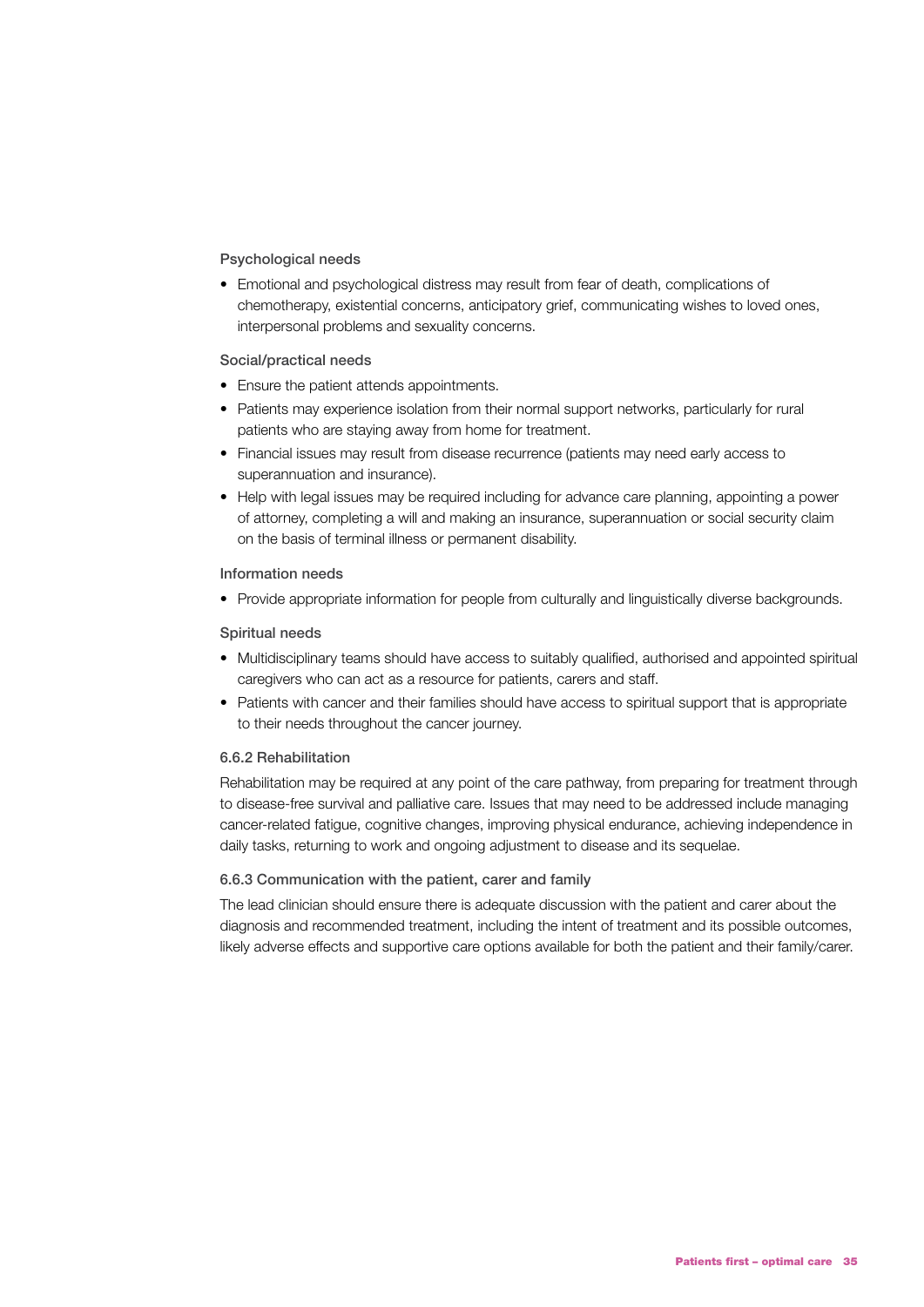# <span id="page-41-0"></span>Step 7: End-of-life care

End-of-life care is appropriate when the patient's symptoms are increasing and functional status is declining. Step 7 is concerned with maintaining the patient's quality of life and addressing their health and supportive care needs as they approach the end of life, as well as the needs of their family and carer. Consideration of appropriate venues of care is essential. The principles of a palliative approach to care need to be shared by the team when making decisions with the patient and their family.

# 7.1 Multidisciplinary palliative care

If not already underway, referral to palliative care should be considered at this stage (including nursing, pastoral care, palliative medicine specialist backup, inpatient palliative bed access as required, social work, psychology/psychiatry and bereavement counselling), with general practitioner engagement.

If not already in place, the patient and carer should be encouraged to develop an advance care plan (AHMAC 2011).

The palliative care team may consider seeking additional expertise from a:

- pain service
- pastoral carer or spiritual advisor
- bereavement counsellor
- therapist (for example, music or art).

The team might also recommend accessing:

- a respite specialist
- home- and community-based care
- specialist community palliative care workers
- community nursing.

Consideration of an appropriate place of care and preferred place of death is essential.

Occupational therapy home assessment is also essential to ensure palliative patients receiving home-based care are managed safely.

Ensure carers and families receive information, support and guidance regarding their role according to their needs and wishes (Palliative Care Australia 2005).

Further information

Refer patients and carers to Palliative Care Australia at <[www.palliativecare.org.au>](http://www.palliativecare.org.au/).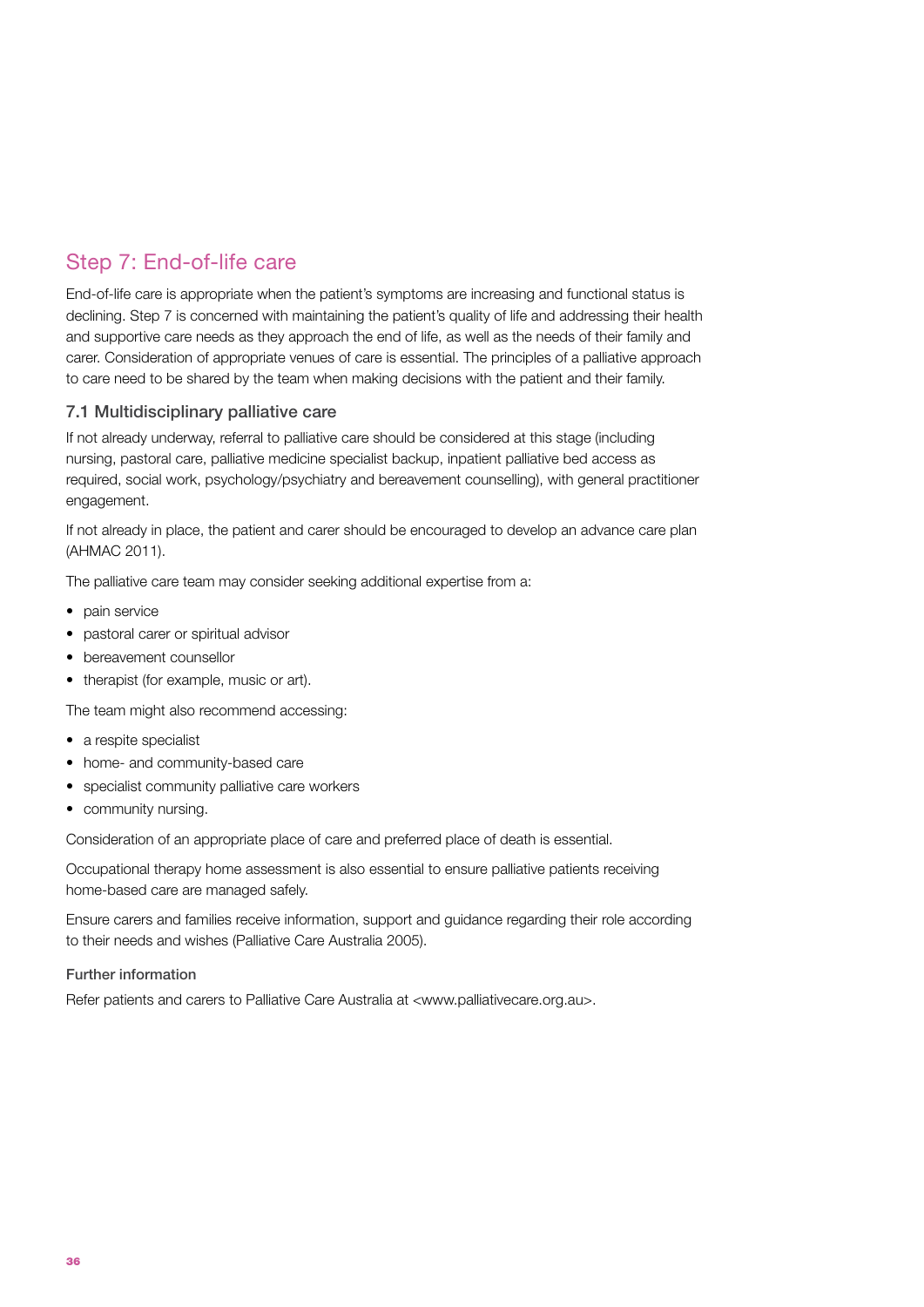# 7.2 Research and clinical trials

All patients with sarcoma should be offered the opportunity to participate in a clinical trial or clinical research if appropriate (Field et al. 2013).

Cross-referral between clinical trials centres should be encouraged to facilitate participation.

- Australasian Sarcoma Study Group is a national cooperative cancer clinical research group. It coordinates large-scale multi-centred sarcoma trials. For more information visit [<http://www.](http://www.australiansarcomagroup.org/) [australiansarcomagroup.org/>](http://www.australiansarcomagroup.org/).
- Australian Cancer Trials is a national clinical trials database. It provides information on the latest clinical trials in cancer care, including trials that are recruiting new participants. For more information visit <[www.australiancancertrials.gov.au](http://www.australiancancertrials.gov.au/)>.

# 7.3 Support and communication

#### 7.3.1 Supportive care

Screening with a validated screening tool (for example, the National Comprehensive Cancer Network Distress Thermometer and Problem Checklist), assessment and referral to appropriate health professionals or organisations is required to meet the identified needs of an individual, their carer and family.

In addition to the other common issues outlined in the appendix, specific needs that may arise at this time include the following.

#### Physical needs

- Physical symptoms such as pain, fatigue and musculoskeletal dysfunction may require extra support.
- Decline in mobility and/or functional status affecting the patient's discharge destination will need to be considered.
- Fatigue or change in functional abilities is a common symptom, and patients may benefit from referral to occupational therapy and/or physiotherapy.
- Reduced oral intake and/or swallowing difficulties and weight loss require referral to a dietitian and speech pathologist (for swallowing difficulties).

#### Psychological needs

- Patients, carers and families may need strategies to deal with emotional and psychological distress from anticipatory grief, fear of death/dying, anxiety/depression, interpersonal problems and anticipatory bereavement support.
- Patients who experience existential distress may benefit from supportive psychotherapy.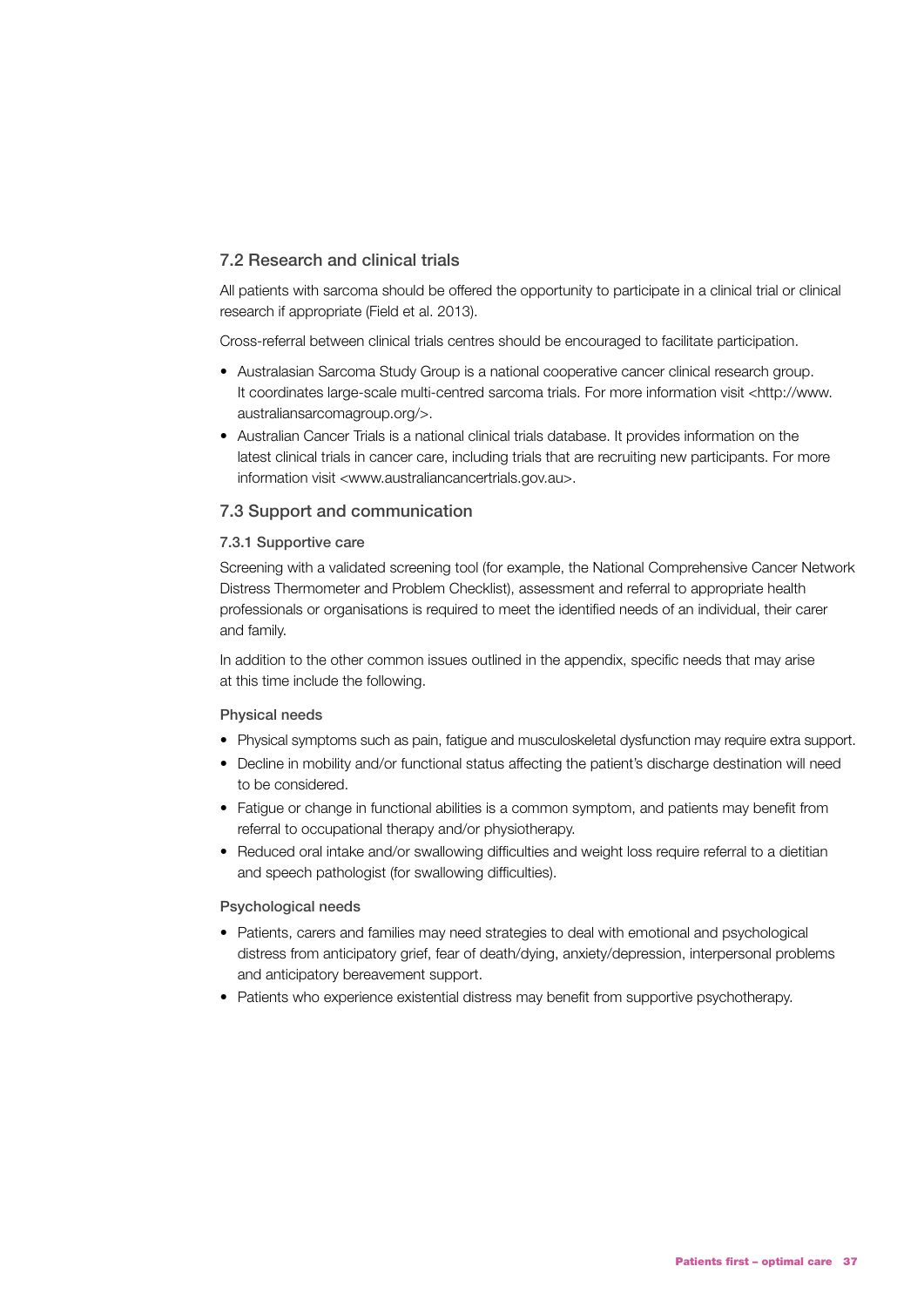# Social/practical needs

- Provide support for the practical, financial and impacts on carers and family members resulting from the increased care needs of the patient.
- Offer specific support for families where a parent is dying and will leave behind bereaved children or adolescents, creating special family needs.
- Ensure the patient attends appointments.
- Patients may experience isolation from their normal support networks, particularly for rural patients who are staying away from home for treatment.
- Provide support for financial issues related to loss of income and additional expenses because of the illness and/or treatment.
- Help with legal issues may be required including for advance care planning, appointing a power of attorney, completing a will and making an insurance, superannuation or social security claim on the basis of terminal illness or permanent disability.

# Information needs

- Provide information for patients and families about arranging a funeral.
- Communicate about the death and dying process and what to expect.
- Communicate with all members of the care team that the patient has died.
- Provide appropriate information for people from culturally and linguistically diverse backgrounds.

# Spiritual needs

- Cater to specific spiritual needs that may benefit from involving pastoral care.
- Provide bereavement support for family and friends.
- Multidisciplinary teams should have access to suitably qualified, authorised and appointed spiritual caregivers who can act as a resource for patients, carers and staff.
- Patients with cancer and their families should have access to spiritual support that is appropriate to their needs throughout the cancer journey.

# 7.3.2 Communication with the patient, carer and family

The lead clinician should:

- be open to and encourage discussion about the expected disease course, with due consideration to personal and cultural beliefs and expectations
- discuss palliative care options including inpatient and community-based services as well as dying at home and subsequent arrangements
- provide the patient and carer with the contact details of a palliative care service.

# 7.3.3 Communication with the general practitioner

The lead clinician should discuss end-of-life care planning and transition planning to ensure the patient's needs and goals are addressed in the appropriate environment. The patient's general practitioner should be kept fully informed and involved in major developments in the patient's illness trajectory.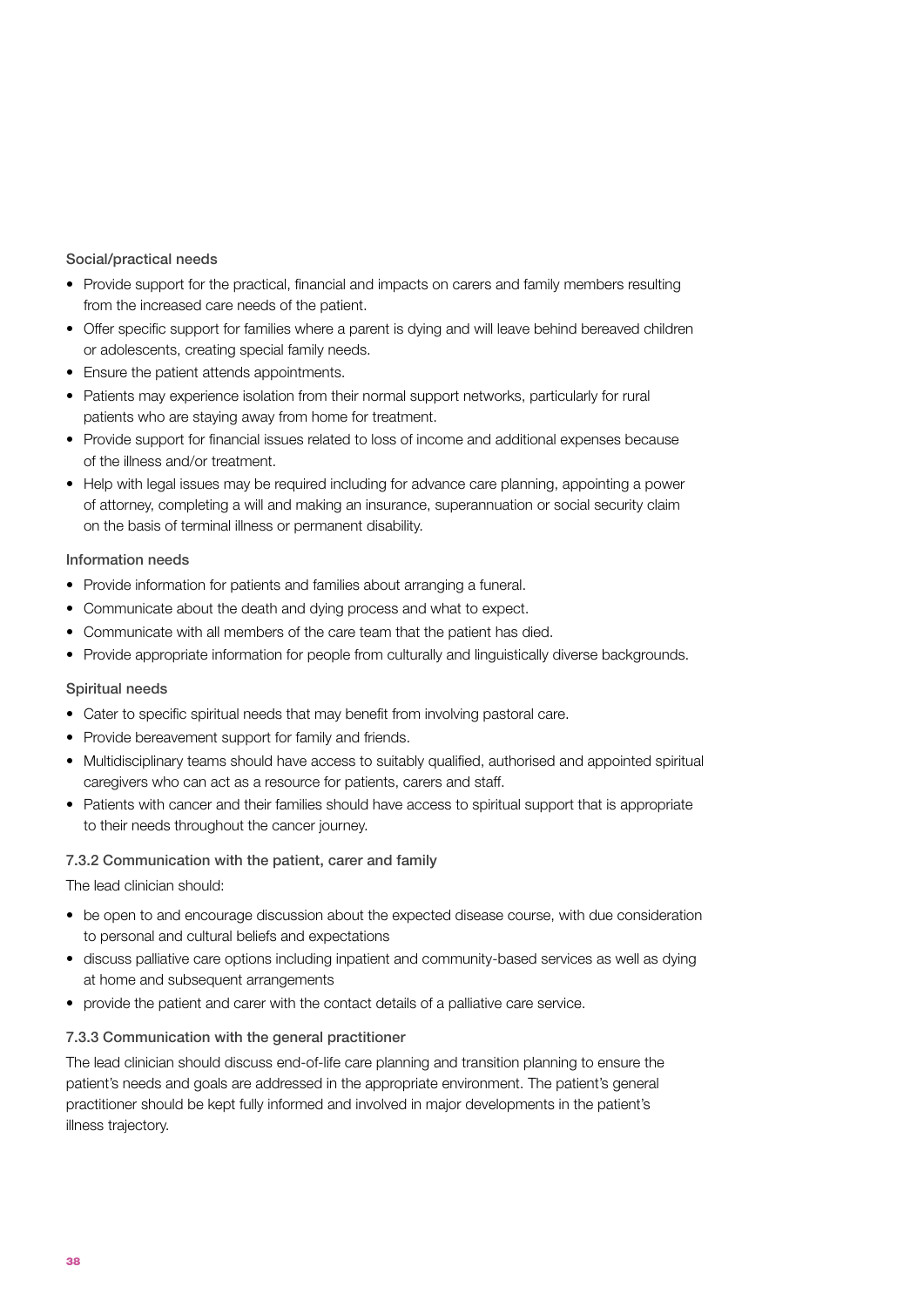# <span id="page-44-0"></span>Appendix: Supportive care

Supportive care in cancer refers to the following five domains:

- physical domain, which includes a wide range of physical symptoms that may be acute, relatively short-lived or ongoing, requiring continuing interventions or rehabilitation (NBCC & NCCI 2003)
- psychological domain, which includes a range of issues related to the person's mental health and personal relationships (NBCC & NCCI 2003)
- social domain, which includes a range of social and practical issues that will affect the individual and their family such as the need for emotional support, maintaining social networks and financial concerns (NICE 2004)
- information domain, which includes access to information about cancer and its treatment, support services and the health system overall (NBCC & NCCI 2003)
- spiritual domain, which focuses on the person's changing sense of self and challenges to their underlying beliefs and existential concerns (NICE 2004).

Fitch's (2000) model of supportive care (Figure 1) recognises the variety and level of intervention required at each critical point as well as the need to be specific to the individual. The model targets the type and level of intervention required to meet patients' supportive care needs.



#### Figure 1: The tiered approach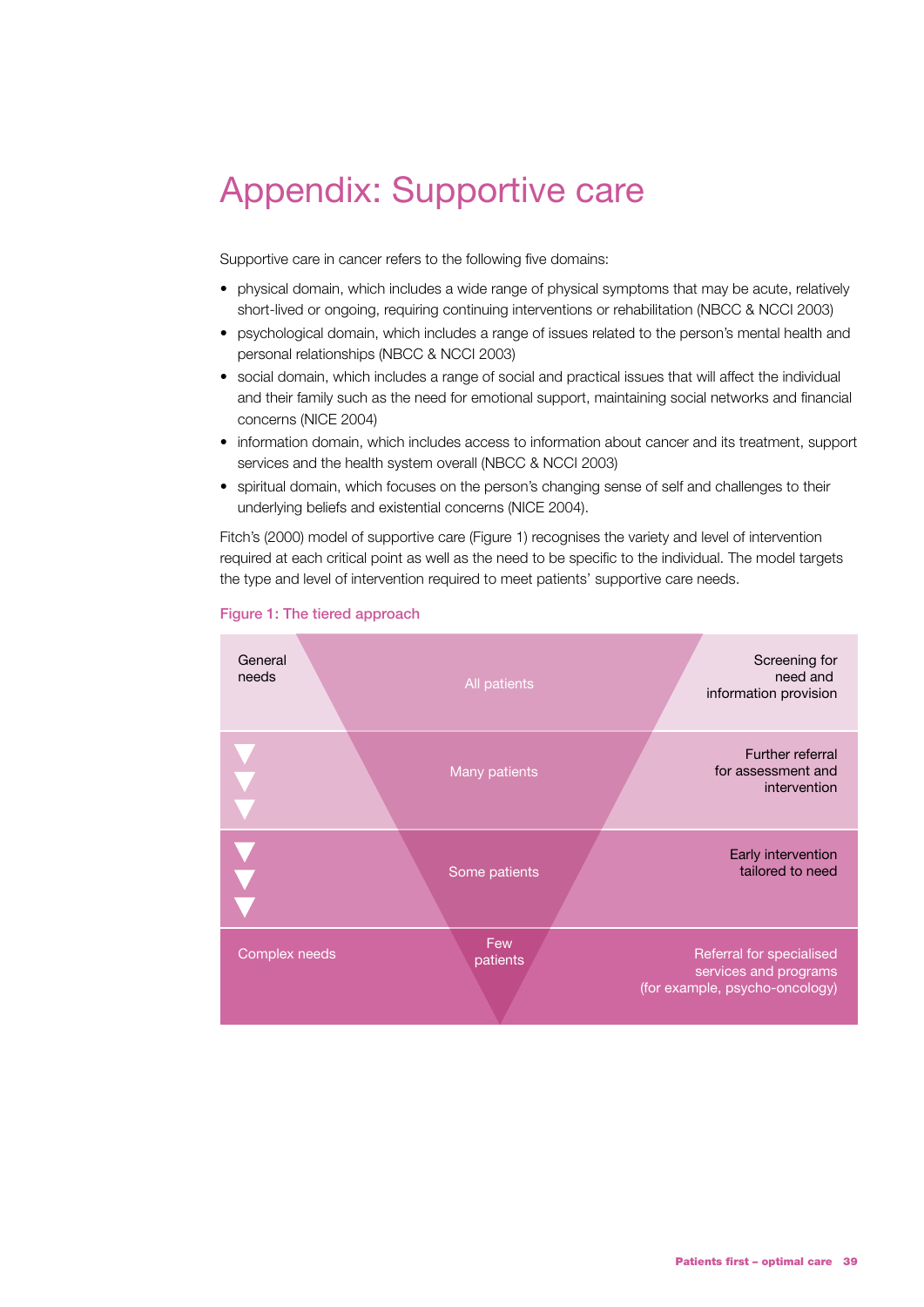Common indicators in patients with sarcoma who may require referral to appropriate health professionals and/or organisations include the following.

# Physical needs

- Decline in functional status (particularly as a result of limb reconstruction or amputation) may affect the patient's mobility and ability to take part in everyday activities. Referral to an occupational therapist, orthotist/prosthetist and a physiotherapist or exercise physiologist for assessment, education, intervention and compensatory strategies may assist with maintaining mobility. These may require prolonged periods of rehabilitation.
- Patients require ongoing nutritional screening, assessment and management. Consideration should be given to minimising the risk of late effects.
- Patients who have had an amputation require rapid and easy access to prosthetic services.
- Lymphoedema may require referral to a trained lymphoedema practitioner.
- Pain control should be proactively managed by referral to a pain management specialist.
- Symptoms of fatigue (physical and emotional) should be assessed and referred as necessary.
- Patients require ongoing nutritional screening, assessment and management. Reduced oral intake and/or swallowing difficulties and weight loss require referral to a dietitian and speech pathologist (for swallowing difficulties).
- Assistance from a pharmacist with managing complex medication regimens, multiple medications, assessing side effects and assistance with difficulties swallowing medications may be required.

# Psychological needs

- Patients with sarcoma should be regularly screened for psychosocial needs including body image concerns, fear of the diagnosis and fear of recurrence, fertility, fatigue, existential anxiety, treatment phobias, anxiety/depression, interpersonal problems and sexuality concerns.
- Health professionals should be aware that stress and depression can be common in carers including family members. Advice and referral options should be discussed.
- If loss of independence is a factor contributing to depression, then referral to physiotherapy and occupational therapy may restore some independence and assist some people. Referral to a psychologist or psychiatrist may also be helpful in managing the depression.
- Disfigurement and scarring from appearance-altering treatment and the need for a prosthesis may require referral to a specialist psychologist, psychiatrist, orthotist/prosthetist or social worker.
- For people from culturally and linguistically diverse backgrounds, Aboriginal and Torres Strait Islanders, and lesbian, gay, bisexual, transgender and intersex (LGBTI) communities, a cancer diagnosis can come with additional psycho-social complexities. Access to expert health professionals may be required.
- Alteration in cognitive functioning can affect the patient's ability to remember and maintain concentration. Strategies to help manage cognitive impairment, such as maintaining written notes or a diary, may be helpful.
- Fear of cancer recurrence is common in the post-treatment phase. Some people may have disabling symptoms and may benefit from referral to a psychology service.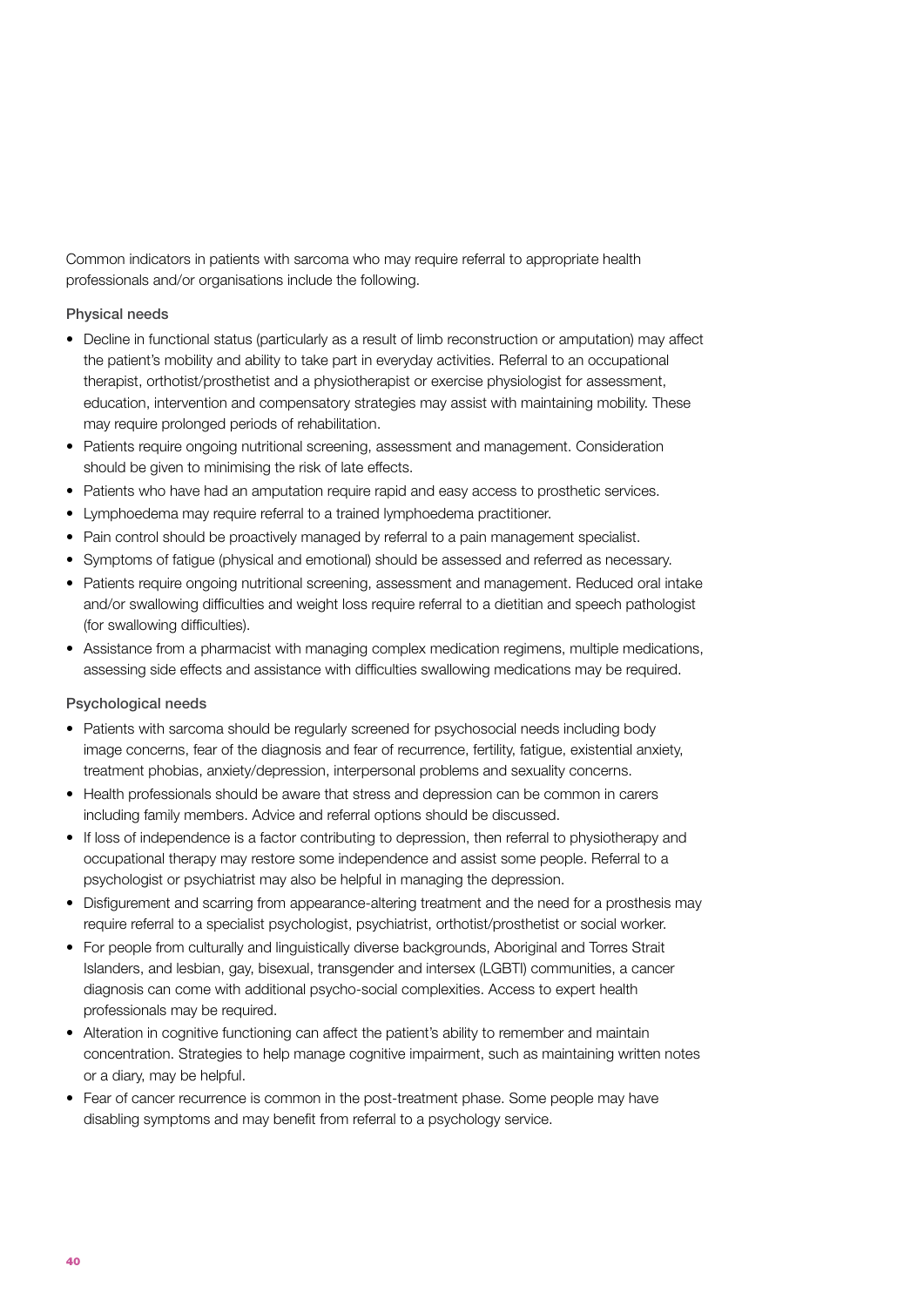- Consider a referral to a psychologist, psychiatrist or social worker if the patient is:
	- displaying emotional cues such as tearfulness, distress, avoidance and withdrawal
	- preoccupied with or dwelling on thoughts about cancer and death
	- displaying fears about the treatment process and/or the changed goals of their treatment
	- worried about loss associated with their daily function, dependence on others and loss of dignity
	- becoming isolated from family and friends and withdrawing from company and activities that they previously enjoyed
	- feeling hopeless and helpless about the impact that cancer is having on their life and the disruption to their life plans
	- struggling with communicating to family and loved ones about the implications of their cancer diagnosis and treatment
	- experiencing changes in sexual intimacy, libido and function
	- struggling with the diagnosis of metastatic or advanced disease
	- having difficulties transitioning to palliative care.

# Social/practical needs

- A diagnosis of sarcoma can have financial, social and practical impacts on patients, carers and families.
- Significant restrictions to social activities may require referral to a social worker, occupational therapist, psychologist or psychiatrist.
- Practitioners should be aware of the implications of the diagnosis on schooling, education and employment.
- Practitioners should be aware of the impact of the diagnosis on sexual health and family planning.
- Help with legal issues may be required including for advance care planning, appointing a power of attorney, completing a will and making an insurance, superannuation or social security claim on the basis of terminal illness or permanent disability.

# Information needs

- Use simple language and avoid jargon when talking with patients and their families.
- Provide written information and links to reputable websites to support verbal information given to patients and their families.
- Consider the need for appropriate information for people from culturally and linguistically diverse backgrounds.
- Fertility options should be discussed with the patient and/or family, where appropriate, before beginning treatment.

# Spiritual needs

• Patients with cancer and their families should have access to suitably qualified, authorised and appointed spiritual caregivers throughout the cancer journey.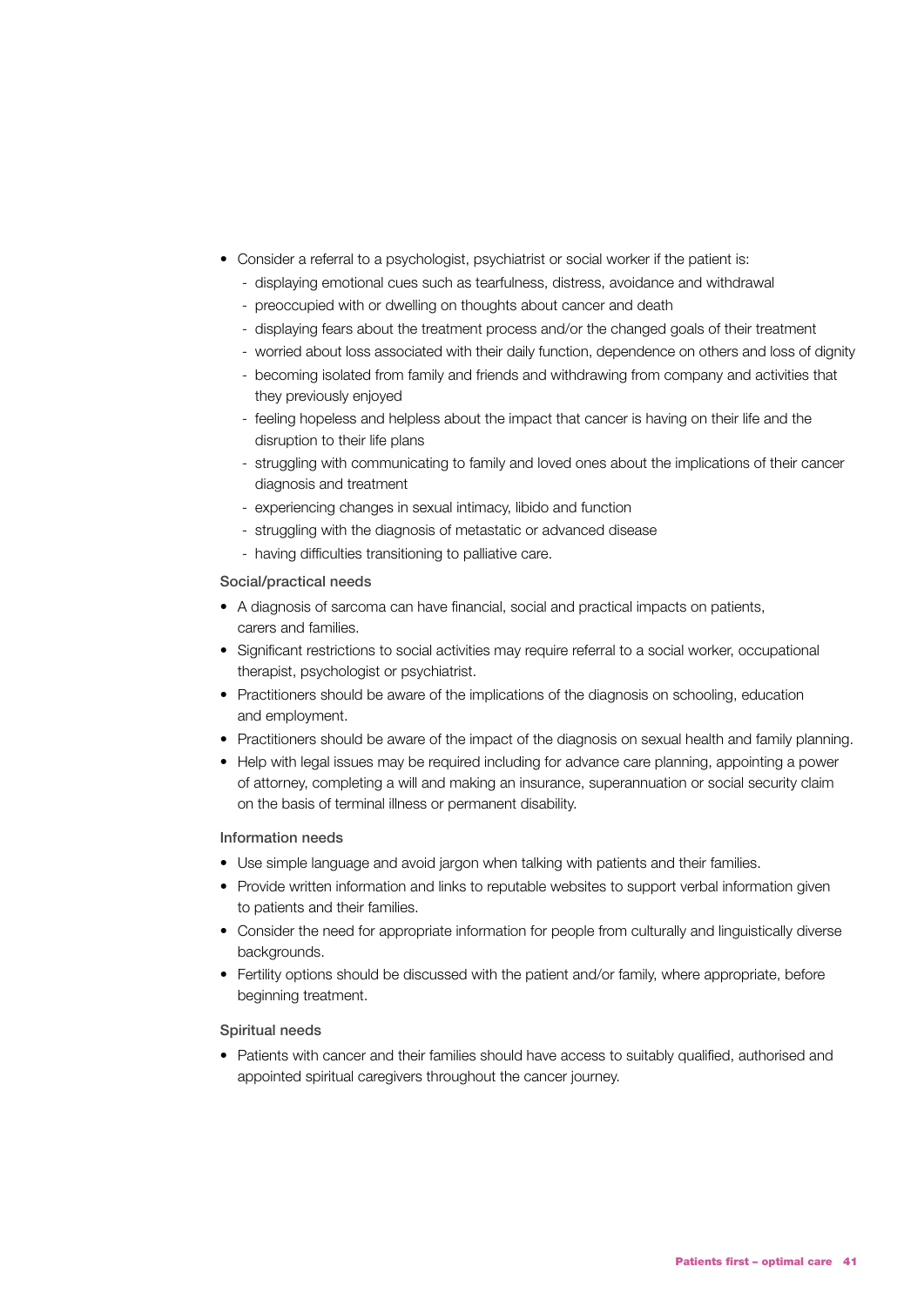# Populations with special needs

# Older people with cancer (aged 70 years or older)

Planning and delivering appropriate cancer care for older people presents a number of challenges. Improved communication between the fields of oncology and geriatrics facilitates best practice care that takes into account physiological age, complex comorbidities, risk of adverse events and drug interactions, as well as implications of cognitive impairment on suitability of treatment and consent (Steer et al. 2009).

A national interdisciplinary workshop convened by the Clinical Oncology Society of Australia (COSA) recommended that people over the age of 70 undergo some form of geriatric assessment in line with international guidelines (COSA 2013). Assessment can be used to determine life expectancy and treatment tolerance as well as identifying conditions that might interfere with treatment including:

- cognition
- comorbidity
- emotional status
- function
- nutrition
- polypharmacy
- presence of geriatric syndromes
- social supports.

Guided intervention using aged care services is appropriate.

# Paediatrics

The rarity and complexity of child cancer provides a real challenge in delivering optimal care. Treatment modalities for paediatric cancer are often prolonged and complicated and have a narrow therapeutic index. Side effects of systemic therapy for treating cancer can be more severe for children, including acute organ toxicities, prolonged immunodeficiency and infection.

As a result of these complexities, high-quality evidence-based care is required not only to deliver therapy and supportive care but is essential in the diagnosis phase, post-treatment surveillance and long-term follow-up care. Children with sarcoma must have their treatment delivered by a statewide referral centre for paediatric oncology. Consider shared care for surveillance once treatment is completed. Children's cancer services actively participate in clinical trials as a way of participating in research and improving outcomes for children.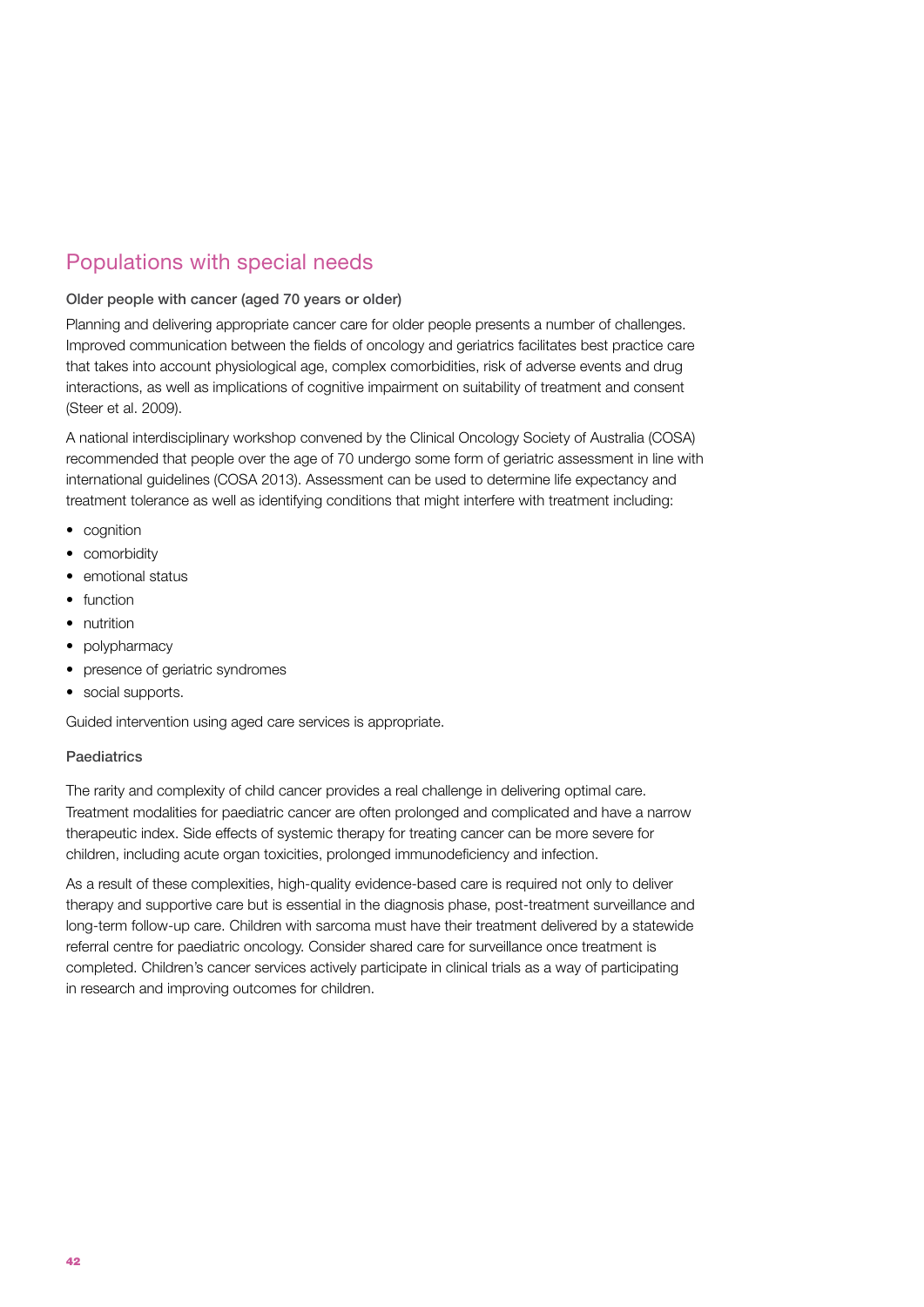#### Adolescents and young adults

Recent years have seen the emergence of adolescent and young adult (AYA) oncology as a distinct field due to lack of progress in survival and quality-of-life outcomes (Ferrari et al. 2010; NCI & USDHHS 2006; Smith et al. 2013). The significant developmental change that occurs during this life stage complicates a diagnosis of cancer during the AYA years, often leading to unique physical, social and emotional impacts for young people at the time of diagnosis and throughout the cancer journey (Smith et al. 2012).

In caring for young people with cancer, pay careful attention to promoting normal development (COSA 2011). This requires personalised assessments and management involving a multidisciplinary, disease-specific, developmentally targeted approach informed by:

- understanding the developmental stages of adolescence and supporting normal adolescent health and development alongside cancer management
- understanding and supporting the rights of young people
- communication skills and information delivery that are appropriate to the young person
- addressing the needs of all involved, including the young person, their family and/or carer(s)
- working with educational institutions and workplaces
- addressing survivorship and palliative care needs.
- An oncology team caring for a young person with cancer must:
- ensure access to expert AYA health professionals who understand the biomedical and psychosocial needs of the population
- understand the biology and current management of the disease in the AYA age group
- consider clinical trials accessibility and recruitment for each patient
- engage in proactive discussions about fertility preservation and the late effects of treatment and consider the patient's psychosocial needs
- provide treatment in an AYA-friendly environment.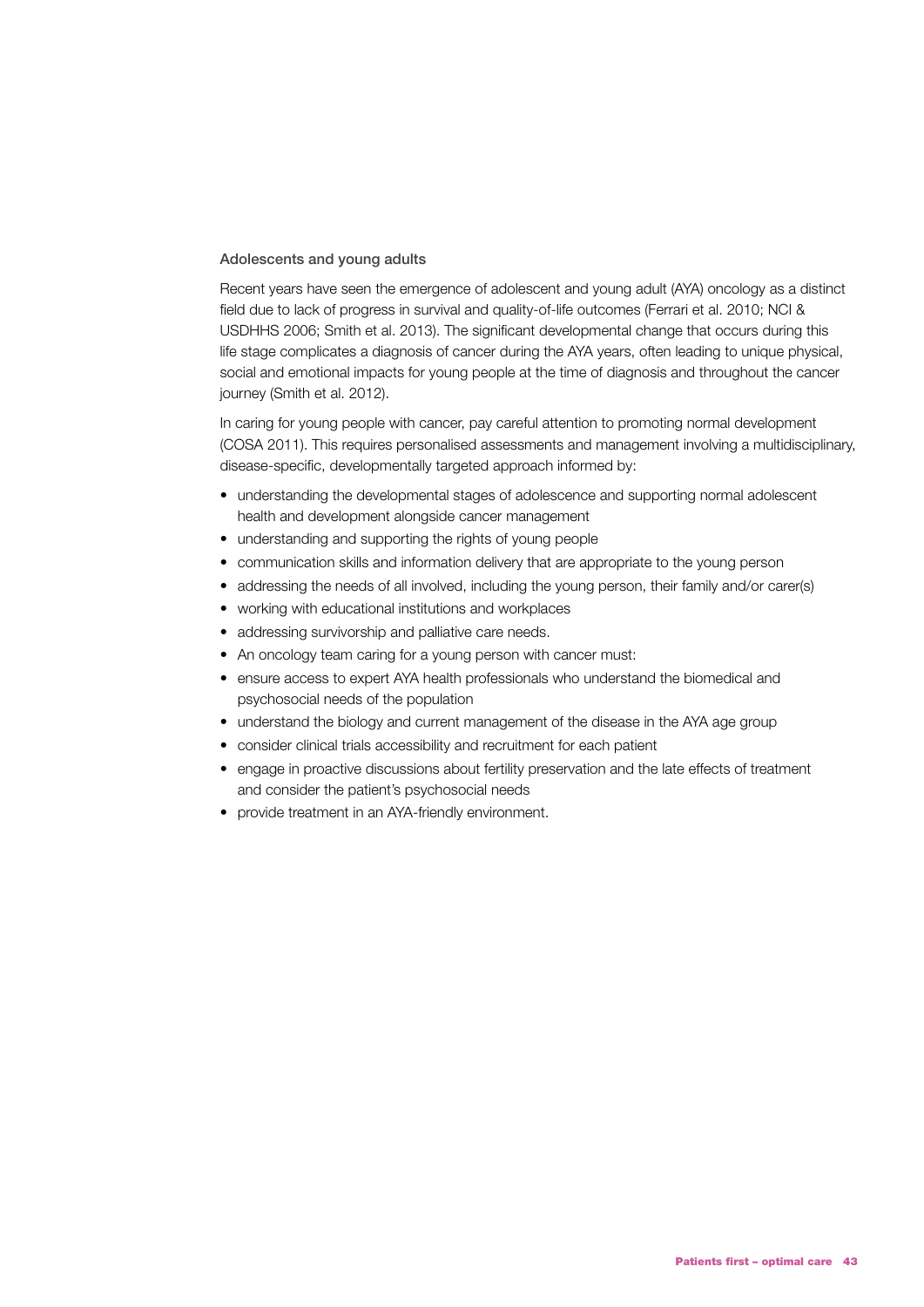# Aboriginal and Torres Strait Islander communities

The burden of cancer is higher in the Australian Indigenous population (AIHW 2014). Survival also significantly decreases as remoteness increases, unlike the survivorship rates of non-Indigenous Australians. Aboriginal and Torres Strait Islander people have high rates of certain lifestyle risk factors including tobacco smoking, higher alcohol consumption, poor diet and low levels of physical activity (Cancer Australia 2015). The high prevalence of these risk factors is believed to be a significant contributing factor to the patterns of cancer incidence and mortality rates in this population group (Robotin et al. 2008).

In caring for Aboriginal and Torres Strait Islander people diagnosed with cancer, the current gap in survivorship is a significant issue. The following approaches are recommended to improve survivorship outcomes (Cancer Australia 2013):

- Raise awareness of risk factors and deliver key cancer messages.
- Develop evidence-based information and resources for community and health professionals.
- Provide training for Aboriginal and Torres Strait Islander health workers and develop training resources.
- Increase understanding of barriers to care and support.
- Encourage and fund research.
- Improve knowledge within the community to act on cancer risk and symptoms.
- Improve the capacity of Aboriginal and Torres Strait Islander health workers to provide cancer care and support to their communities.
- Improve system responsiveness to cultural needs.
- Improve our understanding of care gaps through data monitoring and targeted priority research.

#### Culturally and linguistically diverse communities

For people from diverse backgrounds in Australia, a cancer diagnosis can come with additional complexities, particularly when English proficiency is poor. In some languages there is not a direct translation of the word 'cancer', which can make communicating vital information difficult. Perceptions of cancer and related issues can differ greatly in those from culturally diverse backgrounds and can affect the understanding and decision making that follows a cancer diagnosis. In addition to different cultural beliefs, when English language skills are limited there is potential for miscommunication of important information and advice, which can lead to increased stress and anxiety for patients. A professionally trained interpreter (not a family member or friend) should be made available when communicating with people with limited English proficiency. Navigation of the Australian healthcare system can pose problems for those born overseas, and particular attention should be paid to supporting these patients (Department of Health 2009).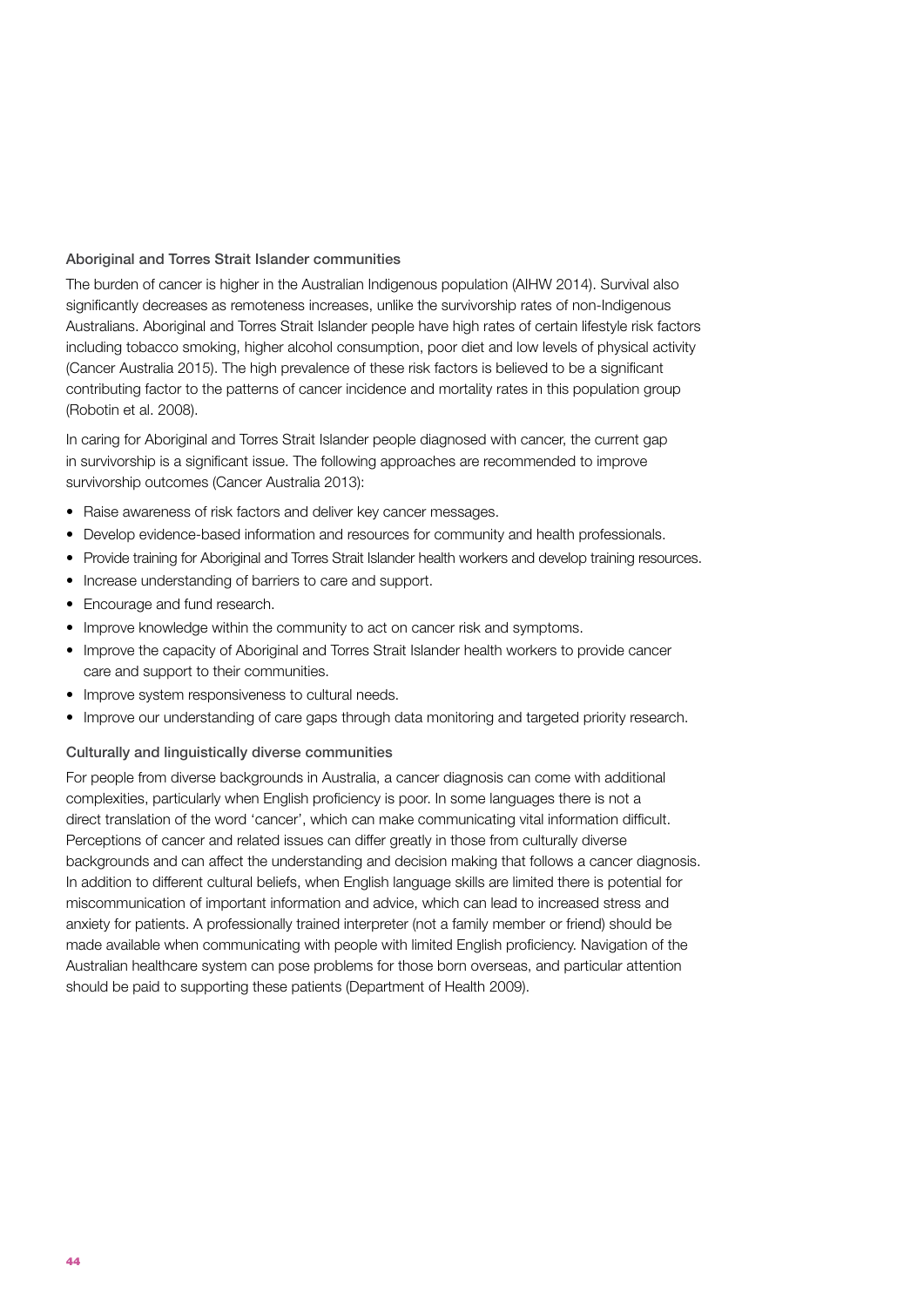# <span id="page-50-0"></span>Resource list

# For patients, families and carers

#### Australian Cancer Survivorship Centre

Has general and tumour-specific information, primarily focused on the post-treatment survivorship phase

- Telephone: (03) 9656 5207
- [www.petermac.org/cancersurvivorship](http://www.petermac.org/cancersurvivorship)

#### Australasian Sarcoma Study Group

A national cooperative cancer clinical research group that coordinates large-scale multi-centred sarcoma trials. ASSG houses 'Sarcoma Australia' – a collaborative of community organisations that provide support and information for people with sarcoma

- Telephone: 1800 177 657
- Website: [www.australiansarcomagroup.org/](http://www.australiansarcomagroup.org/Sarcoma_Australia.html) [Sarcoma\\_Australia](http://www.australiansarcomagroup.org/Sarcoma_Australia.html)

#### beyondblue

Information on depression, anxiety and related disorders, available treatment and support services

- Telephone: 1300 22 4636
- Website: [www.beyondblue.org.au](http://www.beyondblue.org.au)

#### Cancer Australia

Information on cancer prevention, screening, diagnosis, treatment and supportive care for Australians affected by cancer, and their families and carers

- Telephone: 1800 624 973
- Website: www.canceraustralia.gov.au

#### Cancer Council

A confidential telephone support service for people affected by cancer that provides information on treatment, cancer support groups and other community resources

- Telephone: 13 11 20 (Monday to Friday, 8.30 am – 5.30 pm)
- Website: [www.cancervic.org.au](http://www.cancervic.org.au)

# CanTeen

Australian organisation for young people affected by cancer that offers support, information and resources. CanTeen is available for people aged 12–25 who are affected by cancer, such as those diagnosed, their siblings or the children of parents or carers with a cancer diagnosis

# Cancer Voices Australia

An alliance of cancer consumer organisations that works together on national issues for people affected by cancer

• Website: [www.cancervoicesaustralia.org](http://www.cancervoicesaustralia.org/)

# Care Search: Palliative Care Knowledge Network

Information for patients and carers on living with illness, practical advice on how to care and finding services

- Telephone: (08) 7221 8233
- Website: [www.caresearch.com.au](http://www.caresearch.com.au)

# Youth Cancer Services

Youth Cancer Services provide specialist, ageappropriate treatment and support for young cancer patients aged 15 – 25. Youth Cancer Services are provided at five lead hospitals and linked to a network of more than 25 hospitals across Australia. Each service has a multidisciplinary specialist team of doctors and health professionals who are experienced in treating and caring for young people with a range of different cancers. They can also provide advice and information about the specific needs of adolescents and young adults with a cancer diagnosis.

• Website: [www.canteen.org.au/youth-cancer](http://www.canteen.org.au/youth-cancer)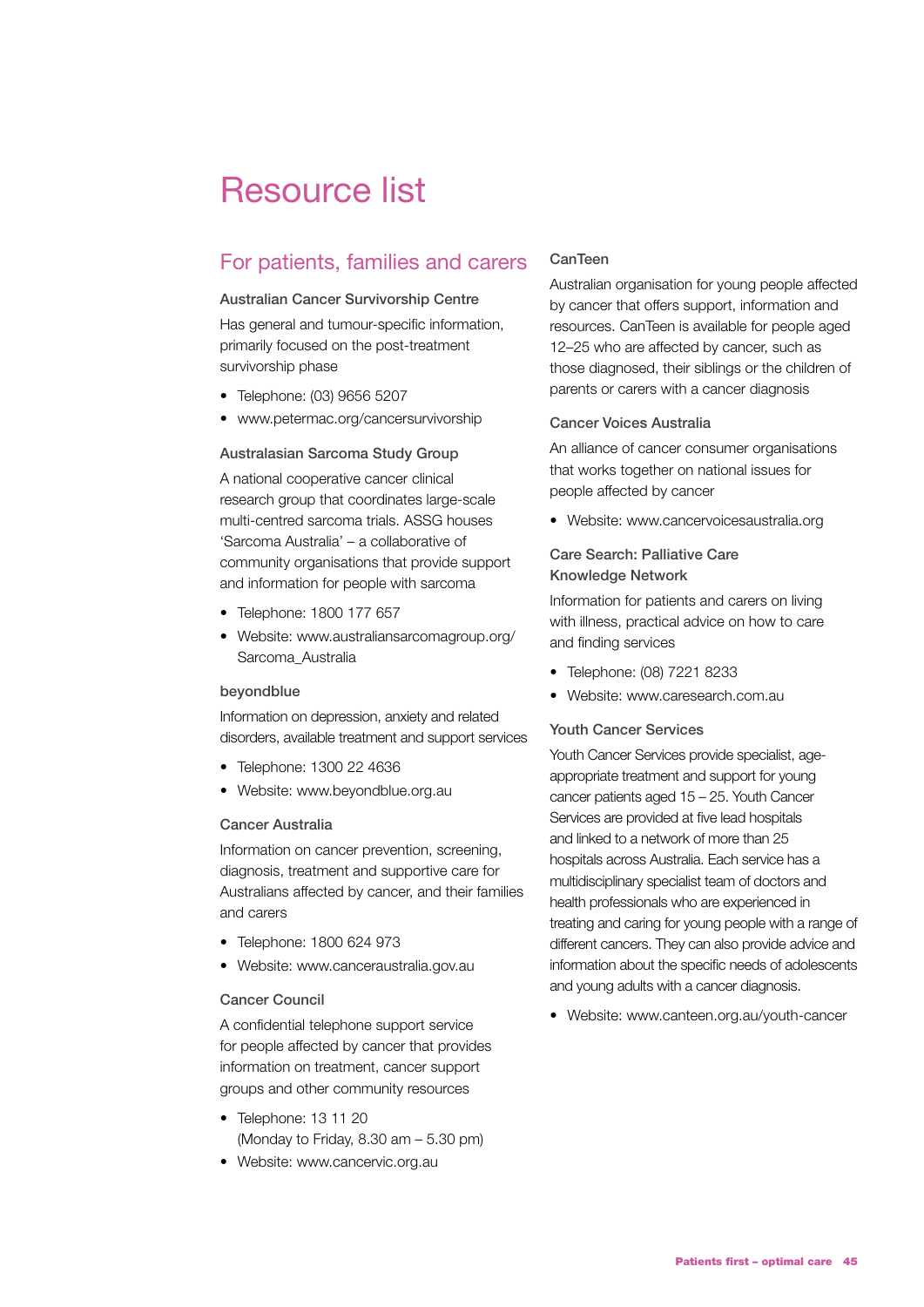# For health professionals

# Australian Cancer Trials

Information on the latest clinical trials in cancer care, including trials that are recruiting new participants

• Website: [www.australiancancertrials.gov.au](http://www.australiancancertrials.gov.au/)

# Australasian Sarcoma Study Group

A national cooperative cancer clinical research group that coordinates large-scale multi-centred sarcoma trials

- Telephone: 1800 177 657
- Website: [www.australiansarcomagroup.org](http://www.australiansarcomagroup.org/)

# Cancer Australia

Information for health professionals including guidelines, cancer guides, reports, fact sheets, DVDs, posters and pamphlets

• Website: [www.canceraustralia.gov.au](http://www.canceraustralia.gov.au)

# Cancer Council Australia

Information on prevention, research, treatment and support provided by Australia's peak independent cancer authority

• Website: [www.cancer.org.au](http://www.cancer.org.au)

# eviQ

Clinical information resource providing health professionals with current evidence-based, peer maintained, best practice cancer treatment protocols and information relevant to the Australian clinical environment

• Website: [www.eviq.org.au](http://www.eviq.org.au)

# National Health and Medical Research Council

Information on clinical practice guidelines, cancer prevention and treatment

• Website: [www.nhmrc.gov.au](http://www.nhmrc.gov.au)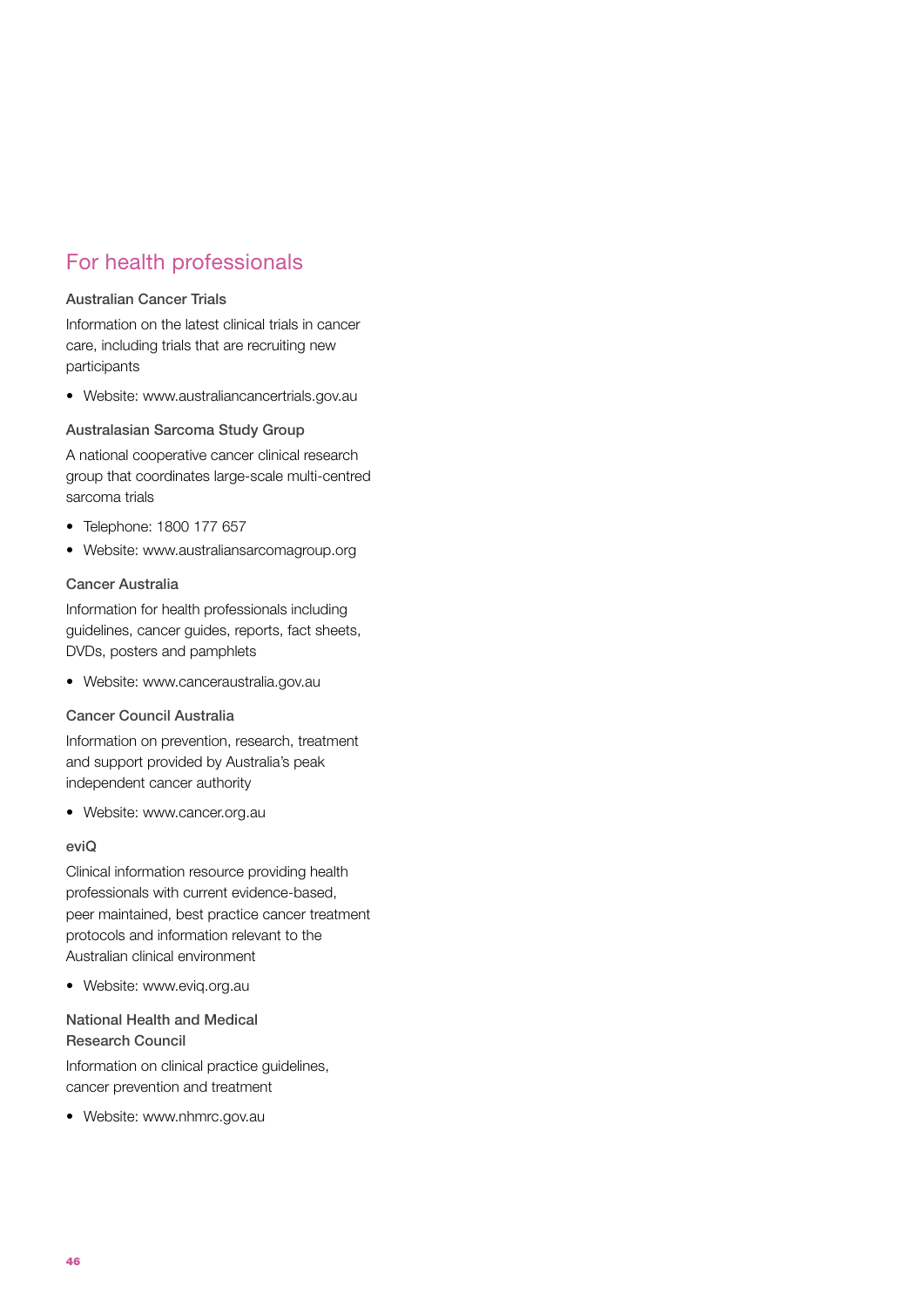# <span id="page-52-0"></span>**Glossary**

Advance care planning – a process of discussing future medical treatment and care based on an individual's preferences, goals, beliefs and values, which can guide future decisions should the person become unable to communicate.

Alternative therapies – treatments that are used in place of conventional medical treatment, often in the hope they will provide a cure.

Care coordinator – the health professional nominated by the multidisciplinary team to coordinate patient care. The care coordinator may change over time depending on the patient's stage in the care pathway and where care is primarily located.

Complementary therapies – supportive treatment used in conjunction with conventional medical treatment. These treatments may improve wellbeing and quality of life and help people deal with the side effects of cancer.

**End-of-life care**  $-$  a distinct phase of palliative care that is appropriate when a patient's symptoms are increasing and functional status is declining despite anti-cancer therapy.

General/primary medical practitioner – the practitioner to whom the patient first presents with symptoms; this may be the general practitioner, an emergency department clinician or a medical professional providing cancer screening services.

Lead clinician – the clinician who is responsible for managing patient care. The lead clinician may change over time depending on the stage of the care pathway and where care is being provided.

Multidisciplinary care – an integrated team approach to healthcare in which medical and allied health professionals consider all relevant treatment options and develop an individual treatment plan collaboratively for each patient (Department of Health 2007b).

Multidisciplinary team – comprises the core disciplines integral to providing good care. The team is flexible in approach, reflects the patient's clinical and psychosocial needs and has processes to facilitate good communication.

Optimal cancer care pathway – the key principles and practices required at each stage of the care pathway to guide the delivery of consistent, safe, high-quality and evidencebased care.

Palliative care – any form of medical care or treatment that concentrates on reducing the severity of disease symptoms.

Patient management frameworks – tumour stream models adopted in Victoria in 2003 to reduce variation in cancer care. The optimal cancer care pathways are updated versions of these models.

**Primary specialist** – the person who makes the referral to the multidisciplinary team (for example, specialist physician, surgeon, oncologist, palliative care specialist). This person will also make referrals for treatment and will be responsible for overseeing follow-up care.

Rehabilitation – comprises multidisciplinary efforts to allow the patient to achieve optimal physical, social, physiological and vocational functioning within the limits imposed by the disease and its treatment.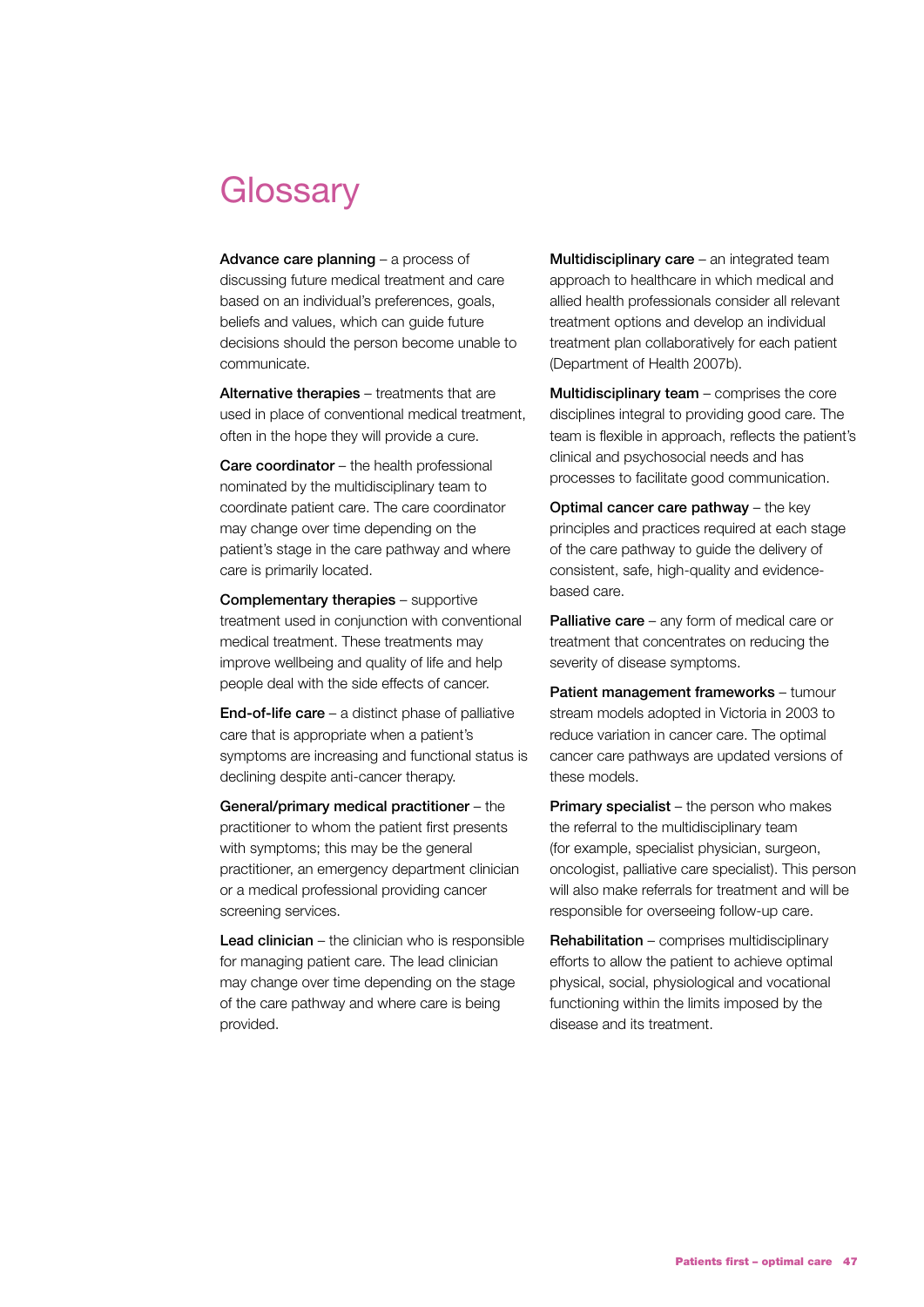# <span id="page-53-0"></span>**References**

Australian Commission on Safety and Quality in Health Care (ACSQHC) 2013, *Consumers, the health system and health literacy: taking action to improve safety and quality,* Consultation Paper, ACSQHC, Sydney.

Australian Commission on Safety and Quality in Health Care (ACSQHC) 2004, *Standard for credentialing and defining the scope of clinical practice,* ACSQHC, Sydney, viewed February 2013, <www.safetyandquality.org.au/dl/fighting[\\_](http://www.safetyandquality.org.au/dl/fighting_)  cancer.pdf>.

Australian Commission on Safety and Quality in Health Care (ACSQHC) 2011, *National Safety and Quality Health Service Standards,*  ACSQHC, Sydney, viewed March 2015, [<http://www.safetyandquality.gov.au/wp](http://www.safetyandquality.gov.au/wp-content/uploads/2011/09/NSQHS-Standards-Sept-2012.pdf)[content/uploads/2011/09/NSQHS-Standards-](http://www.safetyandquality.gov.au/wp-content/uploads/2011/09/NSQHS-Standards-Sept-2012.pdf)[Sept-2012.pdf](http://www.safetyandquality.gov.au/wp-content/uploads/2011/09/NSQHS-Standards-Sept-2012.pdf)>.

Australian Health Ministers' Advisory Council (AHMAC) 2011, *A national framework for advance care directives,* AHMAC, Canberra, viewed October 2013, <www.ahmac. gov.au>.

Australian Institute of Health and Welfare (AIHW) 2014, *Cancer in Australia: an overview 2014.*  Cancer series No. 90. Cat. no. CAN 88, AIHW, Canberra.

Bhangu A, Beard J, Grimer R 2004, '[Should](http://wiki.cancer.org.au/australia/Citation:Bhangu_AA,_Beard_JA,_Grimer_RJ_2004)  [soft tissue sarcomas be treated at a specialist](http://wiki.cancer.org.au/australia/Citation:Bhangu_AA,_Beard_JA,_Grimer_RJ_2004)  [centre?](http://wiki.cancer.org.au/australia/Citation:Bhangu_AA,_Beard_JA,_Grimer_RJ_2004)' *Sarcoma*, vol. 8, no. 1, pp 1–6, viewed January 2017, [<http://www.ncbi.nlm.nih.gov/](http://www.ncbi.nlm.nih.gov/pubmed/18521386) [pubmed/18521386](http://www.ncbi.nlm.nih.gov/pubmed/18521386)>.

Brandes K, Linn AJ, Butow PN, van Weert JC 2014, 'The characteristics and effectiveness of Question Prompt List interventions in oncology: a systematic review of the literature', *Psychooncology*, viewed September 2014, <[http://www.ncbi.nlm.nih.gov/](http://www.ncbi.nlm.nih.gov/pubmed/25082386) [pubmed/25082386](http://www.ncbi.nlm.nih.gov/pubmed/25082386)>.

Cancer Australia 2010, *Complementary and alternative therapies*, Cancer Australia, Surry Hills, NSW, viewed October 2013 < [http://](http://canceraustralia.gov.au/publications-and-resources/position-statements/complementary-and-alternative-therapies) [canceraustralia.gov.au/publications-and](http://canceraustralia.gov.au/publications-and-resources/position-statements/complementary-and-alternative-therapies)[resources/position-statements/complementary](http://canceraustralia.gov.au/publications-and-resources/position-statements/complementary-and-alternative-therapies)[and-alternative-therapies](http://canceraustralia.gov.au/publications-and-resources/position-statements/complementary-and-alternative-therapies)>.

Cancer Australia 2013, *Report to the nation: Cancer in Aboriginal and Torres Strait Islander peoples of Australia,* Cancer Australia, Surry Hills.

Cancer Australia 2015, *National Aboriginal and Torres Strait Islander Cancer Framework,*  Cancer Australia, Surry Hills.

Cancer Council Australia Sarcoma Guidelines Working Party 2014, *Clinical practice guidelines for the management of adult onset sarcoma,*  Cancer Council Australia, viewed January 2017, <[http://wiki.cancer.org.au/australiawiki/index.](http://wiki.cancer.org.au/australiawiki/index.php?oldid=138276) [php?oldid=138276](http://wiki.cancer.org.au/australiawiki/index.php?oldid=138276)> and <[http://wiki.cancer.](http://wiki.cancer.org.au/australia/Guidelines:Sarcoma) [org.au/australia/Guidelines:Sarcoma](http://wiki.cancer.org.au/australia/Guidelines:Sarcoma)>.

Clinical Oncology Society of Australia (COSA) 2011, *Psychosocial management of AYAs diagnosed with cancer: guidance for health professionals,* COSA, Sydney, viewed January 2012, [<http://wiki.cancer.org.au/australia/](http://wiki.cancer.org.au/australia/COSA:Psychosocial_management_of_AYA_cancer_patients) COSA:Psychosocial\_management\_of\_AYA [cancer\\_patients](http://wiki.cancer.org.au/australia/COSA:Psychosocial_management_of_AYA_cancer_patients)>.

Clinical Oncology Society of Australia (COSA) 2013, 'Special Issue: COSA's 40th Annual Scientific Meeting, Cancer Care Coming of Age, 12–14 November 2013', Adelaide Convention Centre, *Asia-Pacific Journal of Clinical Oncology,*  vol. 9, no. 3, pp. 61–98.

Davis LE, Janeway KA, Weiss AR, Chen YE, Scharschmidt TJ, Krailo M, et al. 2017, 'Clinical trial enrollment of adolescents and young adults with sarcoma', *Cancer*, no. 123, pp. 3434–3440.

Department of Health 2007a, *Patient management frameworks,* State Government of Victoria, Melbourne, viewed March 2014, <[www.health.vic.gov.au/cancer/framework/](http://www.health.vic.gov.au/cancer/framework/pmfsnew.htm) [pmfsnew.htm>](http://www.health.vic.gov.au/cancer/framework/pmfsnew.htm).

Department of Health 2007b, *Achieving best practice cancer care: a guide for implementing multidisciplinary care,* State Government of Victoria, Melbourne, viewed May 2014, [<http://](http://docs.health.vic.gov.au/docs/doc/Achieving-best-practice-cancer-care--A-guide-for-implementing-multidisciplinary-care---Mar-2007) [docs.health.vic.gov.au/docs/doc/Achieving-best](http://docs.health.vic.gov.au/docs/doc/Achieving-best-practice-cancer-care--A-guide-for-implementing-multidisciplinary-care---Mar-2007)[practice-cancer-care--A-guide-for-implementing](http://docs.health.vic.gov.au/docs/doc/Achieving-best-practice-cancer-care--A-guide-for-implementing-multidisciplinary-care---Mar-2007)[multidisciplinary-care---Mar-2007>](http://docs.health.vic.gov.au/docs/doc/Achieving-best-practice-cancer-care--A-guide-for-implementing-multidisciplinary-care---Mar-2007).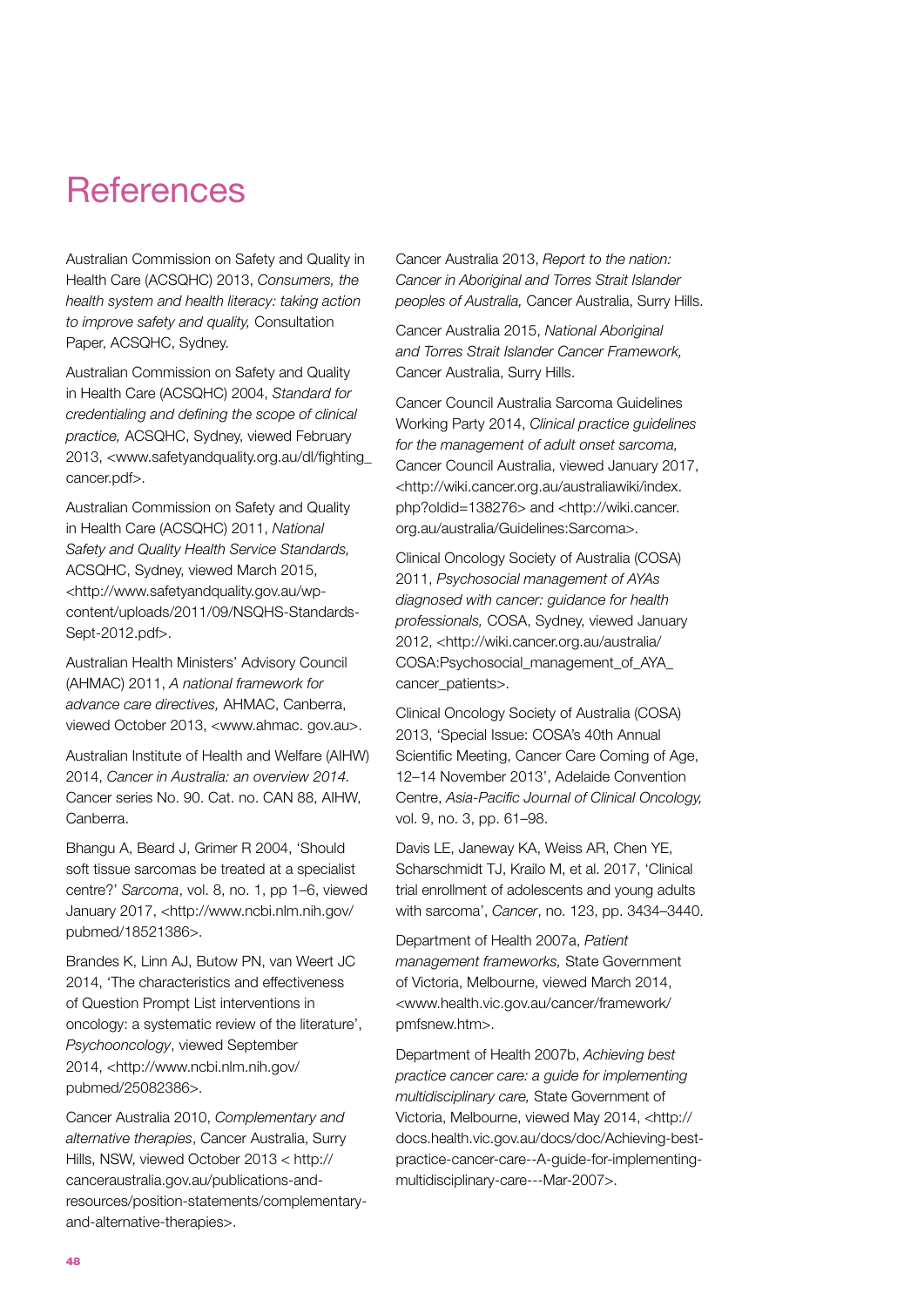Department of Health 2007c, *Linking cancer care: a guide for implementing coordinated cancer care,* State Government of Victoria, Melbourne, viewed October 2013 [<www.health.vic.gov.au/](http://www.health.vic.gov.au/cancer/framework/carecoordination.htm) [cancer/framework/carecoordination.htm>](http://www.health.vic.gov.au/cancer/framework/carecoordination.htm).

Department of Health 2009, *Cultural responsiveness framework: guidelines for Victorian health service,* viewed July 2014, [<http://docs.health.vic.gov.au/docs/doc/43EE](http://docs.health.vic.gov.au/docs/doc/43EEDBA19EF1D7E5CA25796C000538C7/$FILE/cultural_responsiveness.pdf) [DBA19EF1D7E5CA25796C000538C7/\\$FILE/](http://docs.health.vic.gov.au/docs/doc/43EEDBA19EF1D7E5CA25796C000538C7/$FILE/cultural_responsiveness.pdf) [cultural\\_responsiveness.pdf>](http://docs.health.vic.gov.au/docs/doc/43EEDBA19EF1D7E5CA25796C000538C7/$FILE/cultural_responsiveness.pdf).

ESMO 2014a, European Sarcoma Network Working Group, Bone Sarcomas: ESMO Clinical Practice Guidelines, *Annals Oncology* (2014) 25 (suppl 3): iii113-iii123, viewed January 2017, [<http://www.esmo.org/Guidelines/Sarcoma](http://www.esmo.org/Guidelines/Sarcoma-and-GIST/Bone-Sarcomas)[and-GIST/Bone-Sarcomas>](http://www.esmo.org/Guidelines/Sarcoma-and-GIST/Bone-Sarcomas).

ESMO 2014b, European Sarcoma Network Working Group, Soft Tissue and Visceral Sarcomas: ESMO Clinical Practice Guidelines, *Annals Oncology* (2014) 25 (suppl 3): iii102 iii112, viewed January 2017, [<http://www.esmo.](http://www.esmo.org/Guidelines/Sarcoma-and-GIST/Soft-Tissue-and-Visceral-Sarcomas) [org/Guidelines/Sarcoma-and-GIST/Soft-Tissue](http://www.esmo.org/Guidelines/Sarcoma-and-GIST/Soft-Tissue-and-Visceral-Sarcomas)[and-Visceral-Sarcomas](http://www.esmo.org/Guidelines/Sarcoma-and-GIST/Soft-Tissue-and-Visceral-Sarcomas)>.

Ferrari A, Thomas D, Franklin A, Hayes-Lattin B , Mascarin M, van der Graaf W, et al. 2010, 'Starting an adolescent and young adult program: some success stories and some obstacles to overcome', *Journal of Clinical Oncology,* vol. 28, no. 32, pp. 4850–4857.

Fitch M 2000, 'Supportive care for cancer patients', *Hospital Quarterly,* vol. 3, no. 4, pp. 39–46.

Gutierrez JC, Perez EA, Moffat FL, Livingstone AS, Franceschi D, Koniaris LG 2007, 'Should soft tissue sarcomas be treated at high-volume centers? An analysis of 4205 patients', *Annals of Surgery,* vol. 245, no.6, pp. 952–958.

Haines IE 2011, 'Managing patients with advanced cancer: the benefits of early referral for palliative care', *Medical Journal of Australia,*  vol. 194, no. 3, pp. 107–108.

[Herzog CE](https://www.ncbi.nlm.nih.gov/pubmed/?term=Herzog%20CE%5BAuthor%5D&cauthor=true&cauthor_uid=15838394) 2005, 'Overview of sarcomas in the adolescent and young adult population', *[Journal](https://www.ncbi.nlm.nih.gov/pubmed/15838394)  [of Pediatric Hematology/Oncology.](https://www.ncbi.nlm.nih.gov/pubmed/15838394),* vol. 27, no. 4, pp. 215–218.

Hewitt M, Greenfield S, Stovall E 2006, *From cancer patient to cancer survivor: lost in transition,* National Academies Press, Washington.

Higginson IJ, Evans CJ 2010, 'What is the evidence that palliative care teams improve outcomes for cancer patients and their families', *Cancer Journal,* vol. 16, no. 5, pp. 423–435.

Hudson P, Trauer T, Kelly B, O'Connor M, Thomas K, Zordan R, et al. 2014, ['Reducing](http://onlinelibrary.wiley.com/doi/10.1002/pon.3610/pdf)  [the psychological distress of family caregivers](http://onlinelibrary.wiley.com/doi/10.1002/pon.3610/pdf)  [of home based palliative care patients: longer](http://onlinelibrary.wiley.com/doi/10.1002/pon.3610/pdf)  [term effects from a randomised controlled trial'](http://onlinelibrary.wiley.com/doi/10.1002/pon.3610/pdf), *Psycho-Oncology,* vol. 24, no. 1, pp. 19–24.

National Breast Cancer Centre (NBCC), National Cancer Control Initiative (NCCI) 2003, *Clinical practice guidelines for the psychosocial care of adults with cancer,* NBCC, Camperdown, viewed October 2013, <[http://canceraustralia.](http://canceraustralia.gov.au/publications-resources/cancer-australia-publications/psychosocial-clinical-practice-guidelines) [gov.au/publications-resources/cancer-australia](http://canceraustralia.gov.au/publications-resources/cancer-australia-publications/psychosocial-clinical-practice-guidelines)[publications/psychosocial-clinical-practice](http://canceraustralia.gov.au/publications-resources/cancer-australia-publications/psychosocial-clinical-practice-guidelines)[guidelines>](http://canceraustralia.gov.au/publications-resources/cancer-australia-publications/psychosocial-clinical-practice-guidelines).

National Cancer Institute (NCI), US Department of Health and Human Services (USDHHS) 2006, *Cancer epidemiology in older adolescents and young adults 15 to 29 years of age, including SEER incidence and survival: 1975–2000,*  National Cancer Institute, National Institutes of Health, Bethesda.

National Cancer Survivorship Initiative (NCSI) 2015, *Stratified pathways of care,* NHS England, viewed March 2015, [<http://www.ncsi.org.uk/what-we](http://www.ncsi.org.uk/what-we-are-doing/risk-stratified-pathways-of-care/)[are-doing/risk-stratified-pathways-of-care/>](http://www.ncsi.org.uk/what-we-are-doing/risk-stratified-pathways-of-care/).

National Comprehensive Cancer Network (NCCN) 2016a, *NCCN Clinical practice guidelines in oncology. Soft tissue sarcoma,*  version 1, viewed January 2017, <file:///C:/ Users/owner/Downloads/NCCN%20Soft%20 Tissue%20Sarcoma%202016.pdf>.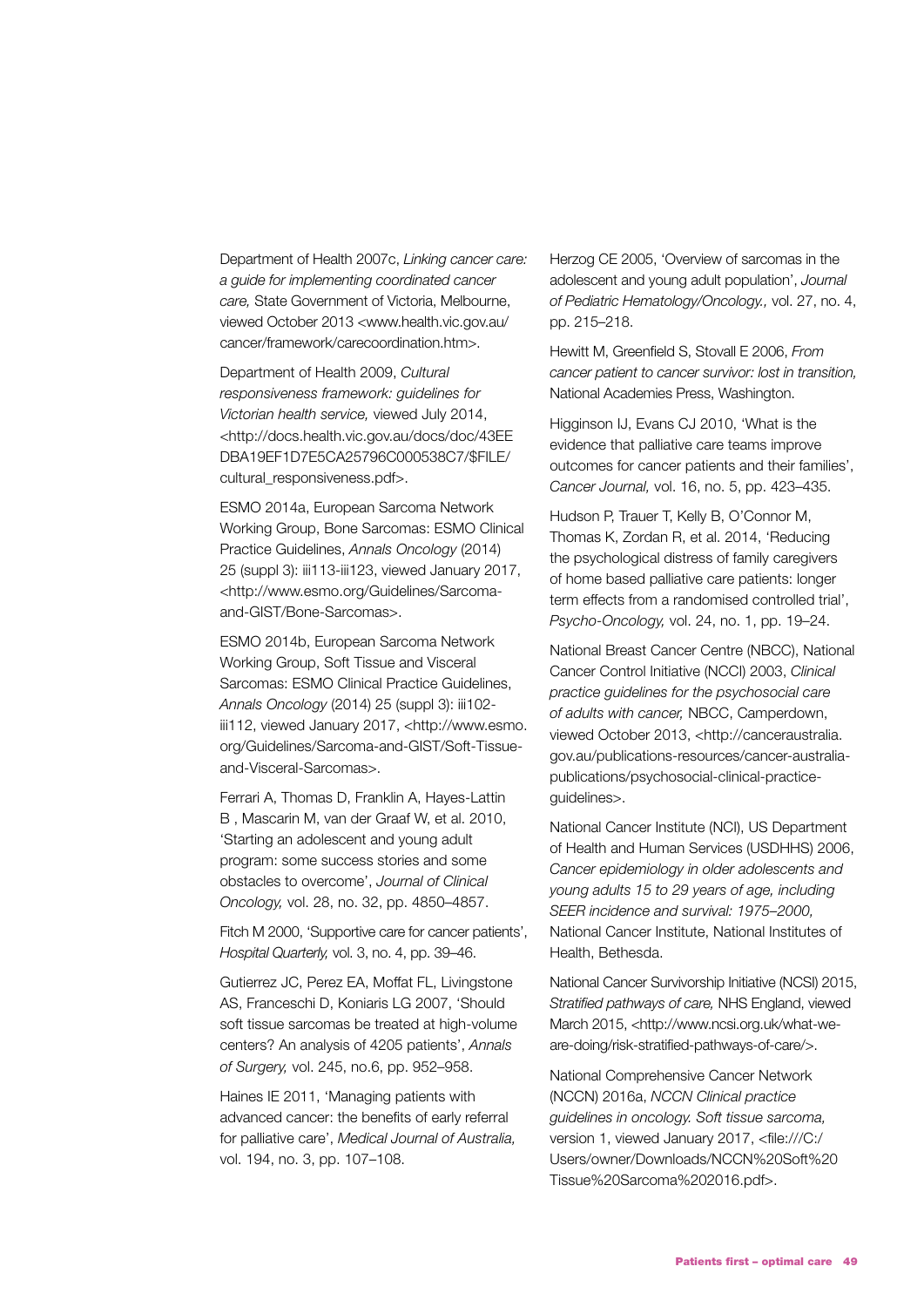National Comprehensive Cancer Network (NCCN) 2016b, *NCCN Clinical practice guidelines in oncology. Bone cancer,* version 2, viewed January 2017, <[http://www.nccn.org/](http://www.nccn.org/professionals/physician_gls/pdf/bone.pdf) [professionals/physician\\_gls/pdf/bone.pdf>](http://www.nccn.org/professionals/physician_gls/pdf/bone.pdf).

National Institute for Clinical Excellence (NICE) 2004, *Guidance on cancer service – improving supportive and palliative care for adults with cancer,* NICE, London, viewed October 2013, [<http://guidance.nice.org.uk/CSGSP>](http://guidance.nice.org.uk/CSGSP).

Palliative Care Australia 2005, *Standards for providing quality palliative care for all Australians*  (4th edition), Palliative Care Australia, Deakin, viewed October 2013, <[www.palliativecare.org.](http://www.palliativecare.org.au/Standards/Thenationalstandards.aspX) [au/Standards/Thenationalstandards.aspX>](http://www.palliativecare.org.au/Standards/Thenationalstandards.aspX).

Peppercorn J, Weeks J, Cook F, Joffe S 2004, 'Comparison of outcomes in cancer patients treated within and outside clinical trials: conceptual framework and structured review', *Lancet,* no. 363, pp. 263–270.

Pisters P, Weiss M, Maki R, Chandrajit P 2016, Soft tissue sarcomas, *Cancer Network,* viewed February 2016, [<http://www.cancernetwork.](http://www.cancernetwork.com/cancer-management/soft-tissue-sarcomas) [com/cancer-management/soft-tissue-sarcomas>](http://www.cancernetwork.com/cancer-management/soft-tissue-sarcomas).

Pitkethly M, Macqillivray S, Ryan R 2008, 'Recordings of summaries of consultations for people with cancer', *Cochrane Database of Systematic Reviews,* vol. 3, July.

Robotin MC, George J, Supramaniam R, Sitas F, Penman A 2008, 'Preventing primary liver cancer: how well are we faring towards a national hepatitis B strategy?', *Medical Journal of Australia,* vol. 188, no. 6, pp. 363–365.

Sampo MM, Ronty M, Tarkkanen M, Tukiainen EJ, Bohling TO, Blomqvist CP 2012, 'Soft tissue sarcoma – a population-based, nationwide study with special emphasis on local control' *Acta Oncologica*, 51, pp. 706 – 712.

Silver JK, Baima J 2013, 'Cancer prehabilitation: an opportunity to decrease treatment-related morbidity, increase cancer treatment options, and improve physical and psychological health outcomes', *American Journal of Physical Medicine and Rehabilitation*, vol. 92, no. 8, pp. 715–727.

Sjoquist K, Zalcberg J 2013, 'Clinical trials – advancing cancer care', *Cancer Forum,* vol. 37, no. 1, viewed October 2012, [<www.](http://www.cancerforum.org.au/Issues/2013/March/Forum/Clinical_trials.htm) [cancerforum.org.au/Issues/2013/March/Forum/](http://www.cancerforum.org.au/Issues/2013/March/Forum/Clinical_trials.htm) [Clinical\\_trials.htm>](http://www.cancerforum.org.au/Issues/2013/March/Forum/Clinical_trials.htm).

Smith A, Bellizzi K, Keegan T, Zebrack B, Chen V, Neale A, et al. 2013, 'Health-related quality of life of adolescent and young adult patients with cancer in the United States: The Adolescent and Young Adult Health Outcomes and Patient Experience Study', *Journal of Clinical Oncology,*  vol. 31, no. 17, pp. 2136–2145.

Smith S, Case L, Waterhouse K, Pettitt N, Beddard L, Oldham J, et al. 2012, A *blueprint of care for teenagers and young adults with cancer,* Teenage Cancer Trust, London.

Steer B, Marx G, Singhal N, McJannett M, Goldstein D, Prowse R 2009, 'Cancer in older people: a tale of two disciplines', *Internal Medicine Journal,* vol. 39, no. 11, pp. 771–775.

Stiller C, Passmore S, Kroll M, Brownbill P, Wallis J, Craft A 2006, ['Patterns of care and survival](http://wiki.cancer.org.au/australia/Citation:Stiller_CA,_Passmore_SJ,_Kroll_ME,_Brownbill_PA,_Wallis_JC,_Craft_AW_2006)  [for patients aged under 40 years with bone](http://wiki.cancer.org.au/australia/Citation:Stiller_CA,_Passmore_SJ,_Kroll_ME,_Brownbill_PA,_Wallis_JC,_Craft_AW_2006)  [sarcoma in Britain, 1980–1994',](http://wiki.cancer.org.au/australia/Citation:Stiller_CA,_Passmore_SJ,_Kroll_ME,_Brownbill_PA,_Wallis_JC,_Craft_AW_2006) *British Journal of Cancer,* vol. 94, no. 1, pp. 22–29.

Temel JS, Greer JA, Muzikansky A, Gallagher ER, Admane S, Jackson VA 2010, 'Early palliative care for patients with non-metastatic non-small cell lung cancer', *New England Journal of Medicine,* vol. 363, no. 8, pp. 733–742.

Zimmermann C, Swami N, Krzyzanowska M, [Hannon](http://www.thelancet.com/search/results?fieldName=Authors&searchTerm=Breffni+Hannon) B, Leighly N, Oza A, et al. 2014, 'Early palliative care for patients with advanced cancer: a cluster-randomised controlled trial', *Lancet,*  vol. 383, no. 9930, pp. 1721–1730.